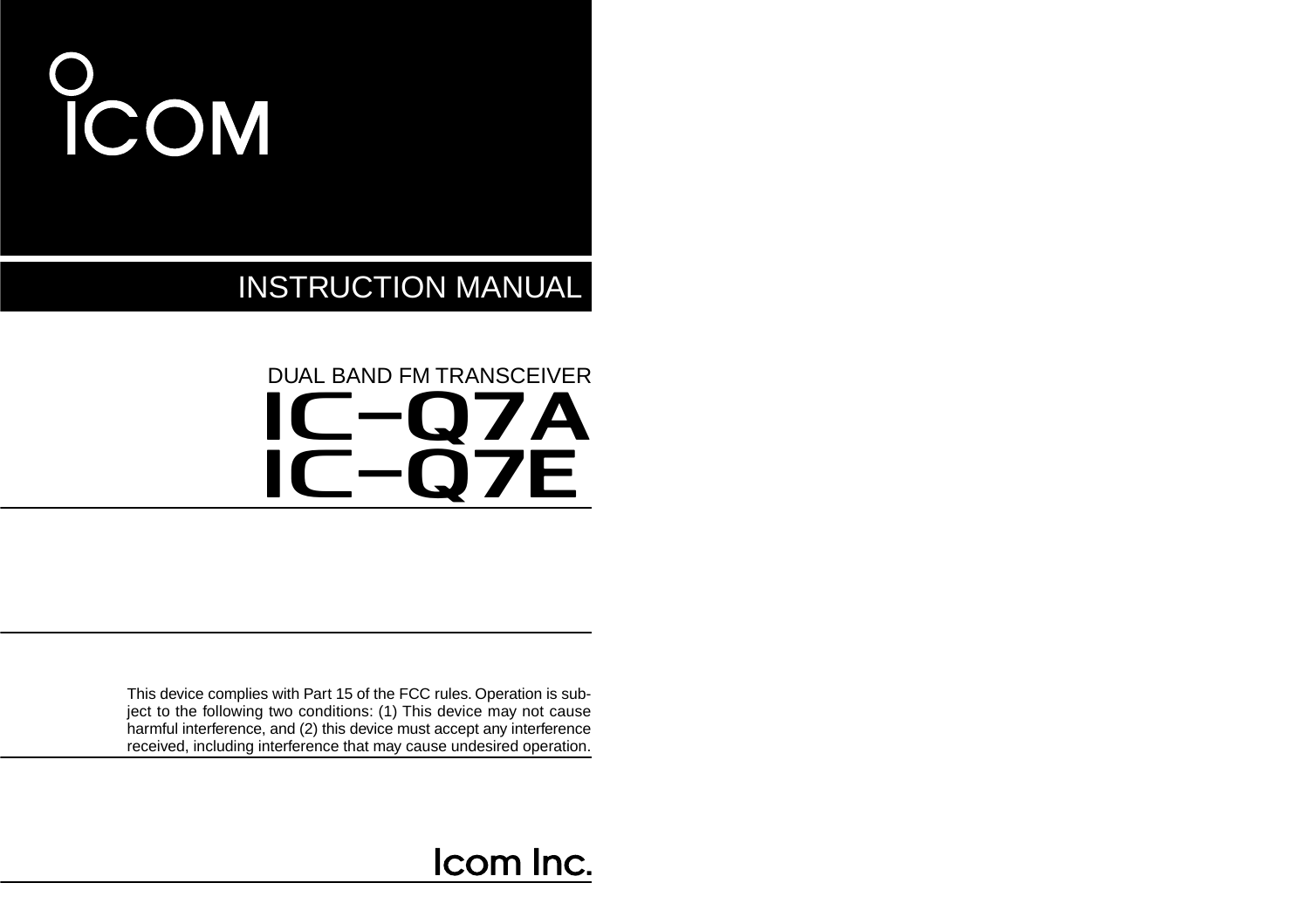### FOREWORD

**READ ALL INSTRUCTIONS** carefully and completely before using the transceiver.

**SAVE THIS INSTRUCTION MANUAL** — This instruction manual contains important operating instructions for the IC-Q7A/E.

### EXPLICIT DEFINITIONS

The explicit definitions below apply to this instruction manual.

| <b>WORD</b>     | <b>DEFINITION</b>                                                                          |
|-----------------|--------------------------------------------------------------------------------------------|
| <b>AWARNING</b> | Personal injury, fire hazard or electric<br>shock may occur.                               |
| <b>CAUTION</b>  | Equipment damage may occur.                                                                |
| <b>NOTE</b>     | If disregarded, inconvenience only. No risk<br>of personal injury, fire or electric shock. |

Versions of the IC-Q7E which display "CE" on the serial number seal, comply with the essential requirements of the 89/336/EEC directive for Electromagnetic Compatibility.

### CAUTIONS

A **WARNING! NEVER** hold the transceiver so that the antenna is very close to, or touching exposed parts of the body, especially the face or eyes, while transmitting. The transceiver will perform best if the microphone is 5 to 10 cm away from the lips and the transceiver is vertical.

 $\triangle$  **WARNING! NEVER** operate the transceiver with a headset or other audio accessories at high volume levels. Hearing experts advise against continuous high volume operation. If you experience a ringing in your ears, reduce the volume level or discontinue use.

**DO NOT** push the PTT when not actually desiring to transmit.

**DO NOT** operate the transceiver near unshielded electrical blasting caps or in an explosive atmosphere.

**AVOID** using or placing the transceiver in direct sunlight or in areas with temperatures below –10°C (+14°F) or above +60°C (+140°F).

Place unit in a secure place to avoid inadvertent use by children.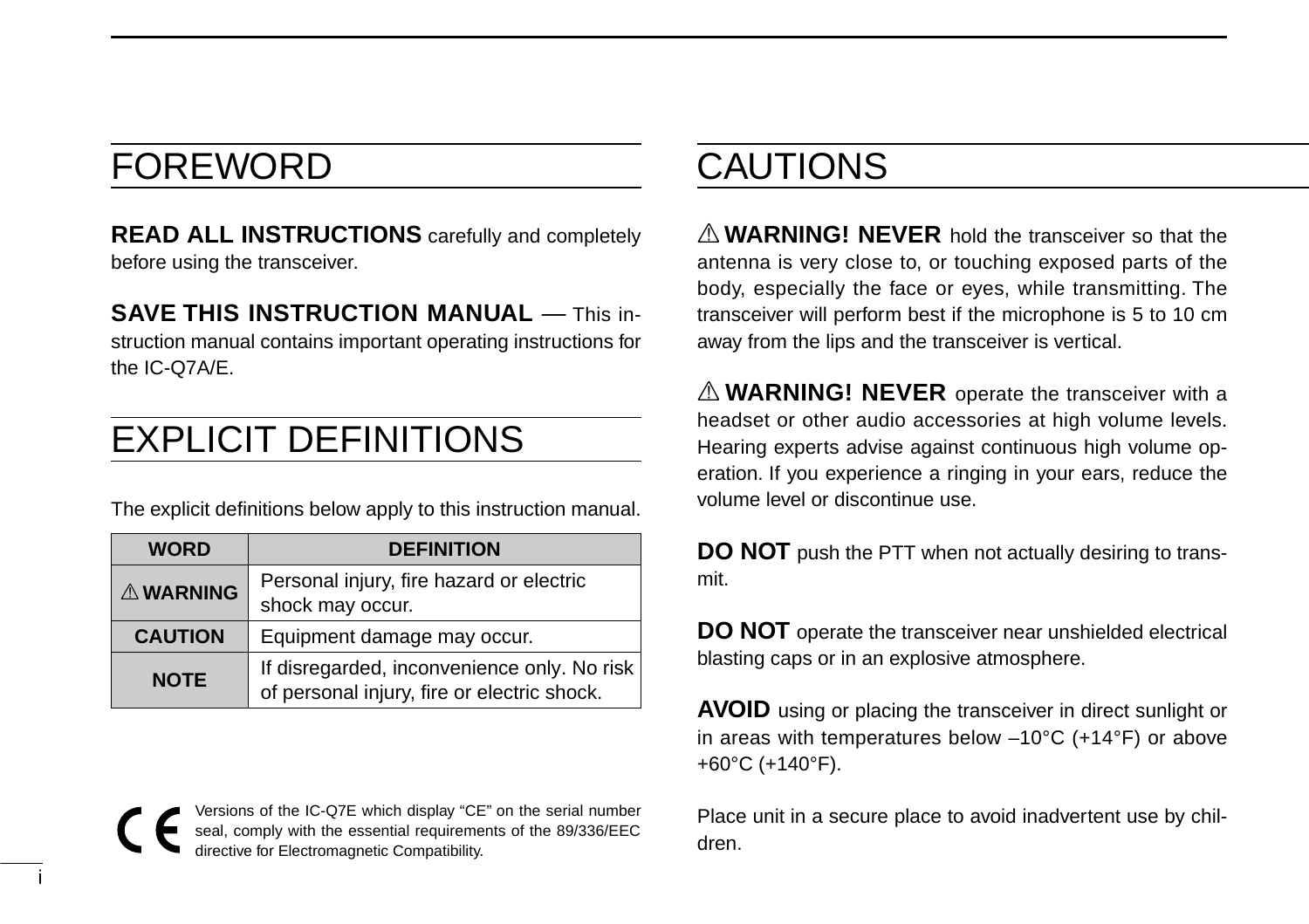Even when the transceiver power is OFF, a slight current still flows in the circuits. Remove batteries from the transceiver when not using it for a long time. Otherwise, the installed batteries will become exhausted.

#### **For U.S.A. only**

**CAUTION:** Changes or modifications to this device, not expressly approved by Icom Inc., could void your authority to operate this device under FCC regulations.

### SUPPLIED ACCESSORIES

| Accessories included with the transceiver: Qty. |  |
|-------------------------------------------------|--|
|                                                 |  |
|                                                 |  |
|                                                 |  |

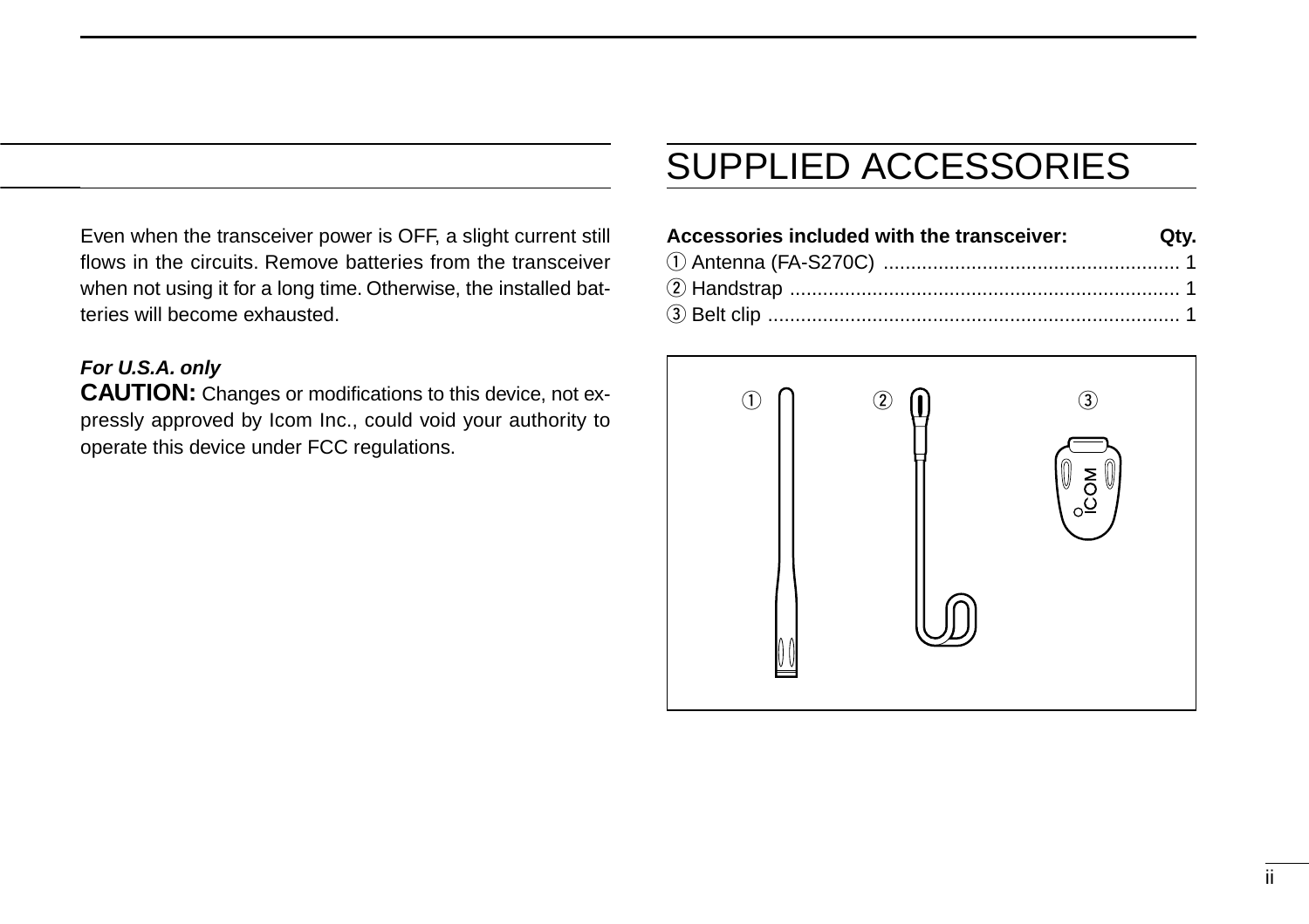### TABLE OF CONTENTS

|              | EXPLICIT DEFINITIONS  i<br>SUPPLIED ACCESSORIES  ii<br>TABLE OF CONTENTS  iii                                                                                                   |
|--------------|---------------------------------------------------------------------------------------------------------------------------------------------------------------------------------|
| 1            | <b>ACCESSORY ATTACHMENT  1</b>                                                                                                                                                  |
| $\mathbf{2}$ | PANEL DESCRIPTION  2-5<br>Function display  4                                                                                                                                   |
| 3            | <b>FREQUENCY AND CHANNEL</b><br>SETTING  6-8<br>VFO and memory/call channels  6<br>■ Operating band selection  6<br>■ Setting a tuning step  7<br>Selecting a memory channel  8 |
| 4            | <b>BASIC OPERATION  9-11</b><br>Receiving and transmitting  9<br>Setting volume level  10<br>Setting squelch level  10<br>Monitor function  10<br>Receive mode selection  11    |

|   | Display backlighting  11                                                                                                                                                                                      |  |
|---|---------------------------------------------------------------------------------------------------------------------------------------------------------------------------------------------------------------|--|
| 5 | MEMORY/CALL CHANNELS 12-14<br>Programming during selection  12<br>Programming after selection  13<br>Transferring memory contents<br>to another memory  13<br>Memory clear  14<br>■Call channel  14           |  |
| 6 | <b>SCAN OPERATION  15-19</b><br>Full/band/programmed scan  16<br>■ Memory (bank) scan  16<br>Selecting scan edges  17<br>Skip channel setting  18<br>Scan resume condition  18<br>Frequency skip function  19 |  |
| 7 | PRIORITY WATCH  20-21<br>Priority watch types  20<br>Priority watch operation  21                                                                                                                             |  |
| 8 | REPEATER OPERATION  22-25<br>Subaudible (repeater) tones  23<br>■1750 Hz tone  24                                                                                                                             |  |
|   |                                                                                                                                                                                                               |  |

|   | Offset frequency  24<br>Auto repeater function  25                                                                                                                                                                                 |  |
|---|------------------------------------------------------------------------------------------------------------------------------------------------------------------------------------------------------------------------------------|--|
| 9 | <b>SUBAUDIBLE TONE</b><br>OPERATION  26-27<br>Tone squelch operation  26<br>Pocket beep operation  27                                                                                                                              |  |
|   | 10 OTHER FUNCTIONS  28-32<br>Dial select step  29<br>Auto power-off function  30<br>Monitor switch function  30<br>Dial speed acceleration  31<br>Lock function effect  31<br>■ Channel indication mode  32<br>■ Partial reset  32 |  |
|   | 11 TROUBLESHOOTING  33                                                                                                                                                                                                             |  |
|   | 12 OPERATION FLOW CHART  34-35                                                                                                                                                                                                     |  |
|   | 13 SPECIFICATIONS  36-37                                                                                                                                                                                                           |  |
|   |                                                                                                                                                                                                                                    |  |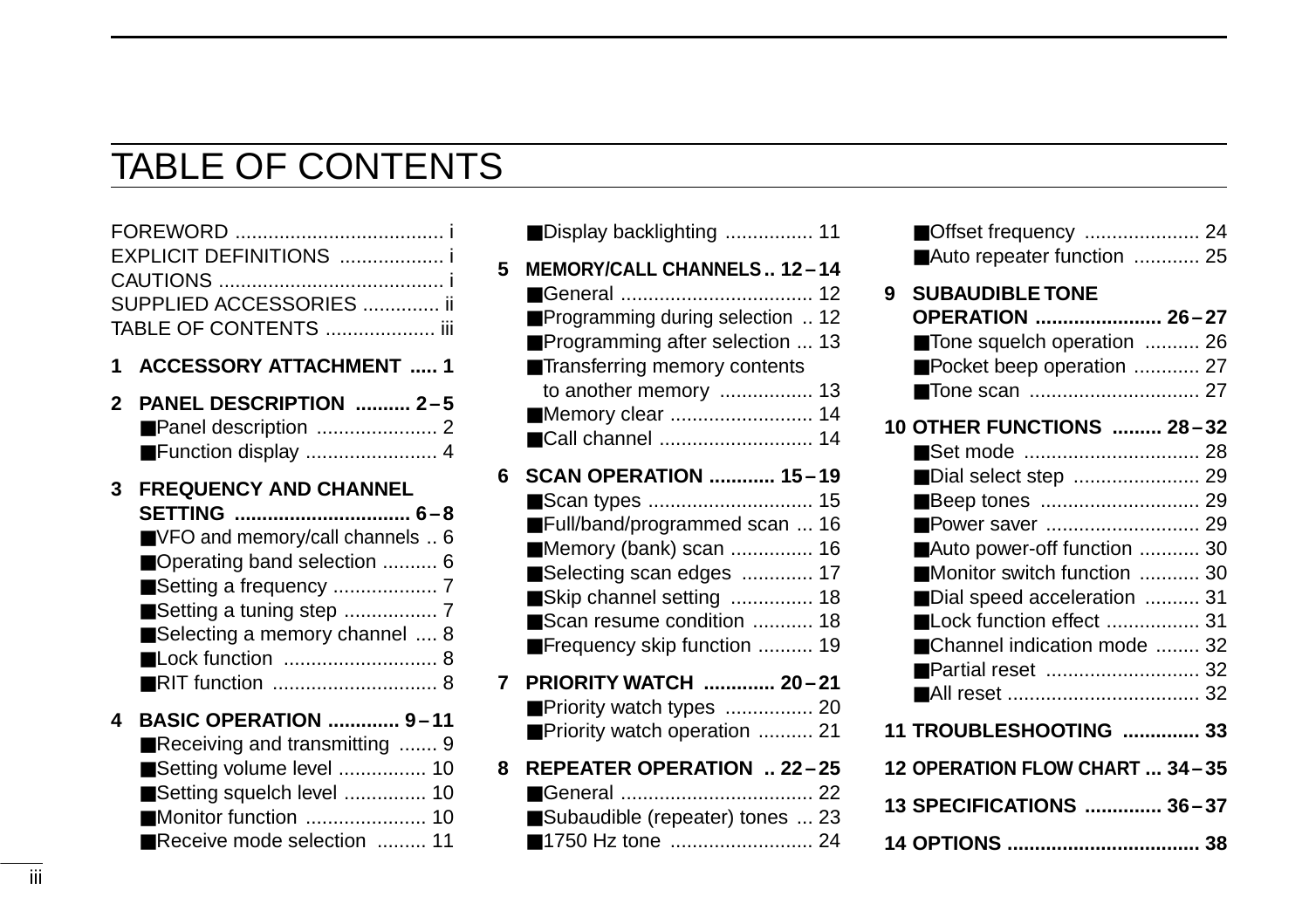### **ACCESSORY ATTACHMENT**

#### **⊘Antenna**

*Z* CAUTION: Transmitting without an  $\mathcal{U}$  antenna may damage the transceiver.

Insert the supplied antenna into the antenna connector and screw down the antenna as shown at right.

**Keep** the jack cover attached when jack is not in use to avoid bad contacts from dust and moisture.

### **♦ Battery installation**

- $(1)$  Remove the battery cover from the transceiver.
- $(2)$  Install 2 R6 (AA) size alkaline, dry cell or optional Ni-Cd batteries. •Be sure to observe the correct polarity.





XX Keep battery contacts clean. It's a good idea to clean battery terminals once a week.

#### $♦$  **Belt clip**

Conveniently attaches to your belt.

Slide the belt clip into the plastic loop on the back of the transceiver.



#### **◇ Handstrap**

Slide the handstrap through the loop on the side of the belt clip as illustrated at right. Facilitates carrying.

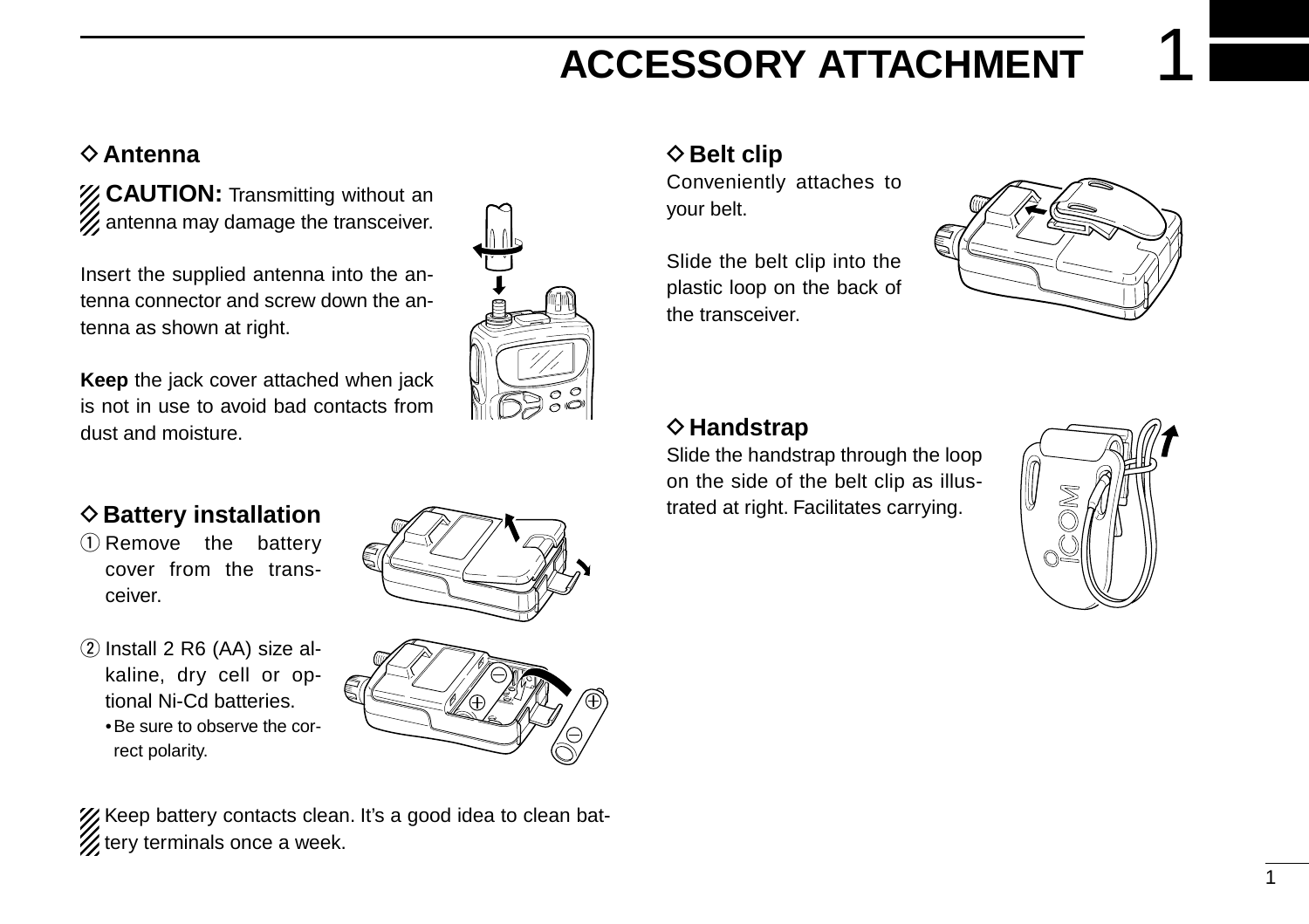# 2 **PANEL DESCRIPTION**

### ■ **Panel description**



### **Q ANTENNA CONNECTOR** (p. 1)

Connects the supplied antenna.

#### **@ TRANSMIT/RECEIVE INDICATOR [TX/RX]** (p. 9)

Lights green while receiving a signal or when the squelch is open; lights red while transmitting.

#### **@ PTT SWITCH [PTT]**

- ➥Push and hold to transmit in 144/400 MHz amateur bands; release to receive. (p. 9)
- ➥Push briefly, then push and hold to transmit a 1750 Hz tone. (Europe and Italy versions only; p. 24)

#### **@ FUNCTION SWITCH [FUNC]**

While pushing this switch, other switches and tuning dial perform secondary functions.

•"Push [FUNC] + a switch" means "while pushing the [FUNC] switch, push the switch."

#### **6 BAND SWITCH [BAND]**

- $\rightarrow$  Push to select the operating band (VHF, UHF, etc.). (p. 6)
	- •50 MHz band,\* VHF avionics band,\* 144 MHz band, 300 MHz band,\* 400 MHz band, 800 MHz band\* and 1200 MHz band\* can be selected.
- ➥Transfers the displayed frequency to the VFO in memory mode. (p. 6)
- ➥Push [FUNC] + [BAND] to toggle the RIT function at 800 MHz\* and above. (p. 8)
- $\rightarrow$  Push for 2 sec. to set the tuning step for the operating band or the selected memory channel. (p. 7)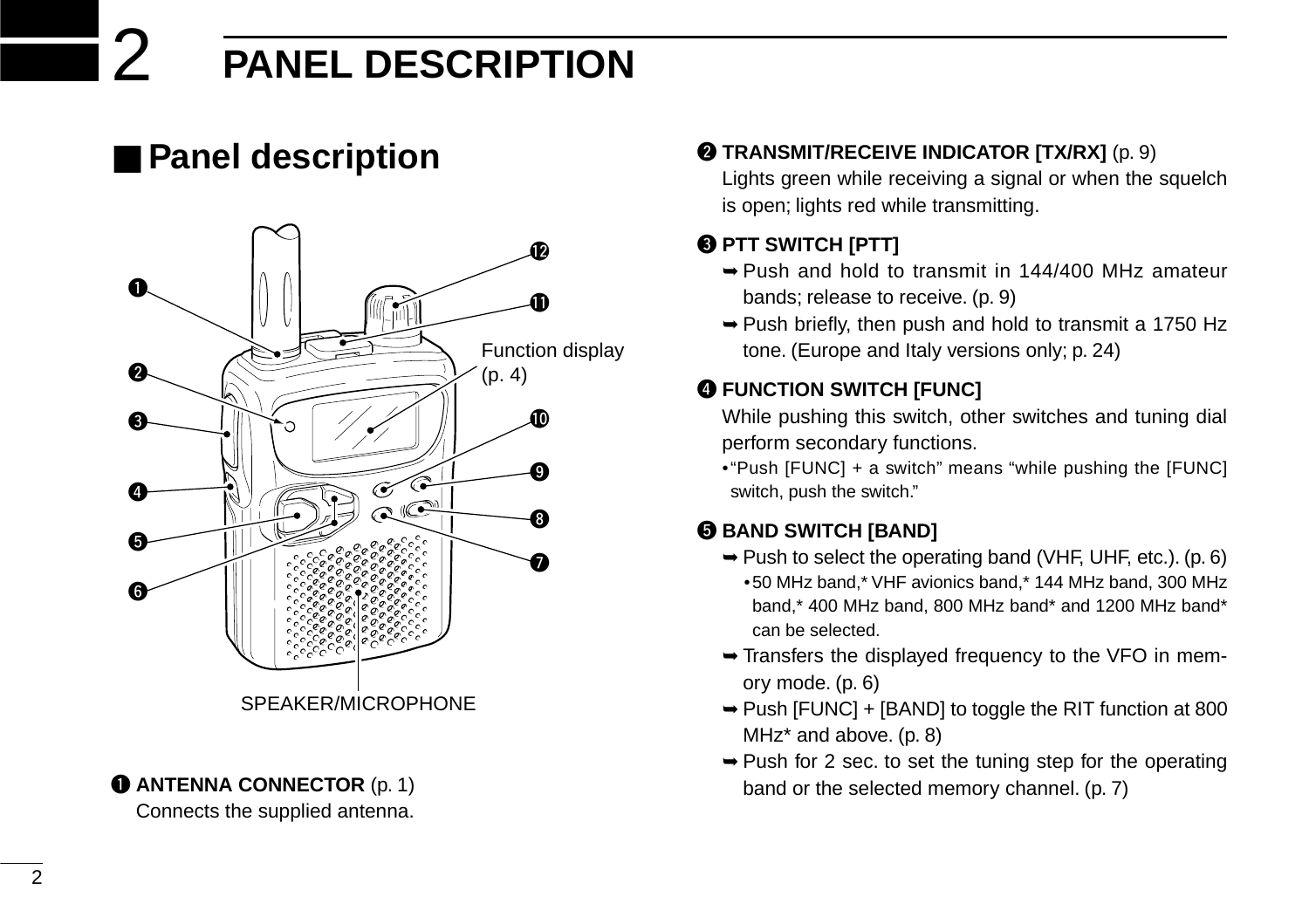### PANEL DESCRIPTION 2

#### **<b>◯** VOLUME CONTROL SWITCHES [VOL▲]/[VOL▼]

- $\rightarrow$  Push to adjust the audio level. (p. 10)
- $\rightarrow$  Push [FUNC] + either switch to start a scan. (p. 16)
- ➥Push [FUNC] + either switch for 2 sec. to start a tone scan. (p. 27)

#### **WIFO/MEMORY SWITCH [V/M]**

- ➥Toggles between VFO and memory modes. (p. 6)
- $\rightarrow$  Enters set mode when pushed for 2 sec. (p. 28)
- $\rightarrow$  Push [FUNC] + [V/M] to enter memory write mode. (p. 12)
- $\rightarrow$  Push [FUNC] + [V/M] for 2 sec. to write the operating frequency into the selected memory channel in VFO mode. (p. 13)
- $\rightarrow$  Push [FUNC] + [V/M] for 2 sec. to write the displayed frequency into the VFO in memory mode. (p. 13)

#### **@ POWER SWITCH [POWER]**

Push for 2 sec. to toggle the transceiver power ON and OFF.

#### **@ MONITOR SWITCH [SQL]** (p. 10)

- ➥Push and hold to temporarily open the squelch and monitor the operating frequency. (default behaviour)
- ➥While pushing, rotate the tuning dial to set the squelch threshold level.
- ➥Push [FUNC] + [SQL] to exchange the receive/transmit frequency and duplex direction when the duplex function is in use.

#### !0**CALL/LOCK SWITCH [CALL(LOCK)]**

- $\rightarrow$  Selects the call channel. (p. 14)
- ➥Push [FUNC] + [CALL] to toggle the lock function ON and OFF. (p. 8)
- ➥While in the memory channel programming condition, push [FUNC] + [CALL] for 2 sec. to clear the contents. (p. 14)
- ➥Generates a 1750 Hz tone for repeater access while transmitting. (Europe and Italy versions only; p. 24)

#### !1**EXTERNAL SPEAKER AND MICROPHONE JACK [SP/MIC]**

Connects an optional speaker-microphone or headset via an optional OPC-782 PLUG ADAPTER CABLE, if desired. The internal microphone and speaker will not function when the OPC-782 is connected. (See p. 38 for a list of available options.)

#### !2**TUNING DIAL [DIAL]**

- ➥Rotate [DIAL] to set operating frequencies, memory channels, set mode contents, etc. (p. 7)
- ➥While pushing [SQL], sets the squelch level. (p. 10)
- ➥While pushing [FUNC], sets the operating frequency in 100 kHz, 1 MHz or 10 MHz steps in VFO mode. (pgs. 7, 29)
- ➥While pushing [FUNC], sets the operating channel in 10 channel steps in memory mode. (pgs. 7, 8)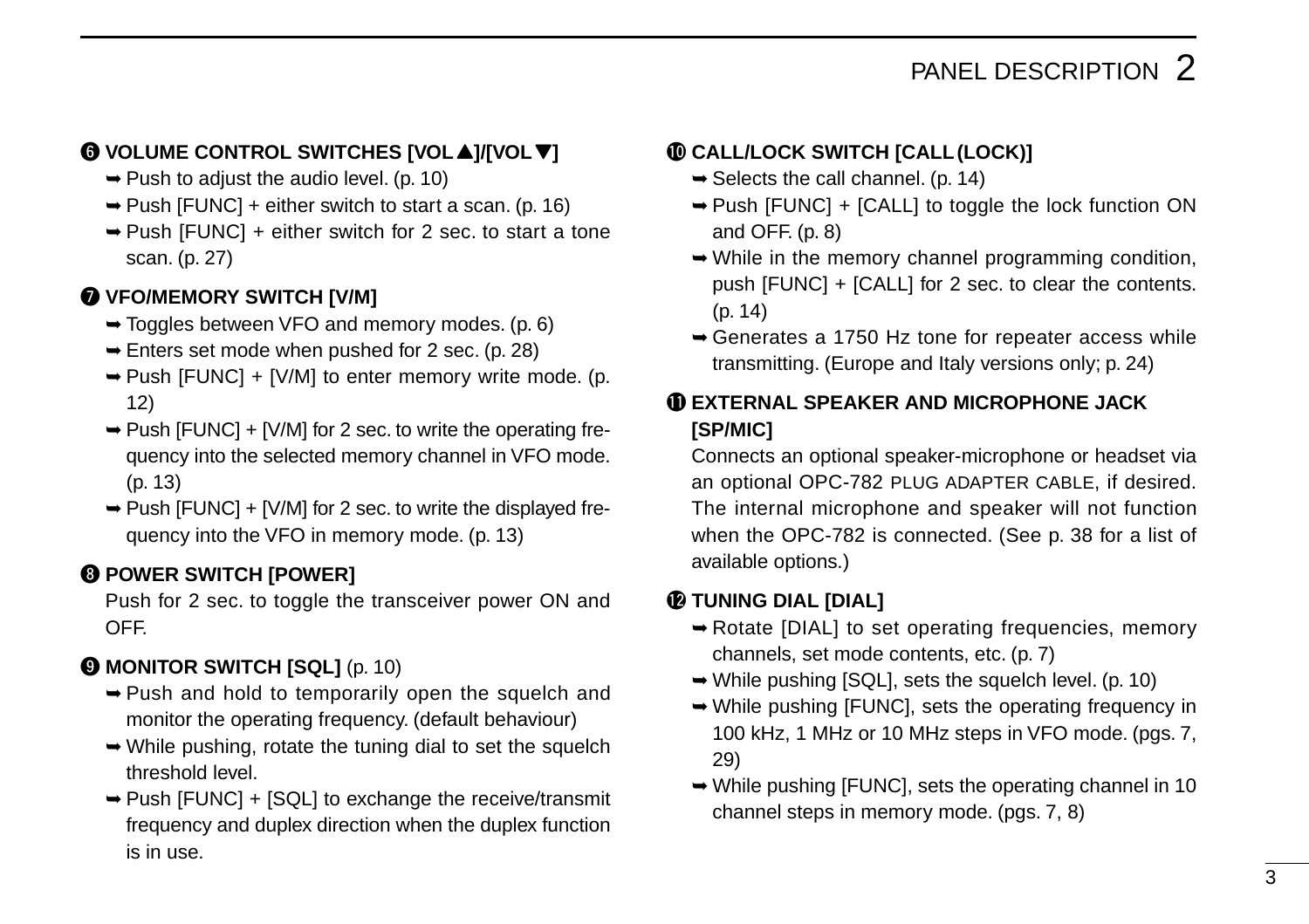### ■ **Function display**



#### **O** RECEIVE MODE INDICATORS (p. 11)

Show the receive mode.

•AM, FM and WFM are available.

#### **@ DUPLEX INDICATORS** (p. 22)

Appear when semi-duplex operation (repeater operation) is in use.

•"–DUP" appears when minus duplex is selected; "DUP" only, appears when plus duplex is selected.

#### **@ TONE INDICATORS** (pgs. 23, 26, 27)

- ➥"T" appears when the subaudible tone encoder is in use; "TSQLë" appears during pocket beep operation and "T SQL" appears when the tone squelch function is activated.
- $\rightarrow$  Only " $\clubsuit$ " appears when the pocket beep function is in use.

#### **@ RIT INDICATOR**

Appears when the RIT (Receive Incremental Tuning) function for 800 MHz and above is in use. (p. 8)

#### **6 FREQUENCY READOUT**

Shows the operating frequency, set mode contents, etc.

- •The smaller "75," "50" and "25" to the right of readout indicate 7.5, 5.0 and 2.5 kHz, respectively.
- •The decimal point of the frequency flashes during scan.

#### **@ MEMORY CHANNEL READOUT**

Shows the memory or call channel number, etc.

#### **MEMORY BANK INDICATOR**

Flashes when the bank memory scan is activated.

#### **@ MEMORY MODE INDICATOR**

Appears when a memory channel is selected.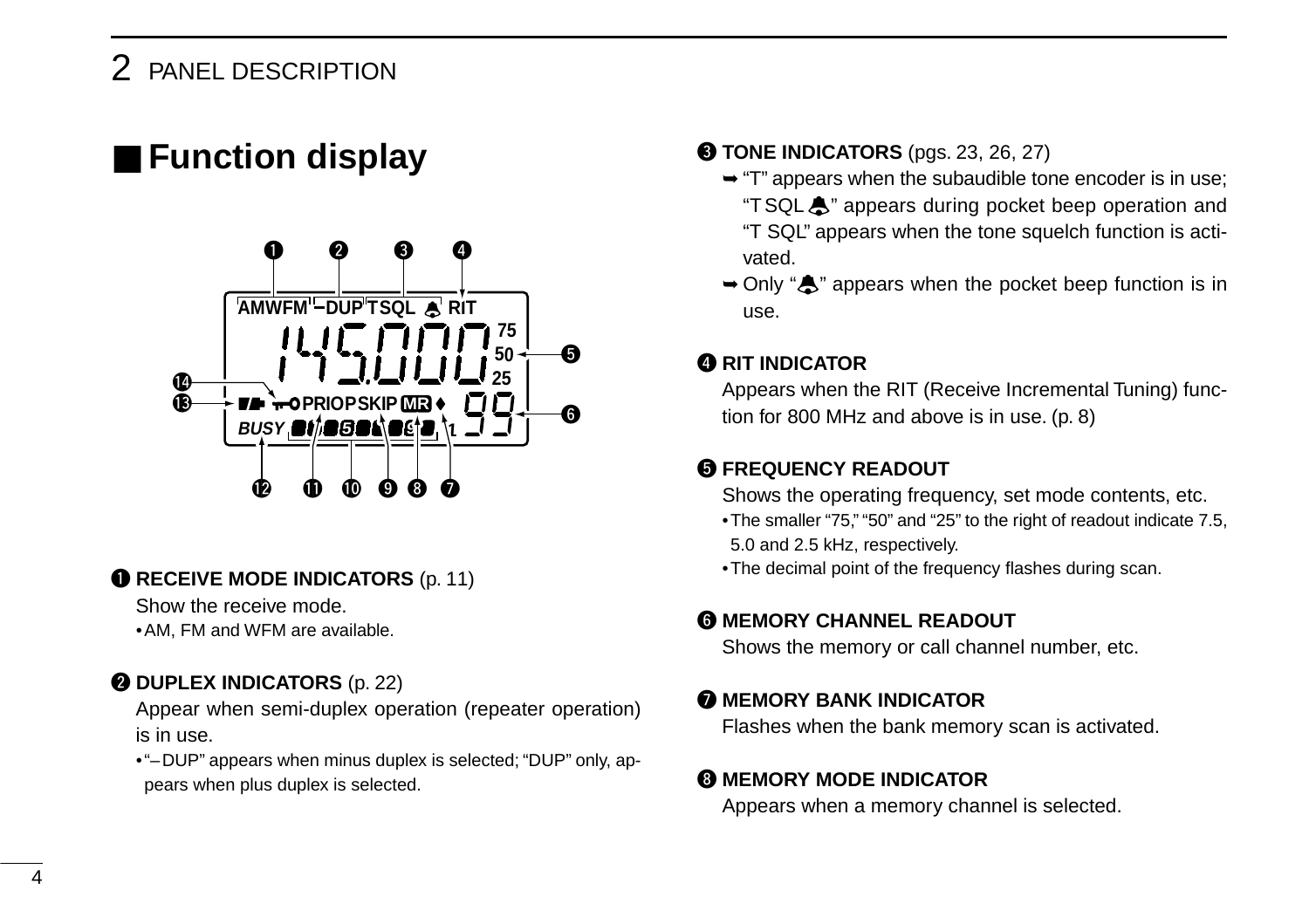### PANEL DESCRIPTION 2

#### **O SKIP SCAN INDICATOR** (p. 18)

- ➥"SKIP" appears when a selected memory channel is set as a skip channel.
- ➥"PSKIP" appears when the memory channel frequency is set as a skip frequency during scanning.

#### !0**SIGNAL INDICATORS**

Shows the relative signal strength while receiving.

#### **1** PRIORITY WATCH INDICATOR (p. 20)

Appears when priority watch is in use.

#### **12** BUSY INDICATOR

"BUSY" appears when receiving a signal or when the squelch is open.

#### **6BATTERY INDICATORS**

- $\rightarrow$  **Both segments appear when the batteries have enough** capacity.
- ➥Only the right segment appears when the batteries are nearing exhaustion.
- ➥Flash when battery replacement is necessary.

#### **1LOCK INDICATOR** (p. 8)

Indicates that the lock function is in use.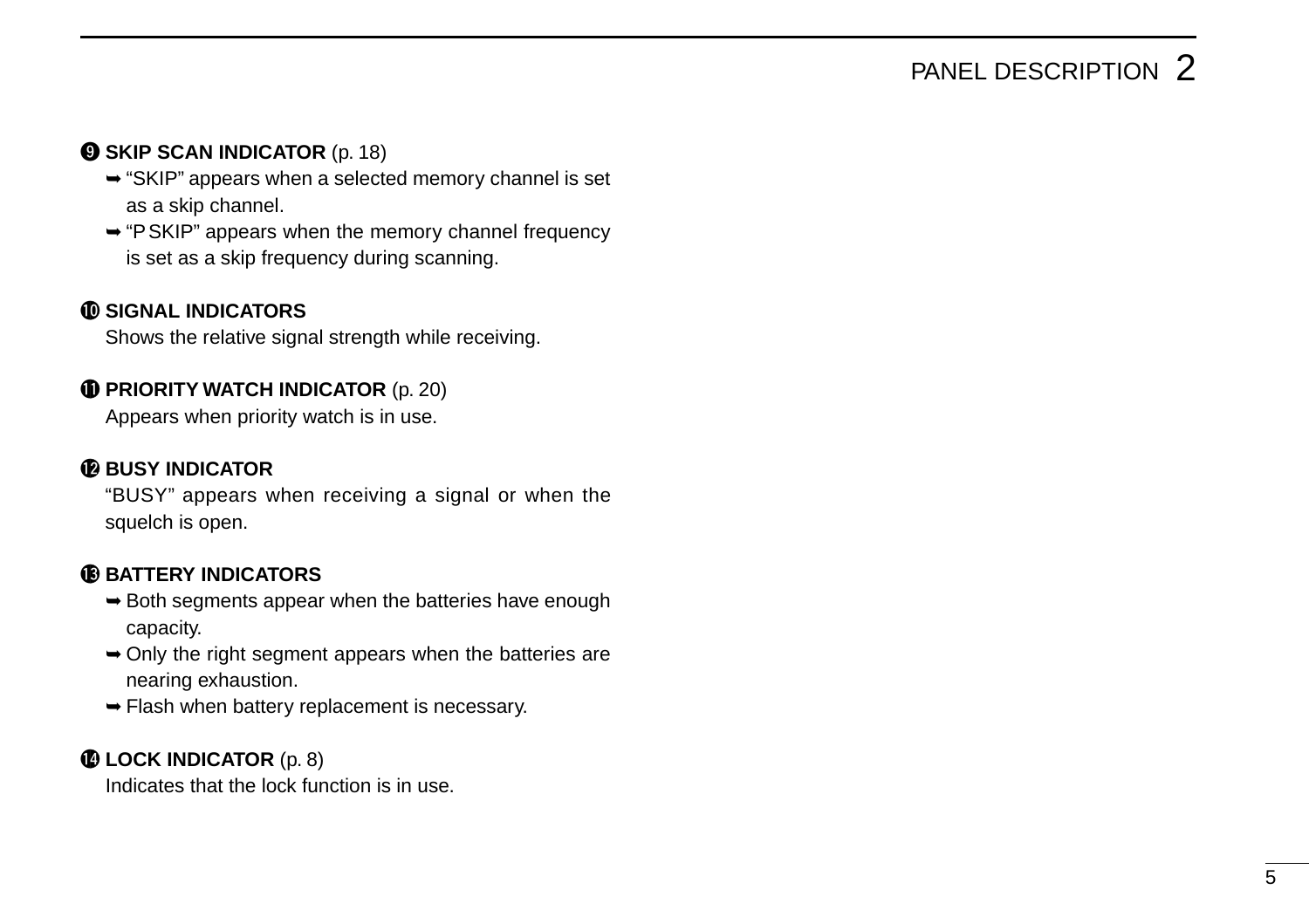# 3 **FREQUENCY AND CHANNEL SETTING**

### ■ **VFO and memory/call channels**

This transceiver has 2 normal operating modes: VFO mode and memory (call) mode.

**VFO mode** is used for setting a desired frequency within the band range.

➥Push [V/M] once or twice to select VFO mode.



**Memory (call) mode** is used for operation of memory (call) channels which have programmed frequencies.

➥Push [V/M] once or twice to select

memory mode.

•To program a memory, refer to p. 12.



**FM**

➥Push [CALL(LOCK)] to select a call channel.



#### **What is VFO?**

VFO is an abbreviation of Variable Frequency Oscillator. Frequencies for transmitting and receiving are generated and controlled by the VFO.

### ■ Operating band selection

The transceiver can receive the 50 MHz band, VHF avionics band, 144 MHz band, 300 MHz band, 400 MHz band, 800 MHz band\* or 1200 MHz band.

**BAND**

**BAND**

**BAND**

**BAND**

**BAND**

**BAND**

- ➥Push [BAND] several times to select the desired band.
	- •When a memory or call channel is selected, the first push of [BAND] selects VFO mode (and transfers the memory or call channel contents).

When pushing [PTT], "OFF" appears indicating the frequency is outside the 144/400 MHz ama- $\mathcal{U}$  teur bands.

%\* Some frequencies cannot be received with the U.S.A. version.

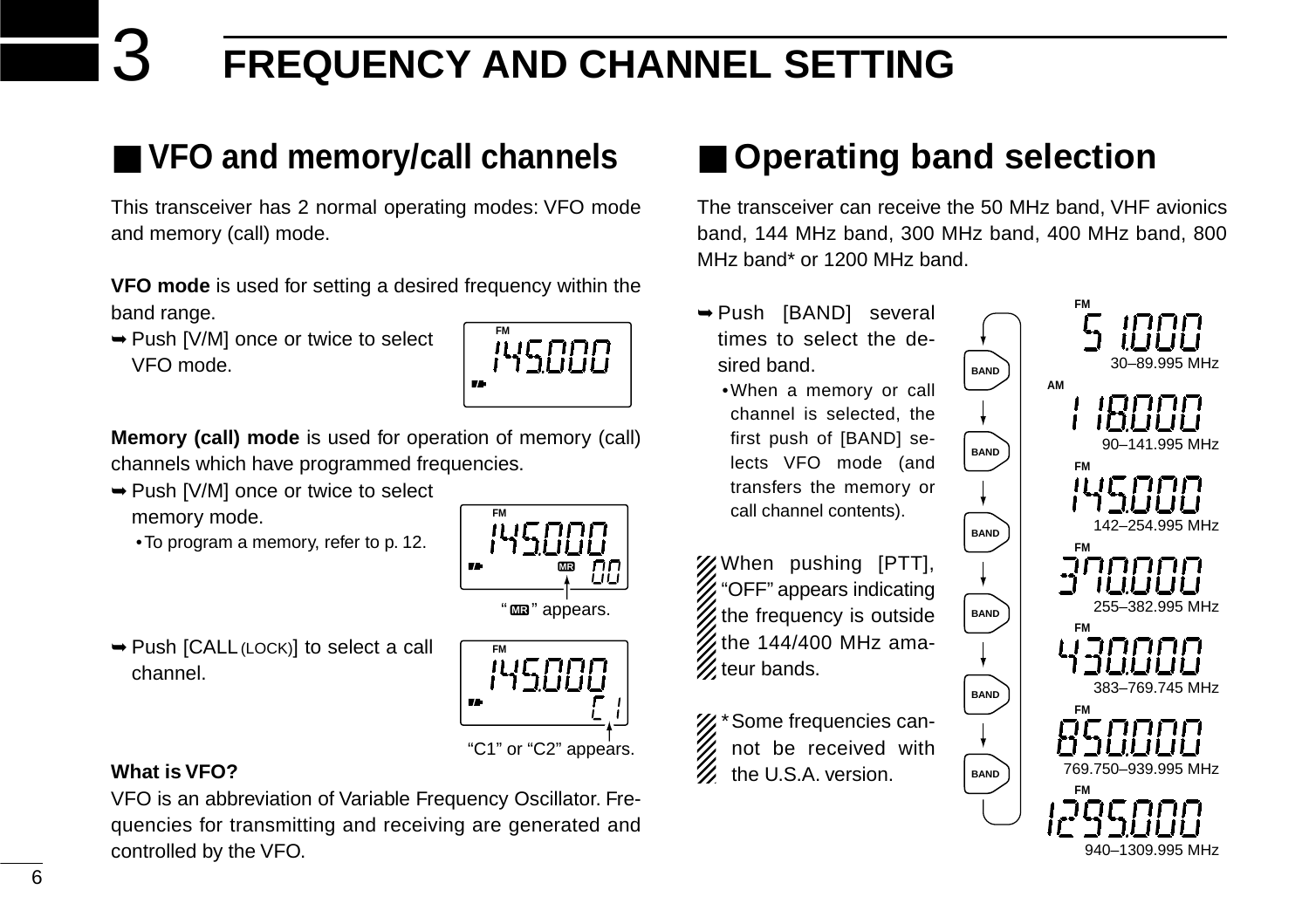### ■ **Setting a frequency**

- 1) Select VFO mode with [V/M].
- 2 Select the desired band with [BAND].
- 3) Rotate [DIAL] to change the frequency.
	- •The frequency changes according to the preset tuning steps. See the right section for selecting the tuning step.
	- •Rotate [DIAL] while pushing [FUNC] to change the frequency in 1 MHz steps (default; p. 29).



[DIAL] changes the frequency according to the selected tuning step.



While pushing [FUNC], [DIAL] changes the frequency in 1 MHz steps (default).

**Z** The 1 MHz tuning step (dial select step) can be set to 100 KHz, 1 MHz or 10 MHz tuning steps in set mode. See p. 29  $%$  for details.

### ■ Setting a tuning step

Tuning steps can be selected for each band. This transceiver has 10 tuning steps as follows:

•5 kHz •6.25 kHz •10 kHz •12.5 kHz •15 kHz •20 kHz •25 kHz •30 kHz •50 kHz •100 kHz

#### $\diamond$  Using the band switch

- $(i)$  Select VFO mode with [V/M].
- $(2)$  Select the desired band with [BAND].
- (3) Push [BAND] for 2 sec. to enter tuning step setting condition.
- (4) Rotate [DIAL] to select the desired tuning step.
- (5) Push [BAND] to return to normal operation.

#### **◇ Using set mode**

- $\circled{1}$  Select VFO mode with [V/M].
- 2 Select the desired band with [BAND].
- 3) Push [V/M] for 2 sec. to enter set mode.
- 4) Rotate [DIAL] until "STEP" appears.
	- •"STEP" disappears after 1 sec. and the previously selected tuning step and "tS" appear.
- (5) While pushing [FUNC], rotate [DIAL] to select the desired tuning step.
- $(6)$  Push [V/M] to exit set mode.



15 kHz tuning step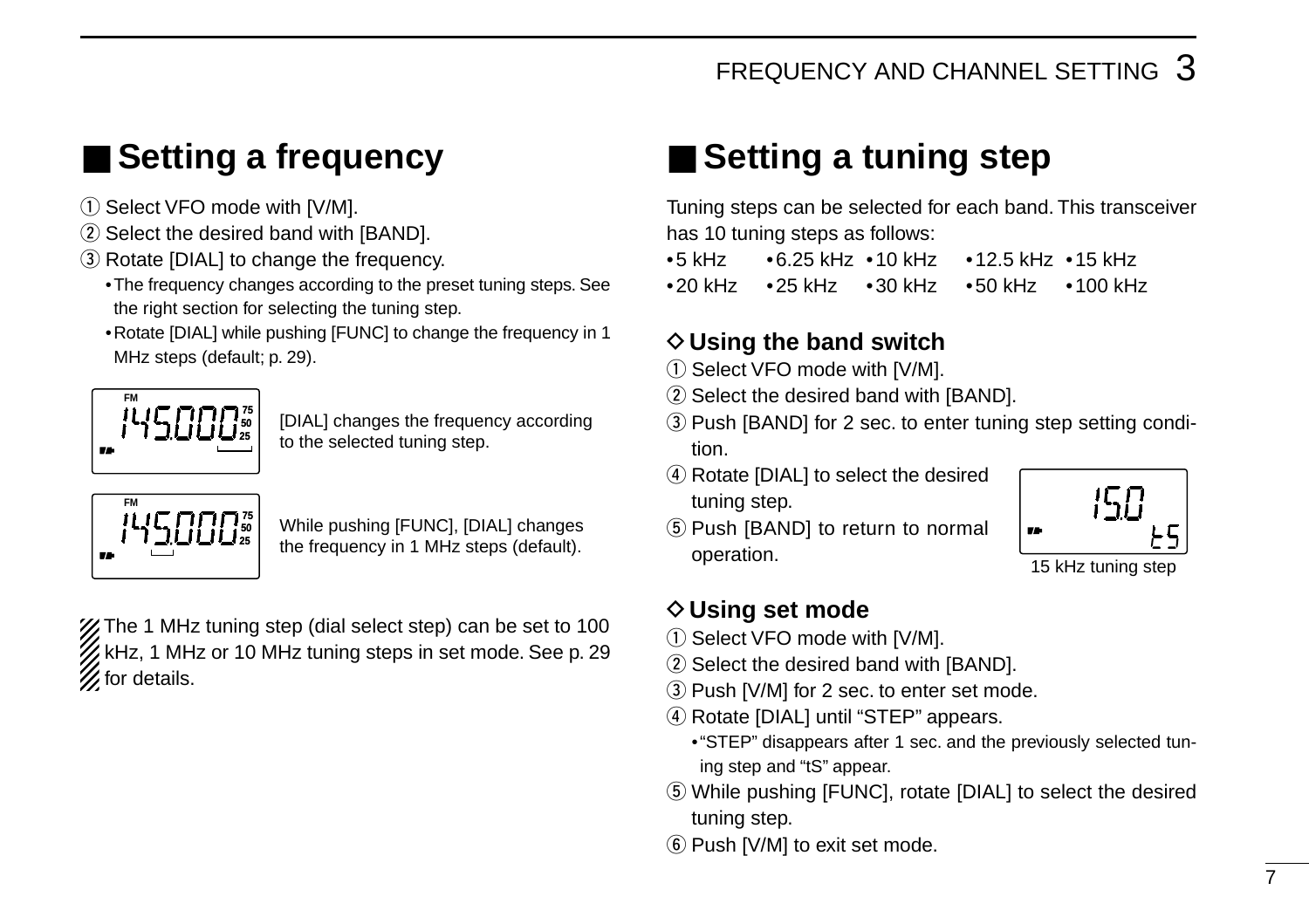### 3 FREQUENCY AND CHANNEL SETTING

### ■ Selecting a memory channel

- 1) Push [V/M] once or twice to select memory mode.
	- $\cdot$ " $\Box$  appears when a memory channel is selected.
- $(2)$  Rotate [DIAL] to change the indicated memory channel.
	- •Only programmed memory channels can be selected.
	- •Rotating [DIAL] while pushing [FUNC] to change the channel in 10 channel steps.



[DIAL] changes the memory channel.



While pushing [FUNC], [DIAL] changes the memory channel in 10 channel steps.

### ■ **Lock function**

The lock function prevents accidental frequency changes and accidental function access.

- ➥Push [FUNC] + [(CALL)LOCK] to toggle the lock function ON and OFF.
	- •[POWER], [VOL], [SQL] and [PTT] can still be accessed while the lock function is ON (default).
	- •Accessible switches can be set to 1 of 4 groups in expanded set mode. See p. 31 for details.



"<sup>"</sup> appears when the lock function is in use.

### ■ **RIT** function

To compensate for the off frequency of a transmitting station, the transceiver has receive incremental tuning for receiving frequencies above 835 MHz.

The receive incremental tuning (RIT) shifts only the receive frequency within approx. ±5 kHz at 850 MHz and ±7 kHz at 1300 MHz.

- $Q$  Set an operating frequency above 835 MHz.
- $(2)$  Push [FUNC] + [BAND] to turn the RIT function ON. •"RIT" appears.
- e While pushing [FUNC], rotate [DIAL] to adjust the shift frequency.
	- •–5 to 5 appear at the memory channel readout while setting the shift frequency.



- $\overline{a}$  To cancel the function, push [FUNC] + [BAND] to turn the RIT function ON.
	- •"RIT" disappears.



Minus shift

X While the RIT function is in use, the dial select step cannot  $\%$  be used. (pgs. 7, 29)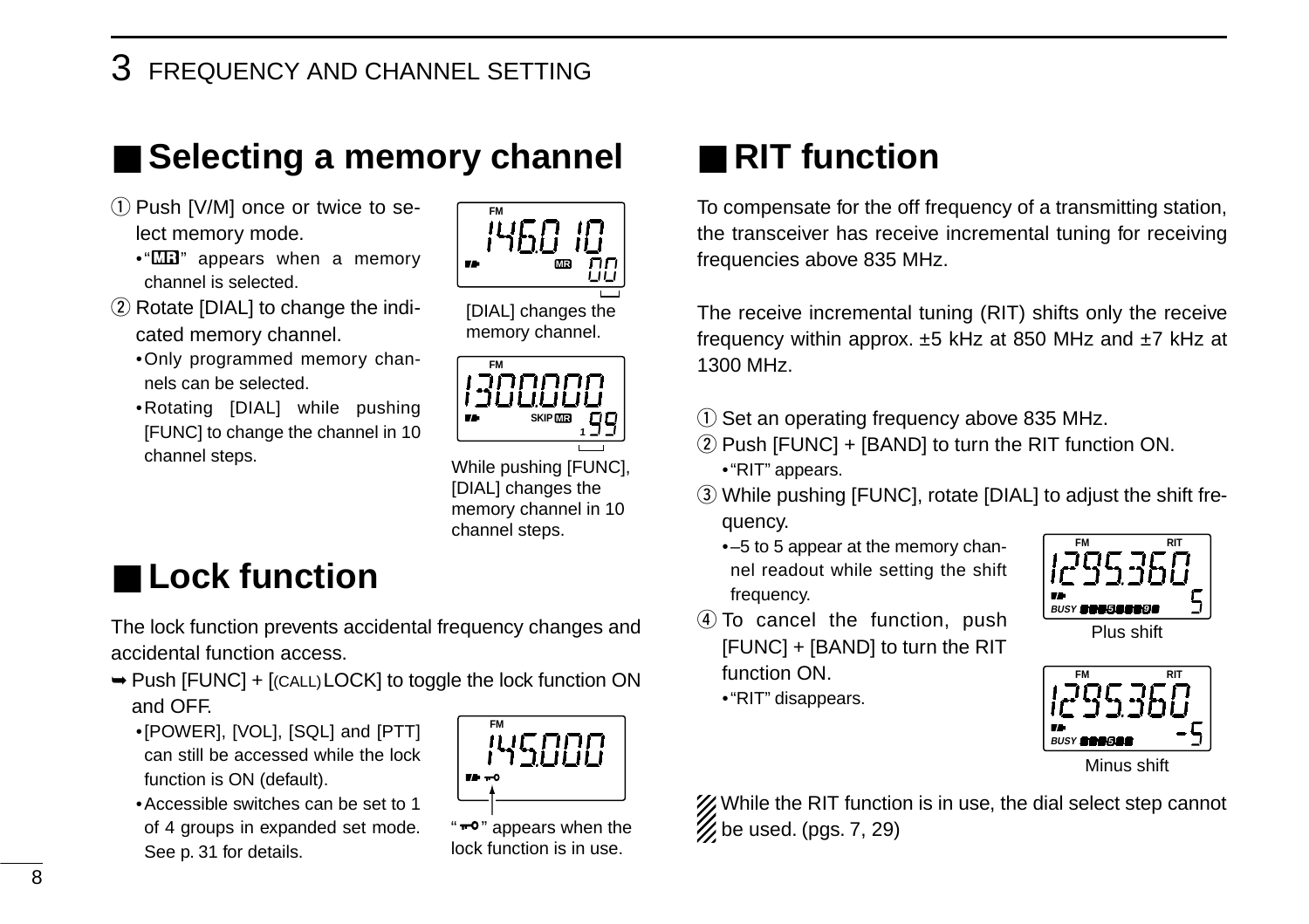## **BASIC OPERATION**

### ■ **Receiving and transmitting**

**ZZ CAUTION:** Transmitting without an antenna may % damage the transceiver.

Make sure alkaline or dry cell batteries are installed. (p. 1)

- q Push [POWER] for 2 sec. to turn power ON.
- $\Omega$  Push [VOL $\triangle$ ] or [VOL $\nabla$ ] to set the desired audio level.
	- •The frequency display shows the volume level while setting. See the next page for details.
- 3) Set an operating frequency. (pgs. 6, 7)
- $\overline{a}$  Set the squelch level.
	- •While pushing [SQL], rotate [DIAL].
	- •The first click of [DIAL] indicates the current squelch level.
	- •"LEVEL1" is loose squelch and "LEVEL9" is tight squelch.
	- •"AUTO" indicates automatic level adjustment with a noise pulse count system.
- (5) When a signal is received:
	- $\rightarrow$  The TX/RX indicator lights green.
	- $\rightarrow$  Squelch opens and audio is emitted from the speaker.
	- ➥The S/RF indicator shows the relative signal strength.
- $\circ$  Push and hold [PTT] to transmit, then speak into the microphone.
	- •TX/RX indicator lights red.
- $\Omega$  Release [PTT] to receive.

**IMPORTANT:** To maximize the readability of your transmitted signal, pause a few sec. after pushing  $[PTT]$ , hold the  $\mathcal{\mathscr{U}}$  microphone 10 to 15 cm from your mouth and speak at a  $\mathscr U$  normal voice level.

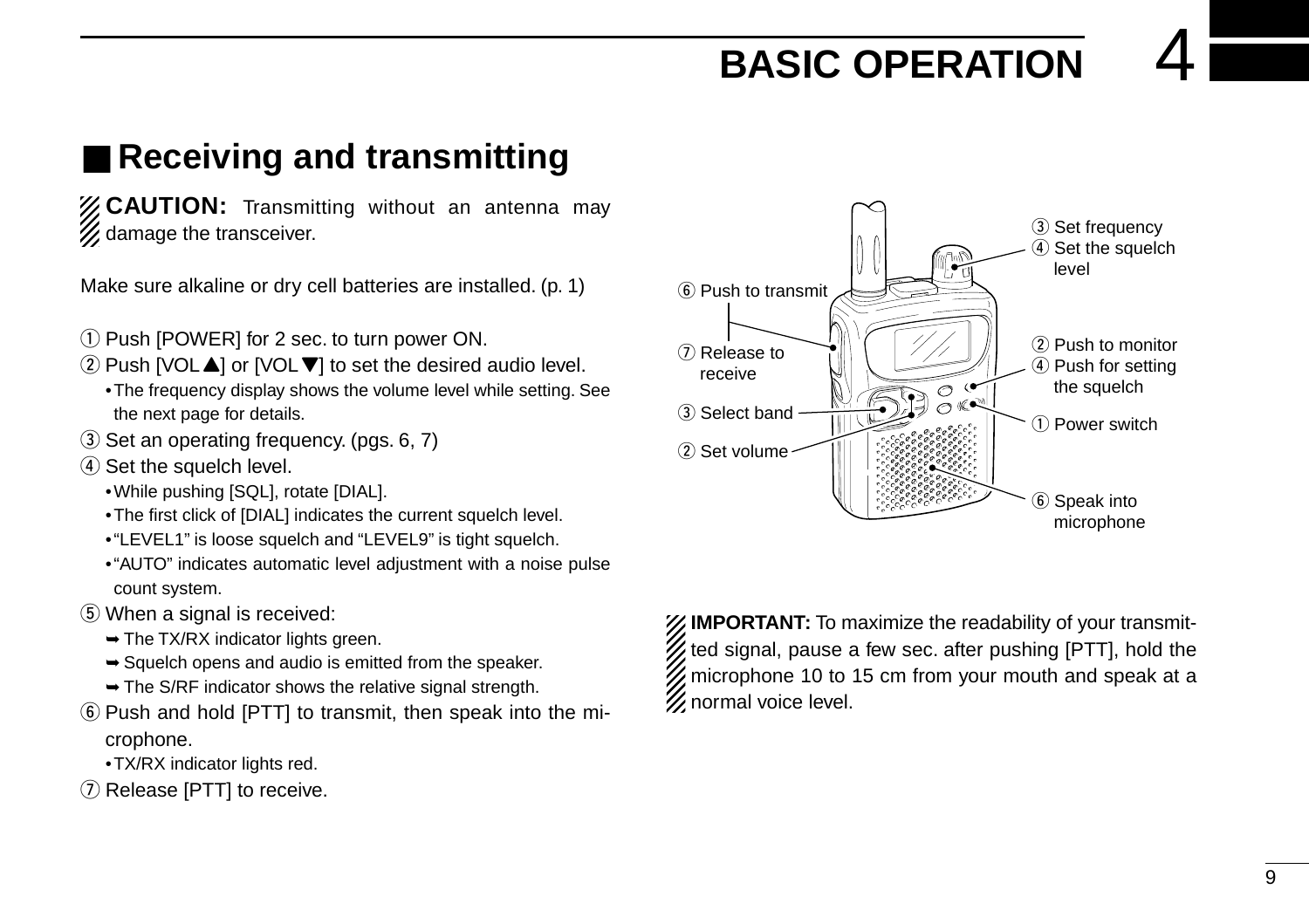### **BASIC OPERATION**

### ■ Setting volume level

The audio level can be adjusted through 32 levels.

- ➥Push [VOLY] or [VOLZ] to set the desired audio level.
	- •Beep tone sounds while setting. This indicates the approximate sound level.
	- •Pushing and holding these keys change the audio level continuously.
	- •The frequency display shows the volume level while setting.



### ■ Setting squelch level

The squelch circuit mutes the received audio signal depending on the signal strength. The transceiver has 9 squelch levels, a continuously open setting and an automatic squelch setting.

- ➥While pushing [SQL], rotate the [DIAL] to select the squelch level.
	- •The first click of [DIAL] indicates the current squelch level.



Automatic squelch

- •"LEVEL1" is loose squelch and "LEVEL9" is tight squelch.
- •"AUTO" indicates automatic level adjustment with a noise pulse count system.



Maximum level

### ■ Monitor function

This function is used to listen to weak signals or to open the tone squelch manually.

➥Push and hold [SQL] to monitor the operating frequency.

X The [SQL] switch can be set as a monitor ON/OFF switch  $\mathscr{U}$  in expanded set mode. (p. 30)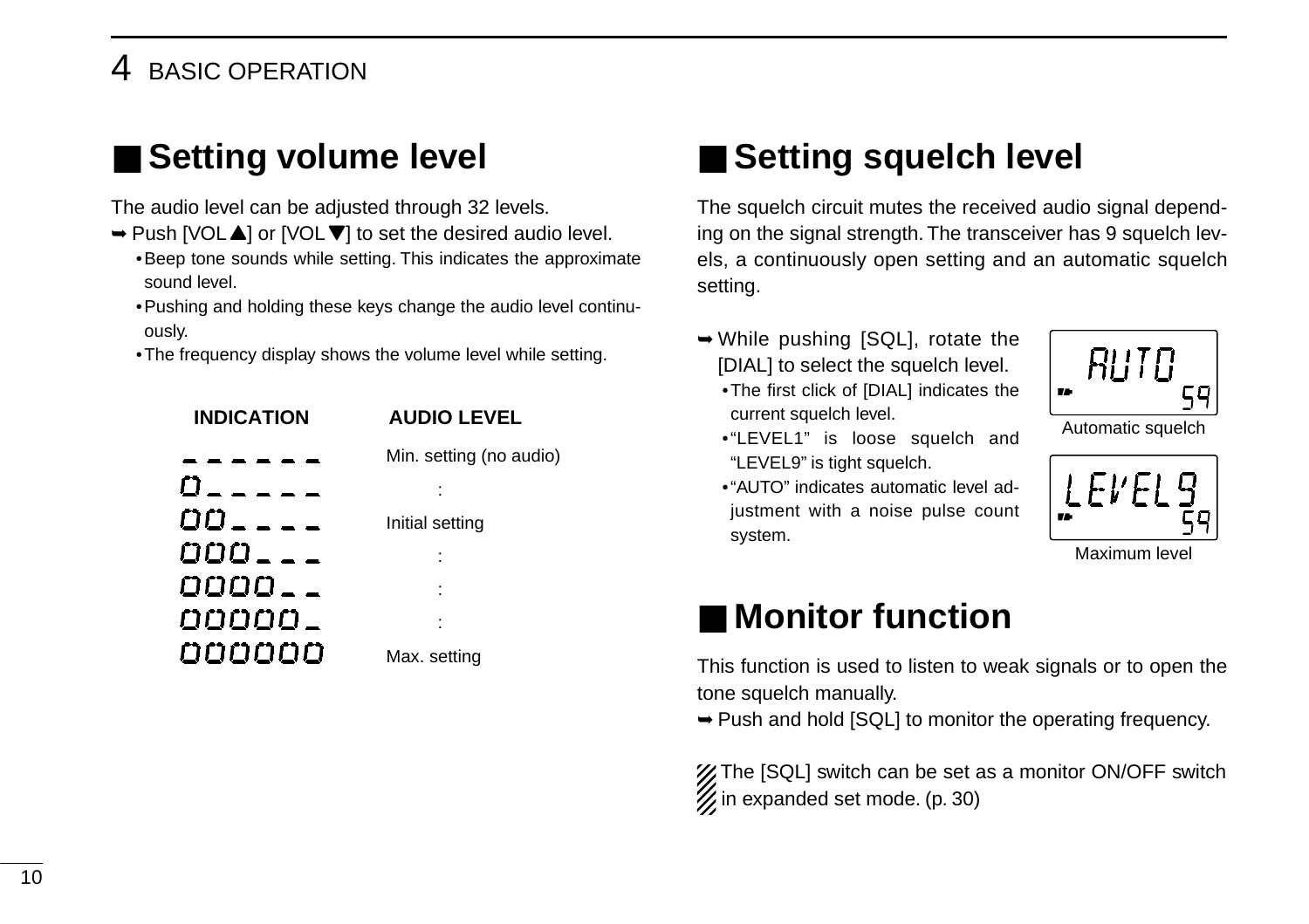### ■ **Receive mode selection**

Receive modes are determined by the physical properties of the radio signals. The transceiver has 3 receive modes: FM, AM and WFM modes. The mode selection is stored independently in each band and memory channels.

Typically, AM mode is used for the air band (118–135.995 MHz) and WFM is used for FM broadcast stations (76–107.9 MHz).

X/When pushing [PTT], a beep tone sounds indicating the **Z** mode is not FM mode. The transceiver cannot transmit in  $\mathcal{U}$  AM or WFM mode.

#### **♦ Setting the receive mode**

- $(1)$  Push [V/M] for 2 sec. to enter set mode.
- (2) Rotate [DIAL] until "MOD" appears.
	- •"MOD" disappears after 1 sec. and the previously selected receive mode and "md" appear.
- e While pushing [FUNC], rotate [DIAL] to select the desired receive mode.
- $\widehat{a}$ ) Push [V/M] to exit set mode.

MA T Receive mode set mode



AM mode



### ■ **Display backlighting**

The transceiver has display backlighting with a 5 sec. timer for nighttime operation. The display backlighting can be turned ON continuously or turned OFF, if desired.

- ➥Push any switch except [PTT] and [FUNC]; or, rotate [DIAL] to turn the backlighting ON.
	- •When auto backlighting is set, the backlighting will automatically turn OFF when switches and [DIAL] have not been operated for 5 sec.

#### $\diamond$  Setting the backlighting setting

- $(i)$  Push [V/M] for 2 sec. to enter set mode.
- (2) Rotate [DIAL] until "LIGHT" appears.
	- •"LIGHT" disappears after 1 sec. and the previously selected backlighting timer and "LI" appear.
- 3) While pushing [FUNC], rotate [DIAL] to select the desired backlighting setting.
- $\overline{4}$  Push [V/M] to exit set mode.



Backlighting set mode



Automatic backlighting



Continuously OFF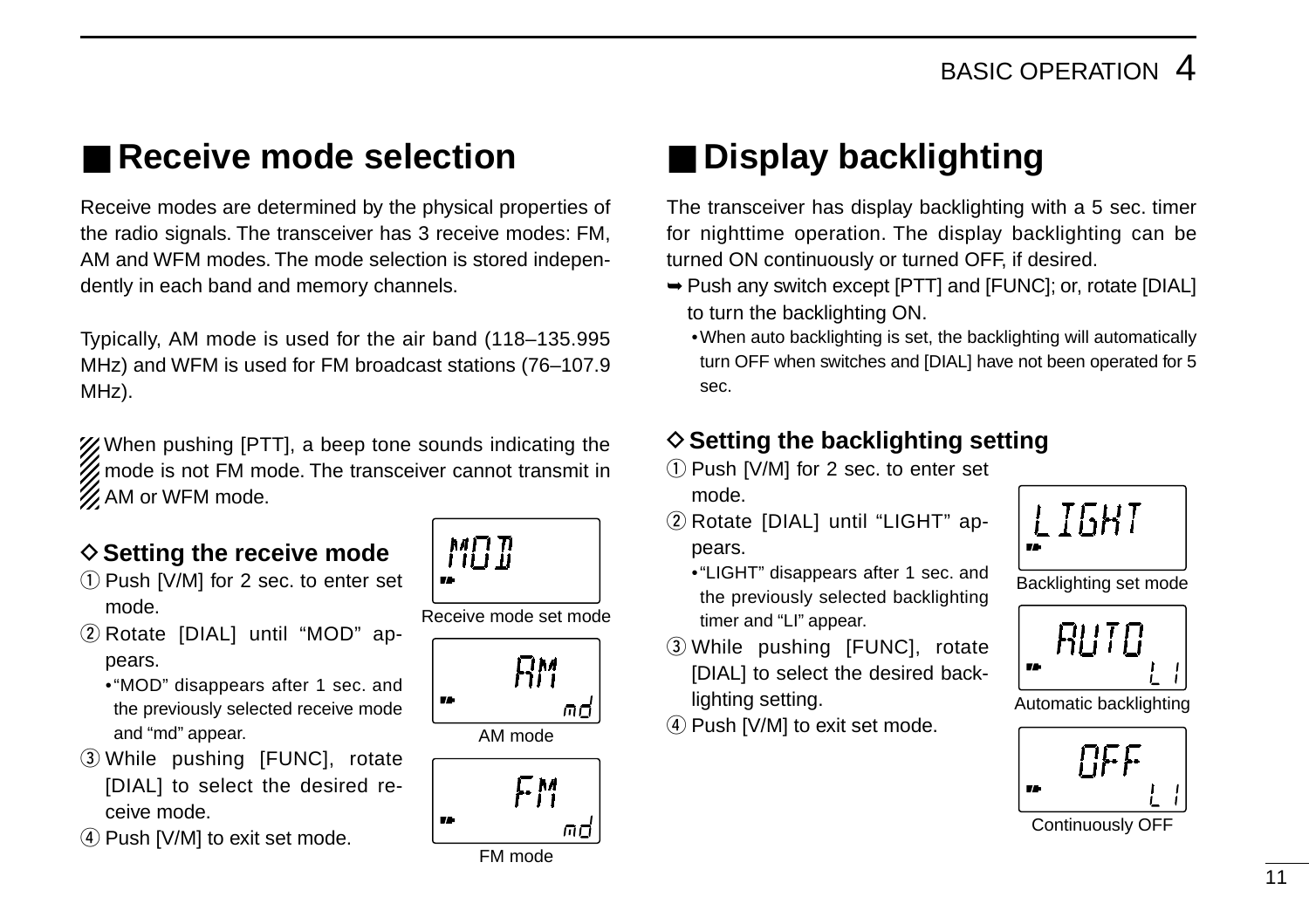# 5 **MEMORY/CALL CHANNELS**

### ■ **General**

The transceiver has 200 memory channels in 2 banks and 2 call channels for storage of often-used frequencies.

#### **◇ Memory/call channel contents**

The following information can be programmed into memory or call channels:

- •Operating frequency (p. 7)
- •Receive mode (p. 11)
- •Tuning step (p. 7)
- •Duplex direction (DUP or –DUP) with an offset frequency (pgs. 22, 24)
- •Subaudible tone encoder or tone squelch ON/OFF (pgs. 23, 26)
- •Subaudible tone and tone squelch frequencies (pgs. 23, 26)
- •Scan skip setting (p. 18)

### ■ **Programming during selection**

- 1) Select VFO mode with [V/M].
- $(2)$  Set the desired frequency:
	- $\rightarrow$  **Select the desired band with [BAND].**
	- $\rightarrow$  **Set the frequency using [DIAL].**
	- ➥Set other data (e.g. offset frequency, duplex direction, subaudible tone frequency, etc.), if required.
- $\Omega$  Push [FUNC] + [V/M] momentarily to indicate memory channels.

•Do not hold [FUNC] + [V/M] for more than 0.5 sec., otherwise the memory channel will overwrite the selected memory channel.

- (4) Rotate [DIAL] to select the desired channel.
	- •Call channels (C1, C2) and VFO (VF), as well as regular memory channels, can be programmed in this way.
	- •Rotate [DIAL] while pushing [FUNC] to select a memory channel in 10 channel steps.
- $5$  Push [FUNC] + [V/M] for 2 sec. to program.

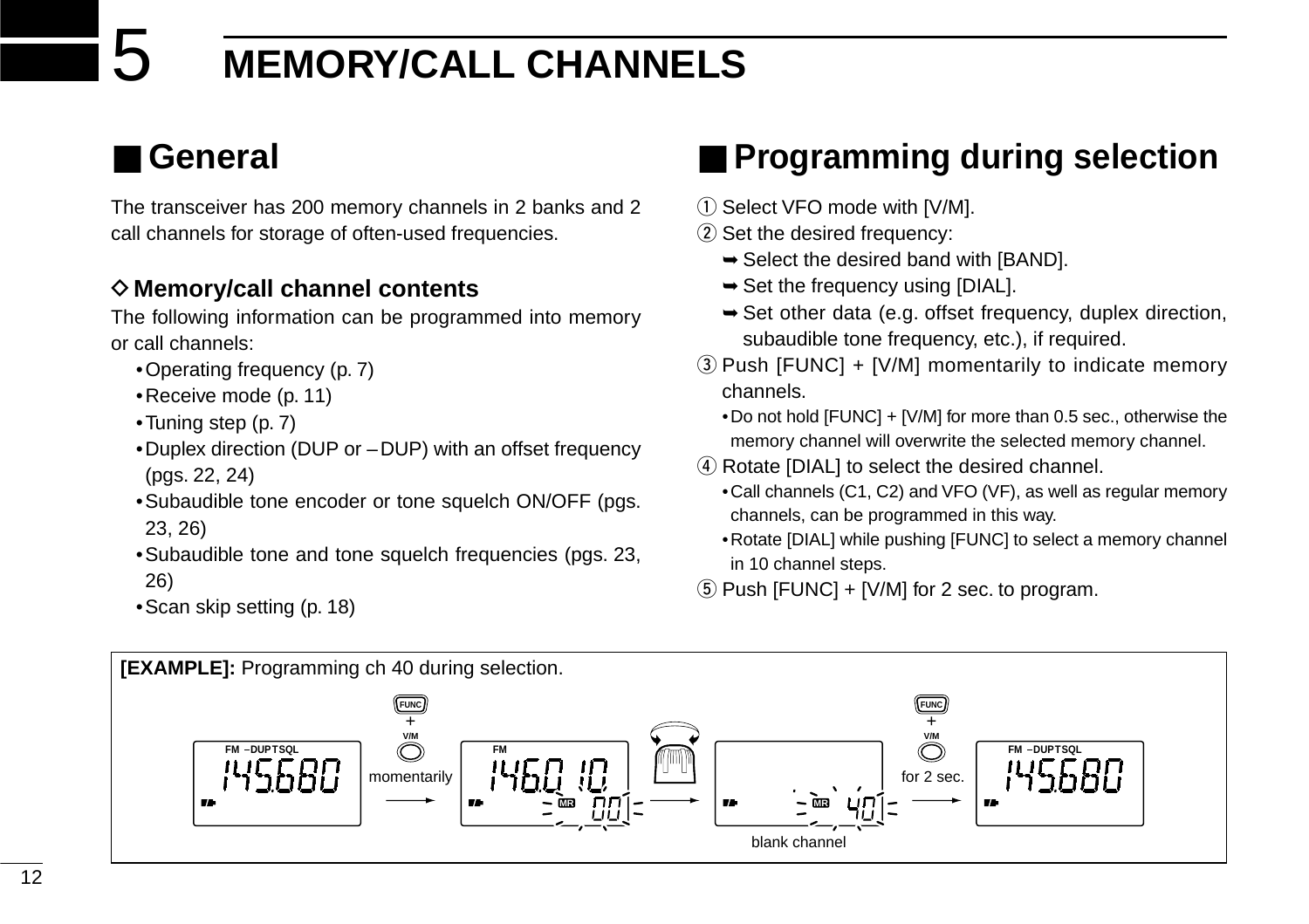### ■ **Programming after selection**

- $\circled{1}$  Select memory mode with [V/M].
- 2 Set the memory channel to be programmed with [DIAL]. •Rotate [DIAL] while pushing [FUNC] to select a memory channel in 10 channel steps.
- 3 Push [V/M] to select VFO mode.
- 4) Set the desired frequency:
	- $\rightarrow$  **Select the desired band with [BAND].**
	- $\rightarrow$  Set the frequency using [DIAL].
	- ➥Set other data (e.g. offset frequency, duplex direction, subaudible tone frequency, etc.), if required.
- $5$  Push [FUNC] + [V/M] for 2 sec. to program into the selected channel.

### ■ **Transferring memory contents to another memory**

- $\circ$  Select memory mode with [V/M].
- 2 Set the desired memory channel with [DIAL].
	- •Rotate [DIAL] while pushing [FUNC] to select a memory channel in 10 channel steps.
	- •Call channel contents can be transferred in the same manner. Select a call channel in this case.
- $(3)$  Push [FUNC] + [V/M] momentarily to indicate memory channels.
	- •Do not hold [FUNC] + [V/M] for more than 0.5 sec., otherwise the memory channel contents will be transferred to VFO.
- (4) Rotate [DIAL] to select the desired channel.
	- •Call channels (C1, C2) and VFO (VF), as well as regular memory channels, can be transferred in this way.
- $(5)$  Push [FUNC] + [V/M] for 2 sec. to transfer.

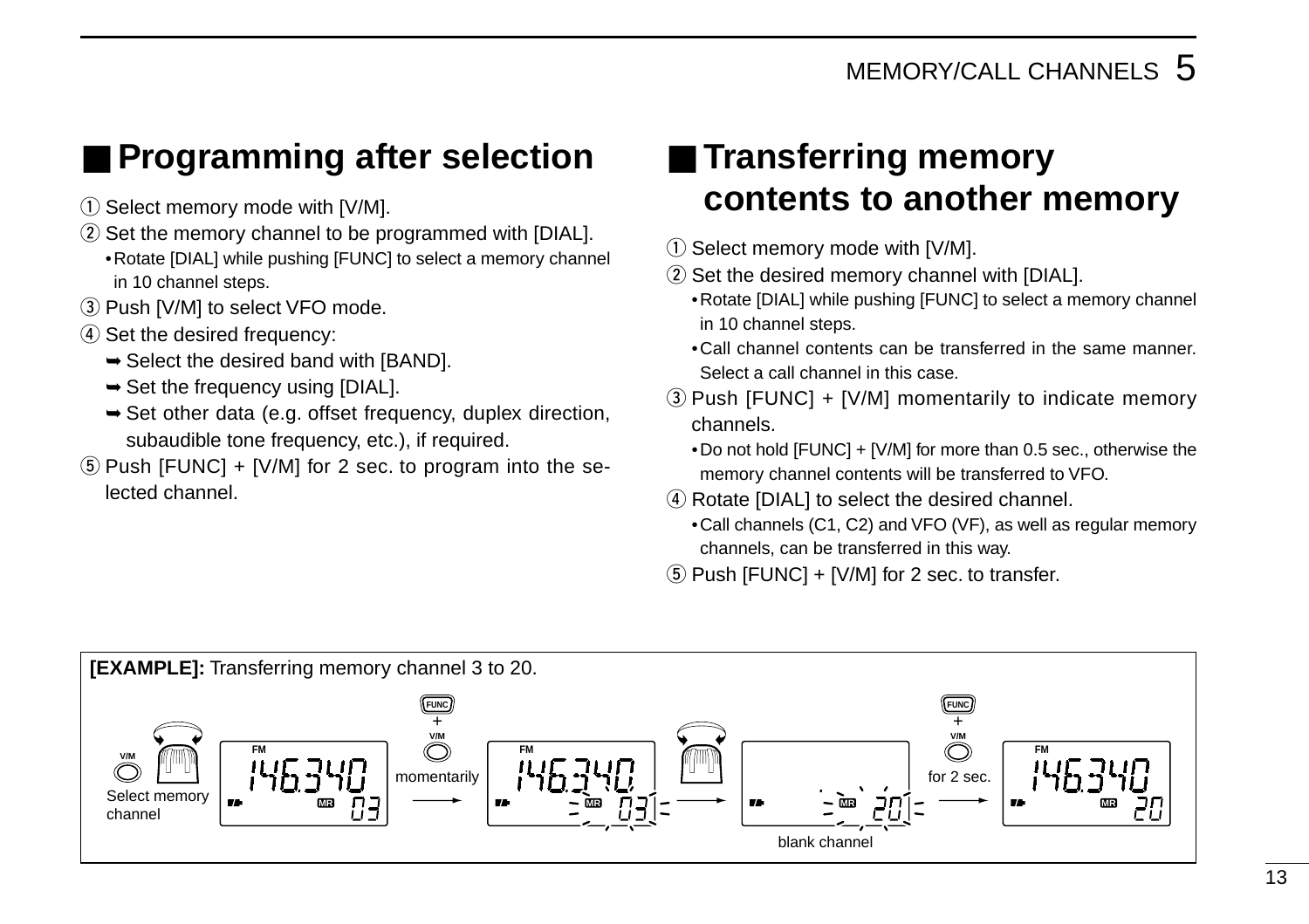### 5 MEMORY/CALL CHANNELS

### ■ **Memory clear**

Unwanted memory channels can be cleared (erased). Before clearing a memory channel make sure it is no longer needed as cleared memories cannot be recalled.

- 1) Select memory mode with [V/M].
- $(2)$  Set the memory channel to be cleared with [DIAL]. •Rotate [DIAL] while pushing [FUNC] to select a memory channel in 10 channel steps.
	- •Call channels (C1, C2) and VFO (VF) cannot be cleared.
- $\circ$  Select VFO mode with [V/M] and push [FUNC] + [V/M] momentarily to indicate the selected memory channels. •Do not hold [FUNC] + [V/M] for more than 0.5 sec., otherwise the memory channel contents will be transferred to VFO.
- $\Phi$  Push [FUNC] + [CALL] for 2 sec. to clear the selected memory channel.

•3 beeps sound, then the frequency is cleared.

(5) Push [V/M] to return to VFO mode.

### ■ **Call channel**

2 call channels are available to store most-often-used frequency for quick recall.

#### **♦ Selecting a call channel**

- $(1)$  Push  $ICALL$ ] to select a call channel.
- (2) Rotate [DIAL] counterclockwise or clockwise to select call channel 1 or 2, respectively.
- (3) Push [CALL] to return to previously selected mode.

#### **♦ Programming a call channel**

The call channels can be programmed in a similar manner to memory channel programming.

 $\rightarrow$  **Select C1 or C2 for programming call channel 1 or 2 in step**  $\overline{a}$  in "Programming during selection." (p. 12)

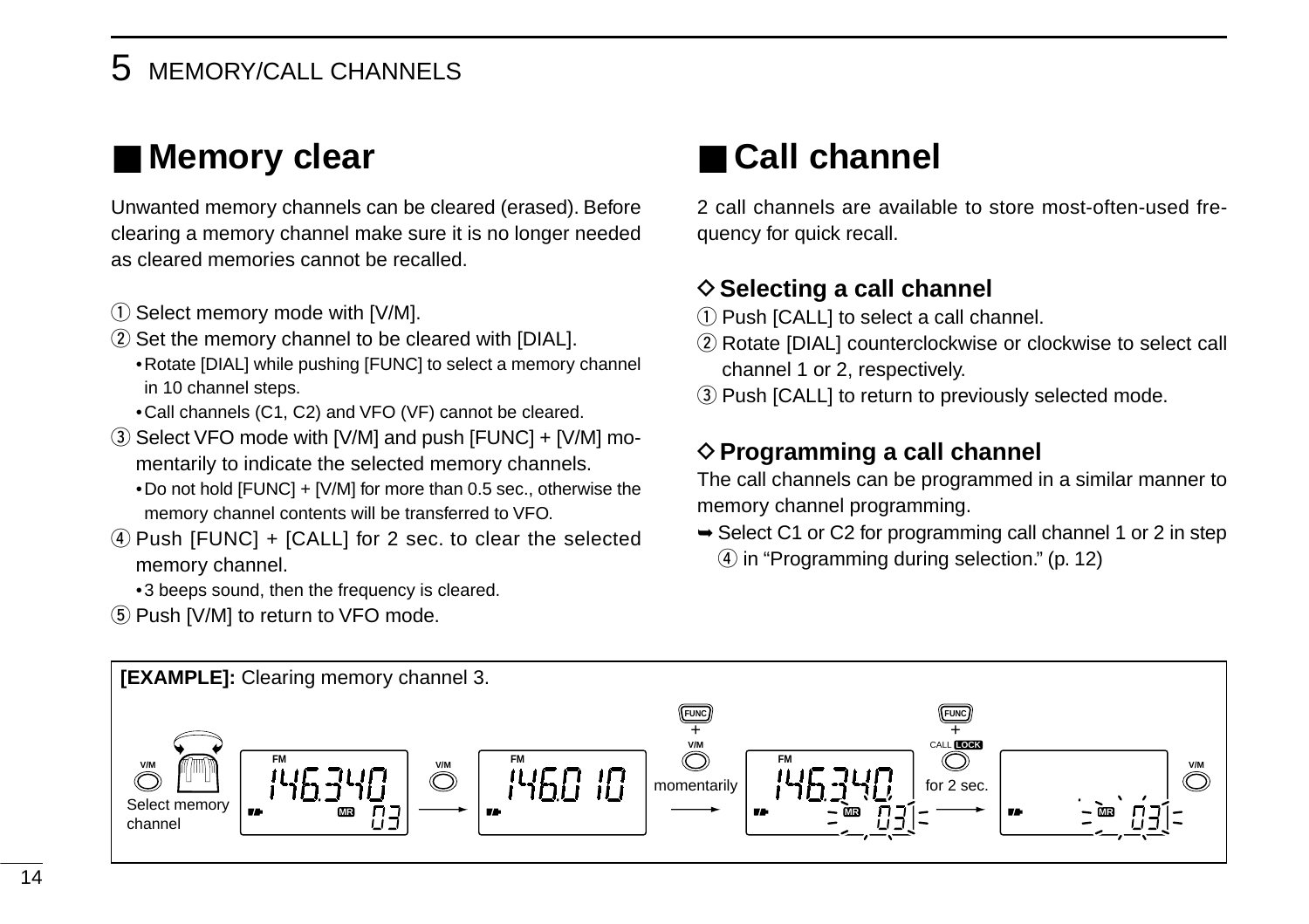### **SCAN OPERATION**

■ **Scan types** Up to 20 programmed scan ranges, full scan, band scan and memory bank scan provide scanning versatility. Each scan can have skip channels programmed.

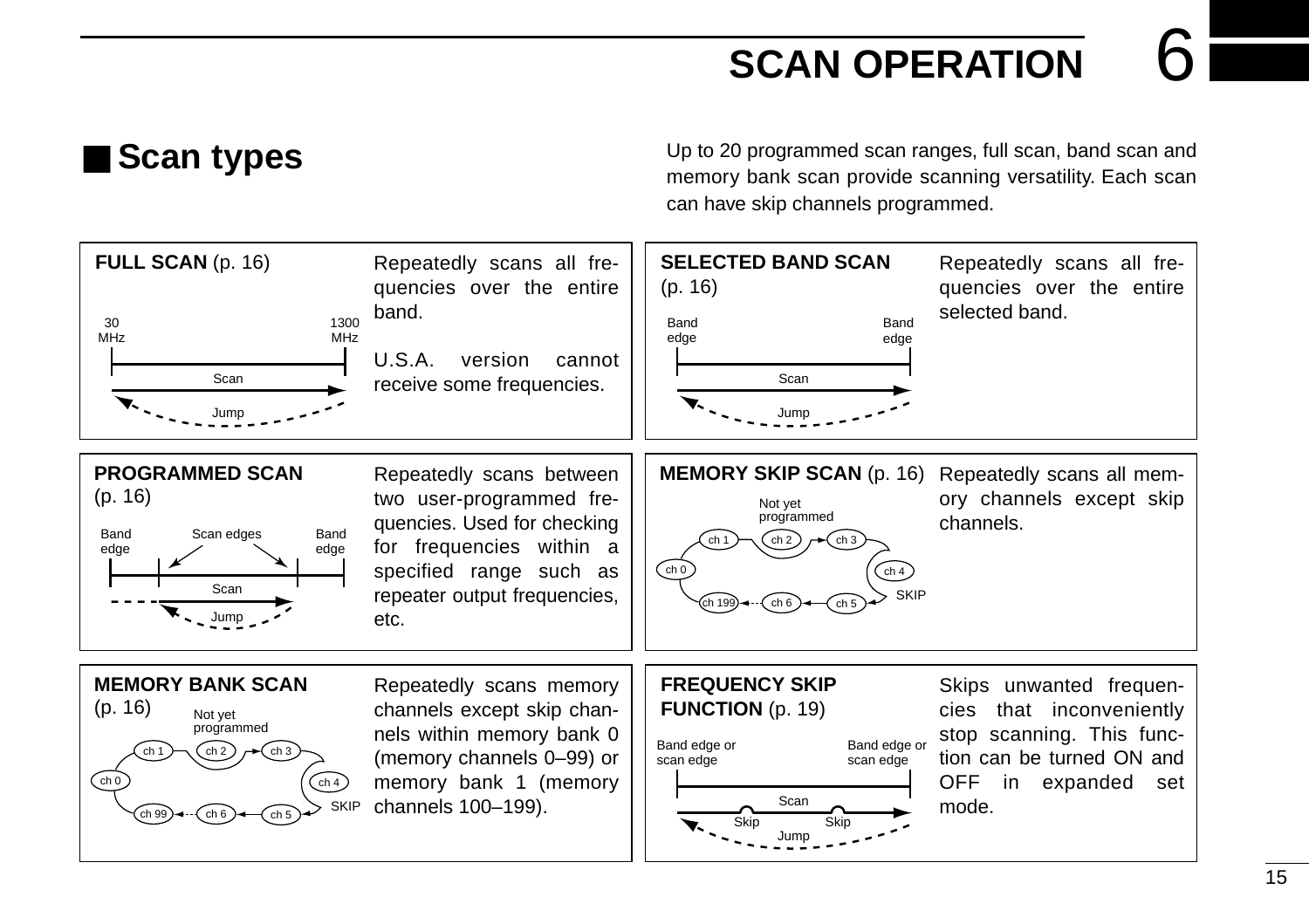### 6 SCAN OPERATION

### ■ **Full/band/programmed scan**

- 1) Select VFO mode with [V/M].
- $(2)$  Make sure the squelch is set to the threshold point.
- •Select automatic squelch (AUTO) or a level (1–9) where the noise is muted. (p. 10)
- 3) Select the desired scan range, if desired.
	- ➥Select scan edges in set mode: "ALL" for full scan, "BAND" for band scan or "0P"–"19P" for programmed scan. (see the next page)
- $\Phi$  Push [FUNC] + [ $\triangle$ ] or [ $\nabla$ ] momentarily to start the scan. •Decimal point flashes while scanning.
	- •"P SKIP" flashes when the frequency skip function is turned ON. (p. 19)
	- •"0P"–"19P" flash to indicate which pair of scan edges is being scanned.
	- •To change the scanning direction, rotate [DIAL].
	- •If the pocket beep function is activated, the transceiver automatically selects the tone squelch function when a scan starts.
- $\ddot{\textbf{t}}$  To stop the scan, push [FUNC] + [ $\triangle$ ] or [ $\nabla$ ] again.

XIIf the same frequencies are programmed into a pair of  $\mathscr{U}$  scan edges, programmed scan does not start.

For programmed scan, scan edges must be programmed  $\mathscr W$  in advance. Program scan edges into regular memory  $\mathscr{U}$  channels and set the channels as scan edges. (p. 17)

### ■ Memory (bank) scan

- $\circled{1}$  Select memory mode with [V/M].
- 2 Make sure the squelch is set to the threshold point.

•Select automatic squelch (AUTO) or a level (1–9) where the noise is muted. (p. 10)

- 3) Select the desired memory bank in set mode, if desired. •See below for details.
- $(4)$  Push [FUNC] + [ $\triangle$ ] or [ $\Pi$ ] momentarily to start the memory scan or memory bank scan.
	- •Decimal point flashes while scanning.
	- •"♦" flashes during memory bank scan.
	- •To change the scanning direction, rotate [DIAL].
	- •If the pocket beep function is activated, the transceiver automatically selects the tone squelch function when a scan starts.
- $\circled{5}$  To stop the scan, push [FUNC] + [ $\triangle$ ] or [ $\nabla$ ] again.

#### **◇ Memory bank selection**

- $\Omega$  Push [V/M] for 2 sec. to enter set mode.
- 2 Rotate [DIAL] until "BNK SC" appears.
- 3) While pushing [FUNC], rotate [DIAL] to select the desired memory bank.
	- •"OFF" scans memories in both banks; "BANK0" scans memories in bank 0 only (ch 0 to 99); "BANK1" scans memories in bank 1 only (ch 100 to 199).



(Memory ch 0 to 99)

4) Push [V/M] to exit set mode.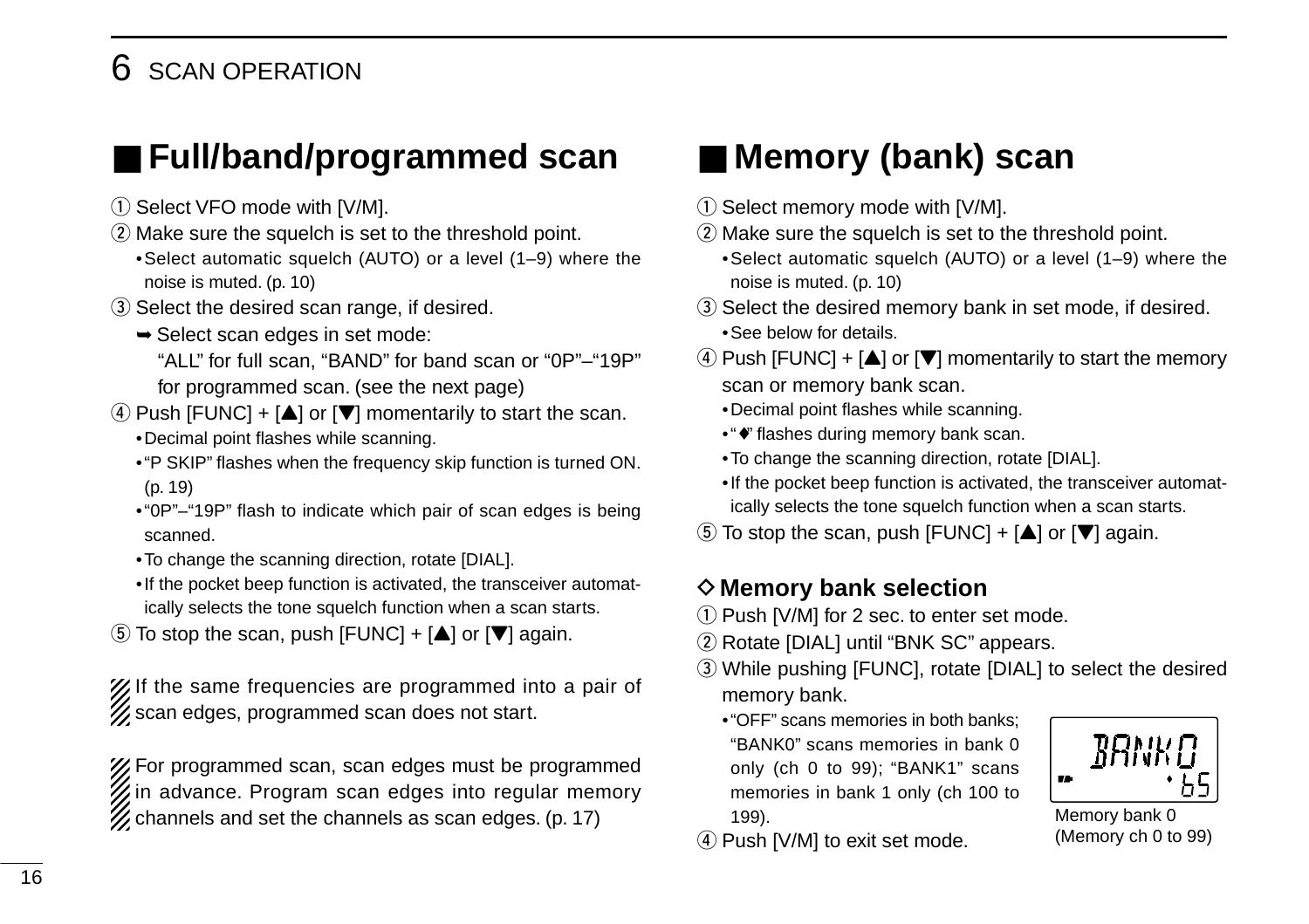### ■ Selecting scan edges

The scanning range can be set to all frequencies (full scan), a selected band or between two user-programmed frequencies (programmed scan).

**%The programmed scan edges use regular memory chan-** $\mathbb Z$  nels. Program the desired scan edge frequencies in mem-X ory channels in advance. (pgs. 12, 13)

- 1) Select VFO mode with [V/M].
- 2 Push [V/M] for 2 sec. to enter set mode.
- 3) Rotate [DIAL] until "EDGE" appears.
	- •"EDGE" disappears after 1 sec. and the previously selected scan edge appears.
- 4) While pushing [FUNC], rotate [DIAL] to select the desired scan edge.
	- •Select "ALL" for full scan, "BAND" for band scan or "0P"–"19P" for programmed scan.
- (5) When full or band scan is selected, push [V/M] to exit set mode.

When a programmed scan is selected, continue with the following steps to select the band edge frequencies.







Programmed scan 0 (Scan edge channels 198 and 199)

- $\circled{6}$  Push [FUNC] + [ $\triangle$ ] to select lefthand scan edge channel.
- $\oslash$  While pushing [FUNC], rotate [DIAL] to select the desired memory channel which stores a scan edge frequency.
	- •The frequency in the memory channel is displayed for 1 sec.
- $\circledR$  Push [FUNC] + [ $\triangle$ ] to select righthand scan edge channel.
- o While pushing [FUNC], rotate [DIAL] to select the desired memory channel which stores another scan edge frequency.
- 10 Push [V/M] to exit set mode.
	- Push [FUNC] +  $[$ **A**] to indicate programmed scan edge for programming other scan edges. Repeat  $\overline{4}$ ,  $\overline{6}$  –  $\overline{9}$ .





Memory channel frequency is displayed during selection.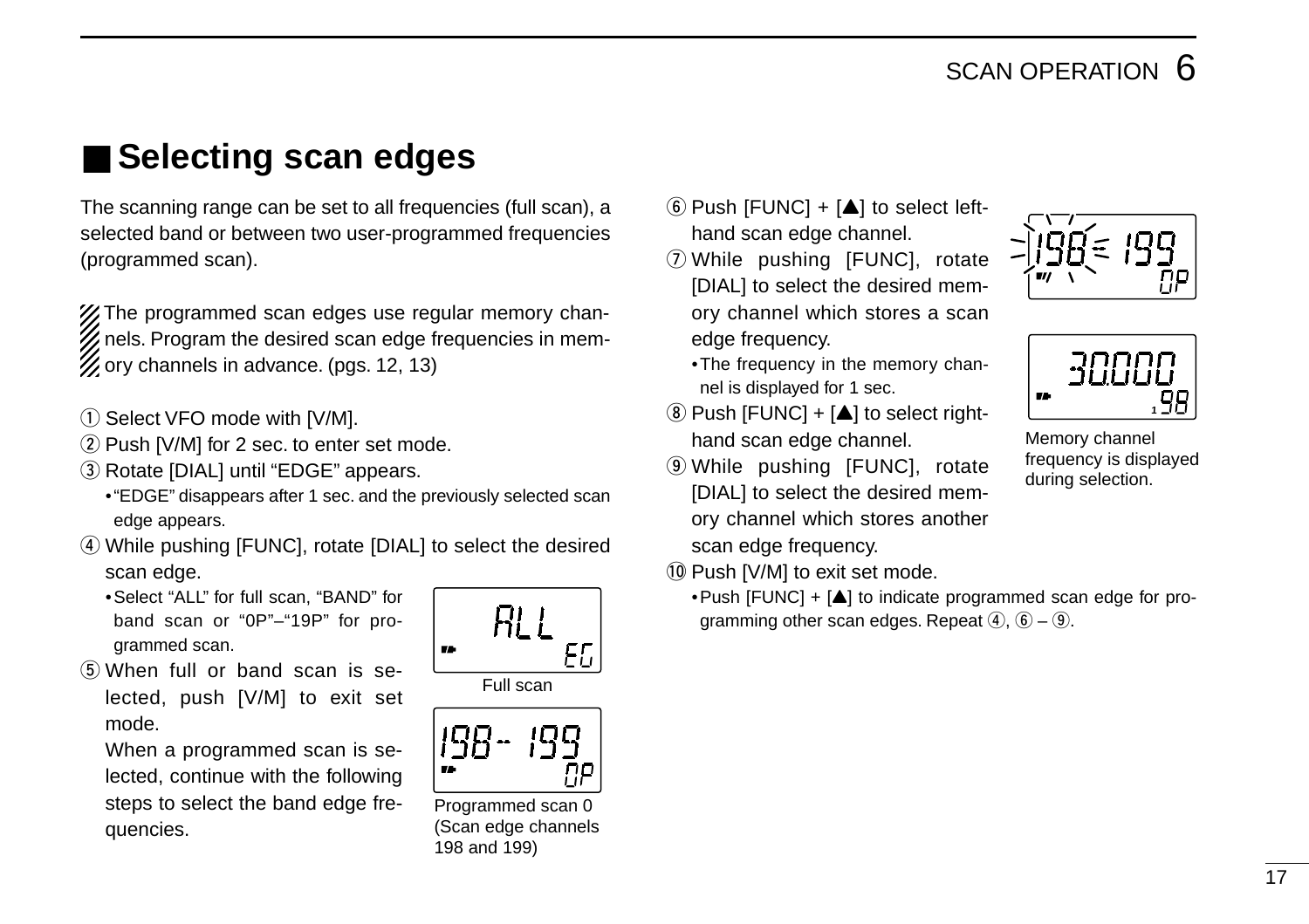### **SCAN OPERATION**

### ■ **Skip channel setting**

Memory channels can be set to be skipped for memory skip scan. In addition, memory channels can be set to be skipped for both memory skip scan and frequency skip scan. These are useful to speedup the scan interval.

- 1) Select memory mode with [V/M].
- $(2)$  Rotate [DIAL] to select memory channel to be programmed as a skip channel.
- 3) Push [V/M] for 2 sec. to enter expanded set mode.
- (4) Rotate [DIAL] until "SKIP" appears.
	- •Turn the expanded set mode ON for selection. (p. 28)
	- •"SKIP" disappears after 1 sec. and "Sk" appears.
- **5** While pushing [FUNC], rotate [DIAL] to select condition.
	- •"OFF" for no skipping of channels, "SKIP" for memory skip scan or "P SKIP" for frequency skip scan and memory skip scan.
- y Push [V/M] to exit set mode.



**Z** This setting is effective when the frequency skip function  $\mathcal{U}$  (P SCAN) is turned ON. See the next page for details.

### ■ **Scan resume condition**

#### **♦ Setting the scan pause time**

The scan pauses when receiving signals according to the scan pause time. It can be selected as a pause or timer scan.

- $(1)$  Push [V/M] for 2 sec. to enter expanded set mode.
- (2) Rotate [DIAL] until "PAUSE" appears.
	- •Turn the expanded set mode ON for selection. (p. 28)
- e While pushing [FUNC], rotate [DIAL] to select condition.
	- •"2SEC"–"20SEC": scan pauses for 2–20 sec. on a received signal.
	- •"HOLD": scan pauses on a received signal until it disappears.
- 4) Push [V/M] to exit set mode.

#### **♦ Setting the scan resume time**

The scan restarts after a signal disappears according to the resume time. It can be selected to 0–5 sec.

- $\Omega$  Push [V/M] for 2 sec. to enter expanded set mode.
- 2 Rotate [DIAL] until "RESUME" appears.
	- •Turn the expanded set mode ON for selection. (p. 28)
- e While pushing [FUNC], rotate [DIAL] to select condition.
	- •"1SEC"–"5SEC": scan restarts 1–5 sec. after the signal disappears.
- •"0SEC": scan restarts immediately after the signal disappears.
- $\overline{4}$  Push [V/M] to exit set mode.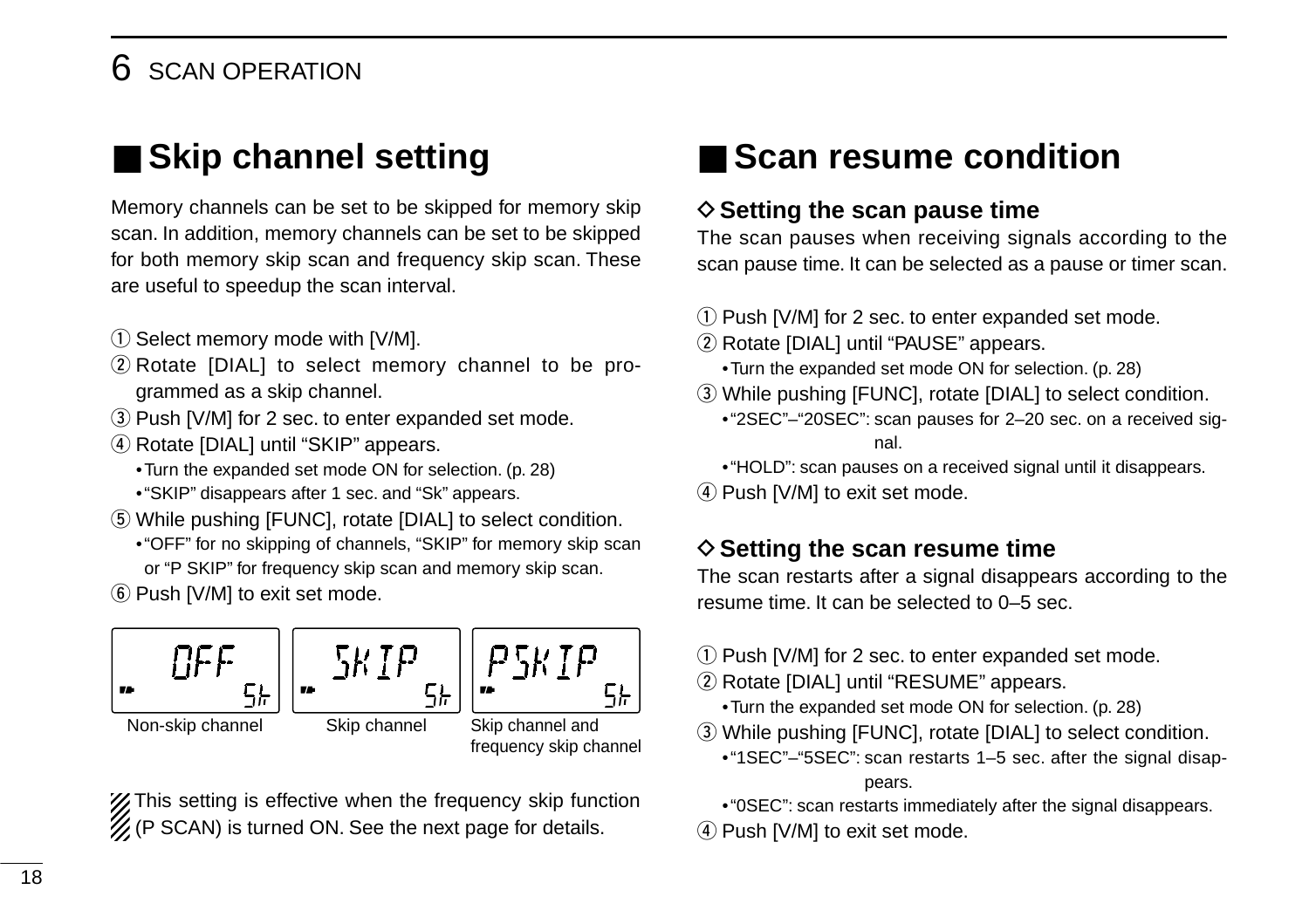### ■ **Frequency skip function**

### **♦ Programming a skip frequency**

Unwanted frequencies can be skipped and programmed as skip channels when full scan, band scan or programmed scan is pausing.

- $(1)$  Turn ON the frequency skip function as described at right.
- $(2)$  Start full scan, band scan or programmed scan. (p. 16)
- 3) While receiving an unwanted signal and scan pauses, push [FUNC] + [V/M] for 2 sec. to program the received frequency as a skip frequency.
	- •The transceiver emits 3 beeps and the scan resumes.
	- •Non-programmed memory channels (blank channels) are used for skip frequency programming in reverse sequence.
	- •Do not release [V/M] before 2 sec., otherwise, scan stops and the transceiver enters memory programming condition.
	- •To scan the skip frequency after programming, cancel the skip information (p. 18) or clear the memory channel (p. 14).

When the frequency skip function is turned OFF ("P SKIP" does not flash), the paused frequency overwrites the previously selected memory channel.

### **FM PSKIP BUSY 5**

Indication while pausing



Indication while programming

### **♦ Frequency skip function ON/OFF**

The frequency skip function can be turned OFF in expanded set mode. In this case, the frequencies will not be skipped even if skip information is programmed and "P SKIP" will not blink during full scan, band scan or programmed scan.

- $(i)$  Select VFO mode with [V/M].
- $(2)$  Push [V/M] for 2 sec. to enter expanded set mode.
- 3) Rotate [DIAL] until "P SCAN" appears.
	- •Turn the expanded set mode ON for selection. (p. 28)
	- •"P SCAN" disappears after 1 sec. and "SC" appears.
- **4**) While pushing [FUNC], rotate [DIAL] to turn the frequency skip function ON or OFF.
- **5** Push [V/M] to exit set mode.



The frequency skip function is OFF.

| <b>PSKIP</b><br>72 |  |
|--------------------|--|
|--------------------|--|

The frequency skip function is ON.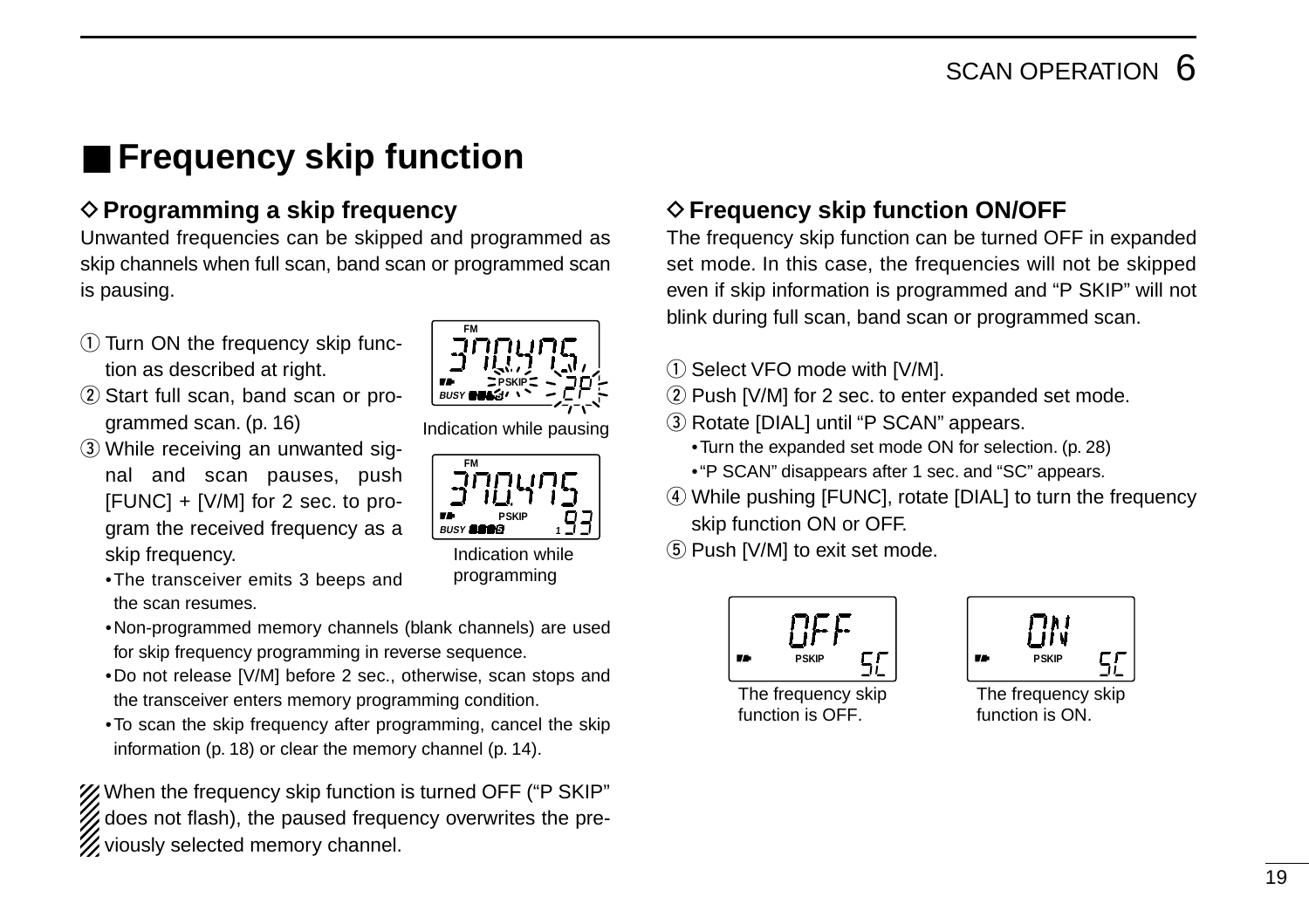## 7 **PRIORITY WATCH**

### ■**Priority watch types**

Priority watch checks for signals on a frequency every 5 sec. while operating on a VFO frequency or scanning. The transceiver has 3 priority watch types to suit your needs.

In addition, you can be alerted with beeps and a flashing " $\clubsuit$ ."

The watch resumes according to the selected scan resume condition. See p. 18 for details.

X If the pocket beep function is activated, the transceiver au- $\mathcal{U}$  tomatically selects the tone squelch function when priority **Z** watch starts.

#### **MEMORY or CALL CHANNEL WATCH**



5 sec. 125 msec.

**SKIP**

While operating on a VFO frequency, priority watch checks for a signal on the selected memory or call channel every 5 sec.

•A memory channel with skip information can be watched.

#### **MEMORY SCAN WATCH**

VFO frequency While operating on a VFO frequency, priority watch checks for signals on each memory channel in sequence.

•The memory skip function is useful to speed up the scan.

#### **VFO SCAN WATCH** While scanning in VFO mode, priority watch checks for signals on the selected memory or call channel every 5 sec. VFO scanning Memory channel 5 sec. 125 msec.

Mch<sub>1</sub>  $Mch<sub>0</sub>$ 

Mch<sub>2</sub> Mch 199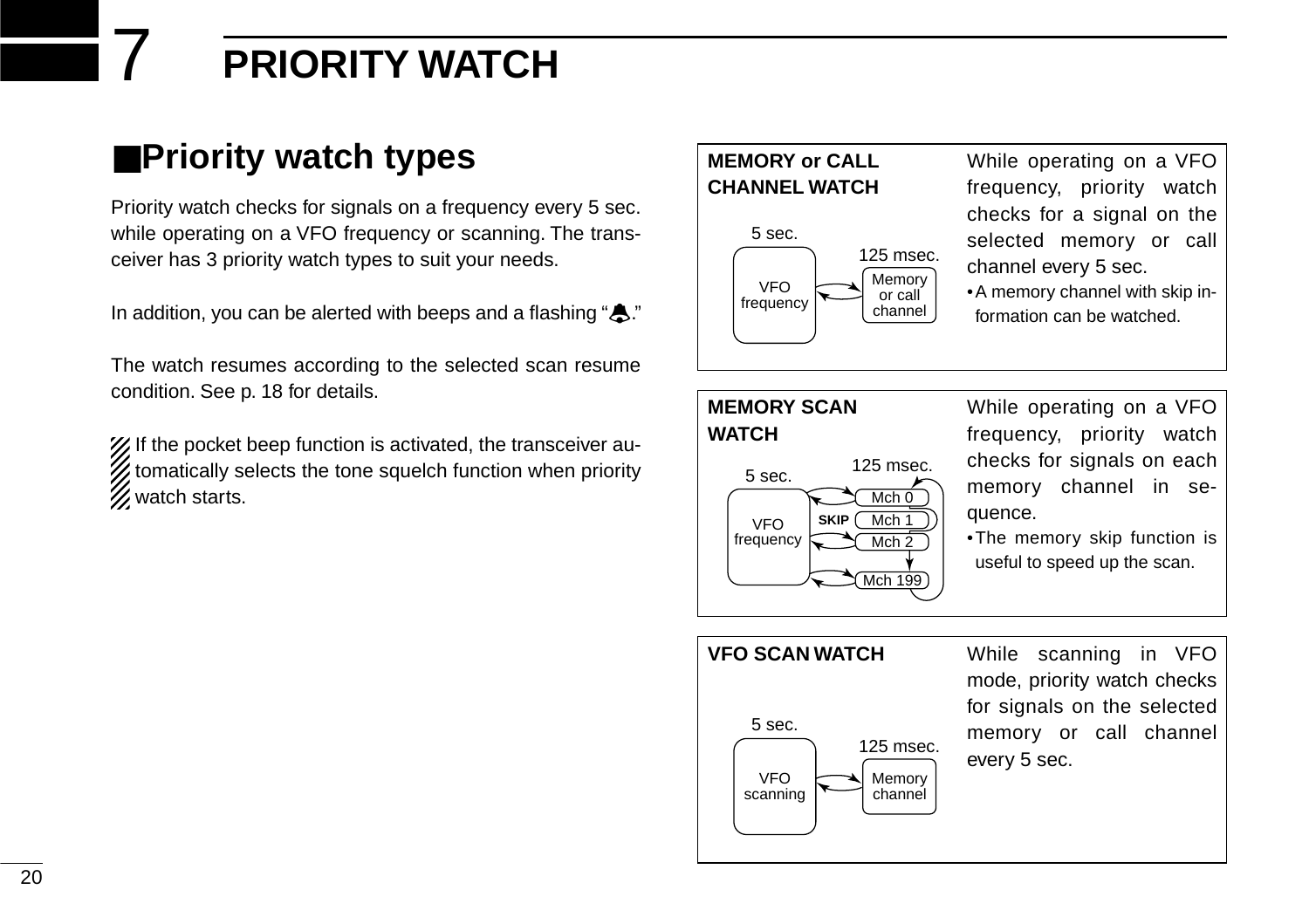### ■**Priority watch operation**

#### D**Memory/call channel watch and memory scan watch**

- $\Omega$  Select VFO mode; then, set an operating frequency.
- $(2)$  Set the watching channel(s).

#### **For memory channel watch:**

Select the desired memory channel.

#### **For memory scan watch:**

Select memory mode; then, push  $[FlNCl] + [\triangle]$  or  $[\nabla]$  momentarily to start memory scan.

#### **For call channel watch:**

Select the call channel by pushing [CALL].

- 3) Push [V/M] for 2 sec. to enter set mode.
- 4) Rotate [DIAL] until "PRIO" appears.
	- •"PRIO" disappears after 1 sec. and "OFF" and "PR" appear.
- (5) While pushing [FUNC], rotate [DIAL] to select priority watch ON or priority watch ON with alert.
- $\circled{6}$  Push [V/M] to exit set mode and start the watch.
	- •The transceiver checks the memory or call channel frequency every 5 sec.
	- •The watch resumes according to the selected scan resume condition. (p. 18)





While pausing on the memory or call channel "PRIO" flashes.

#### D**VFO scan watch**

- $\Omega$  Select the desired memory channel to be watched.
- (2) Push [V/M] to select VFO mode.
- $\overline{a}$ ) Push [FUNC] + [ $\triangle$ ] or [ $\nabla$ ] momentarily to start full scan, band scan or programmed scan. (p. 16)
- $\overline{a}$  Push [V/M] for 2 sec. to enter set mode.
- (5) Rotate [DIAL] until "PRIO" appears.
	- •"PRIO" disappears after 1 sec. and "OFF" and "PR" appear.
- $\odot$  While pushing [FUNC], rotate [DIAL] to select priority watch ON or priority watch ON with alert.

 $U$  Push [V/M] to exit set mode and

**8 Push [V/M] while the display** shows the VFO frequency to stop

•The transceiver checks the memory channel frequency every 5 sec. •The watch resumes according to the selected scan resume condition. (p.

start the watch.

18)

the watch.



Priority watch set mode



Priority watch is ON.



Priority watch with alert is ON.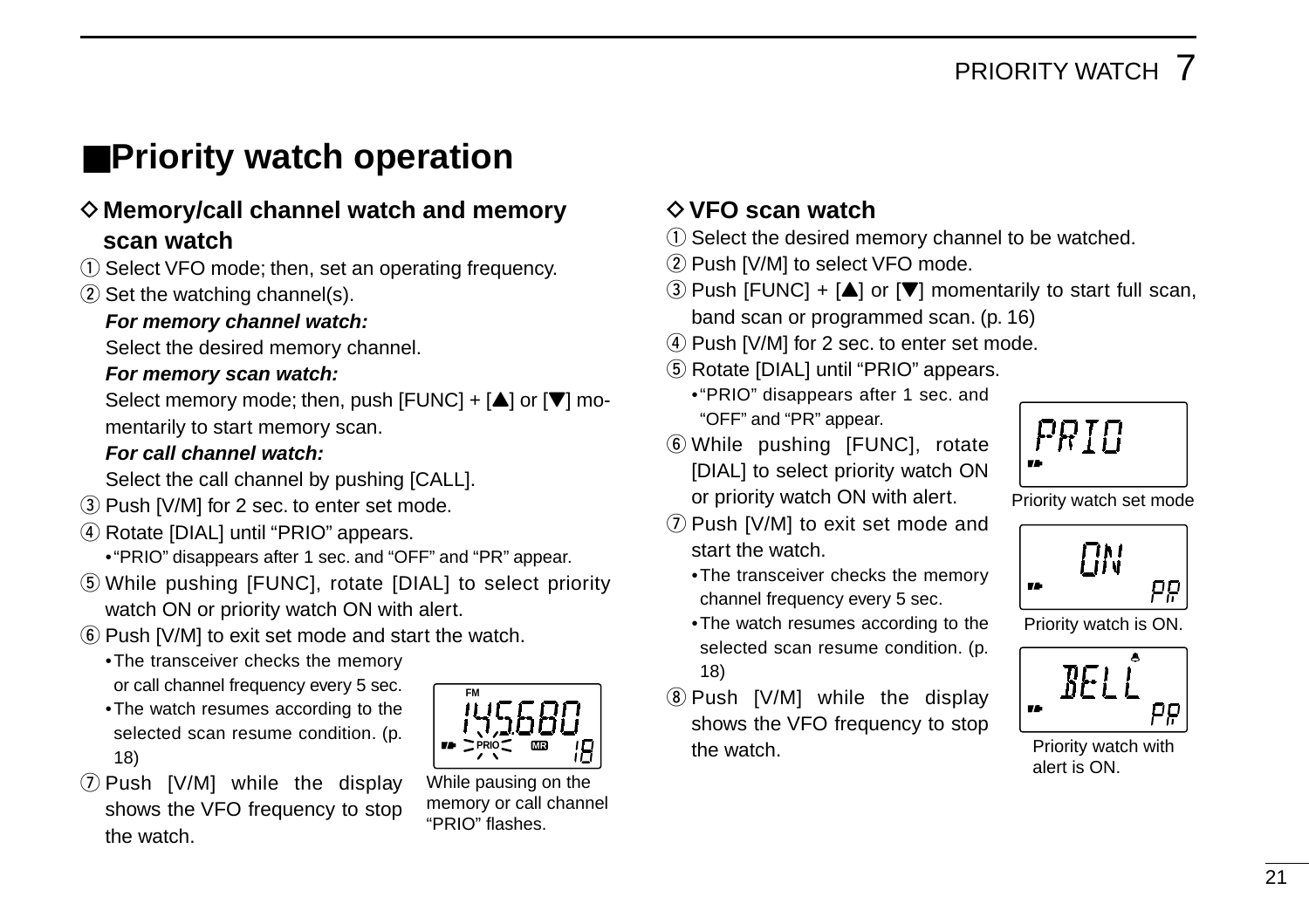### 8 **REPEATER OPERATION**

### ■ **General**

When using a repeater, the transmit frequency is shifted from the receive frequency by the offset frequency. (p. 24) It is convenient to program repeater information into memory channels. (p. 12)

- (1) Set the receive frequency (repeater output frequency).
- 2) Set the shift direction of the transmit frequency. (-DUP or DUP; see the next section for details.)
	- •When the auto repeater function is in use (U.S.A. version only), this selection and step  $\circled{3}$  are not necessary. (p. 25)
- 3) Activate the subaudible tone encoder, according to repeater requirements.
	- •Refer to the next page for tone frequency settings.
- 4) Push and hold [PTT] to transmit.
	- •The displayed frequency automatically changes to the transmit frequency (repeater input frequency).
	- •If "OFF" appears, check the offset frequency (p. 24) or shift direction (right section).
- (5) Release [PTT] to receive.
- (6) Push and hold [SQL] to check whether the other station's transmit signal can be directly received or not.

#### $\diamond$  Setting duplex and duplex direction

- $\Omega$  Push [V/M] for 2 sec. to enter expanded set mode.
- (2) Rotate [DIAL] until "DUP" appears.
	- •Turn the expanded set mode ON for selection. (p. 28)
	- •"DUP" disappears after 1 sec. and "dP" appears.
- e While pushing [FUNC], rotate [DIAL] to select "–DUP" or "+DUP."
	- •"–DUP" or "+DUP" indicates the transmit frequency for minus shift or plus shift, respectively.
	- •When the auto repeater function is in use (U.S.A. version only), this selection and step  $\overline{3}$  are not necessary. (p. 25)
- (4) Push [V/M] to exit set mode.



#### ➲**CONVENIENT**

**Tone scan function:** When you don't know the subaudible tone used for a repeater, the tone scan is convenient for detecting the tone frequency.

 $\rightarrow$  Push [FUNC] + [ $\triangle$ ] or [ $\nabla$ ] for 2 sec. to activate. See p. 27 for more information.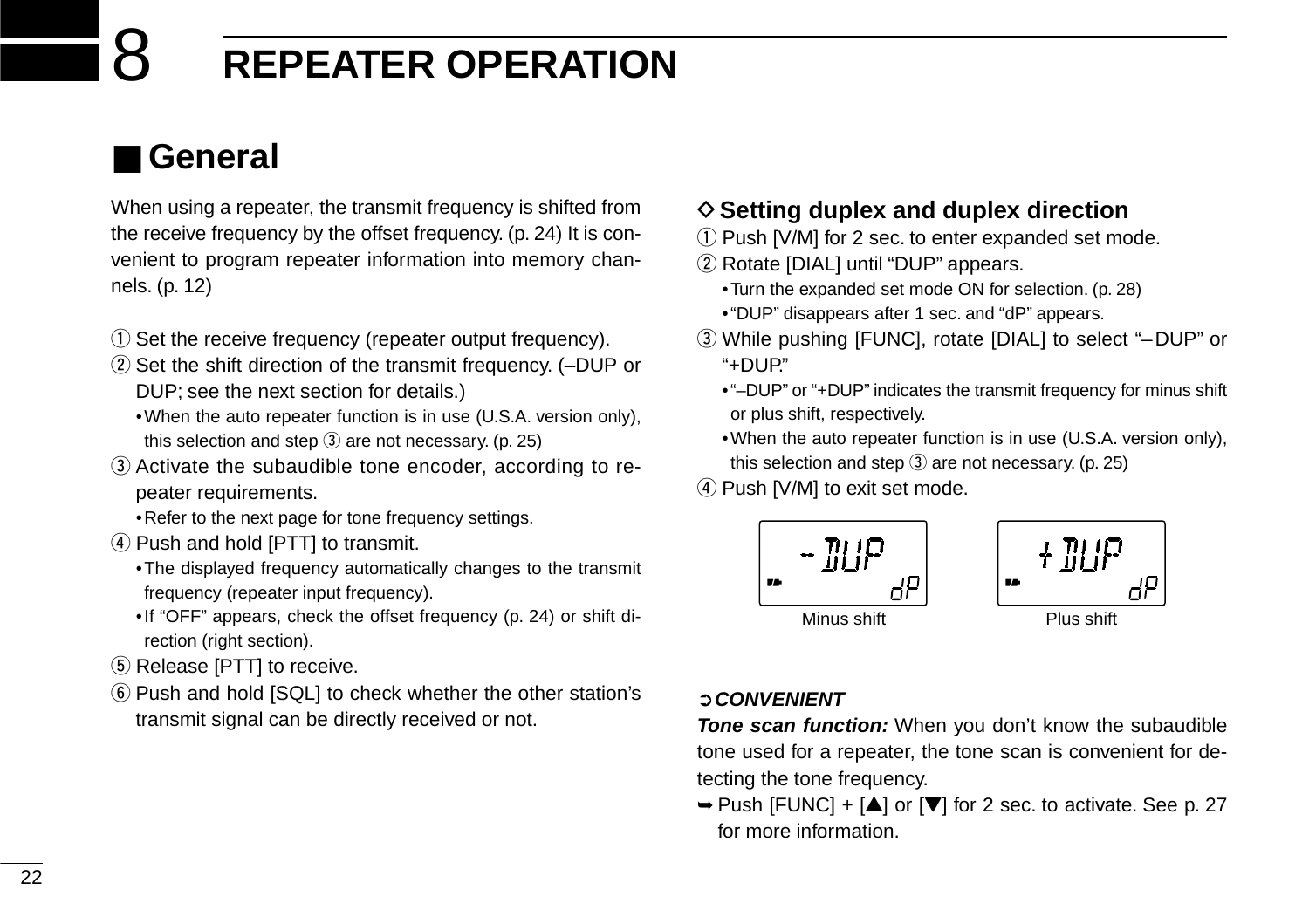### ■ Subaudible (repeater) tones

Some repeaters require subaudible tones to be accessed. Subaudible tones are superimposed over your normal signal and must be set in advance.

Each operating band and each memory channel have independent settings.

#### $\Diamond$  Turning the subaudible tone encoder on/off

- $(1)$  Push [V/M] for 2 sec. to enter set mode.
- (2) Rotate [DIAL] until "T/TSQL" appears.
	- •"T/SQL" disappears after 1 sec. and "tO" appears.
- e While pushing [FUNC], rotate [DIAL] to select "TONE."
- 4) Push [V/M] to exit set mode.
	- •"T" appears above the frequency readout when the subaudible tone encoder is turned ON.



Tone function set mode Tone encorder is ON.

TRNF 72

#### $\diamond$  Setting the subaudible tone frequency

- (1) Select VFO mode or desired memory channel to be programmed.
- $(2)$  Push [V/M] for 2 sec. to enter set mode.
- (3) Rotate [DIAL] until "R TONE" (repeater tone) appears. •"R TONE" disappears after 1 sec. and "Rt" appears.
- 4) While pushing [FUNC], rotate [DIAL] to select the desired subaudible tone.
	- •Each operating band and each memory channel have independent settings.
- (5) Push [V/M] to exit set mode.





Repeater tone set mode 88.5 Hz tone

#### **•Available subaudible tone frequencies** (unit: Hz)

|  | $67.0$   82.5   100.0   123.0   151.4   171.3   189.9   210.7   250.3 |  |  |  |
|--|-----------------------------------------------------------------------|--|--|--|
|  | 69.3 85.4 103.5 127.3 156.7 173.8 192.8 218.1 254.1                   |  |  |  |
|  | 71.9 88.5 107.2 131.8 159.8 177.3 196.6 225.7                         |  |  |  |
|  | 74.4   91.5   110.9   136.5   162.2   179.9   199.5   229.1           |  |  |  |
|  | 77.0 94.8 114.8 141.3 165.5 183.5 203.5 233.6                         |  |  |  |
|  | 79.7   97.4   118.8   146.2   167.9   186.2   206.5   241.8           |  |  |  |
|  |                                                                       |  |  |  |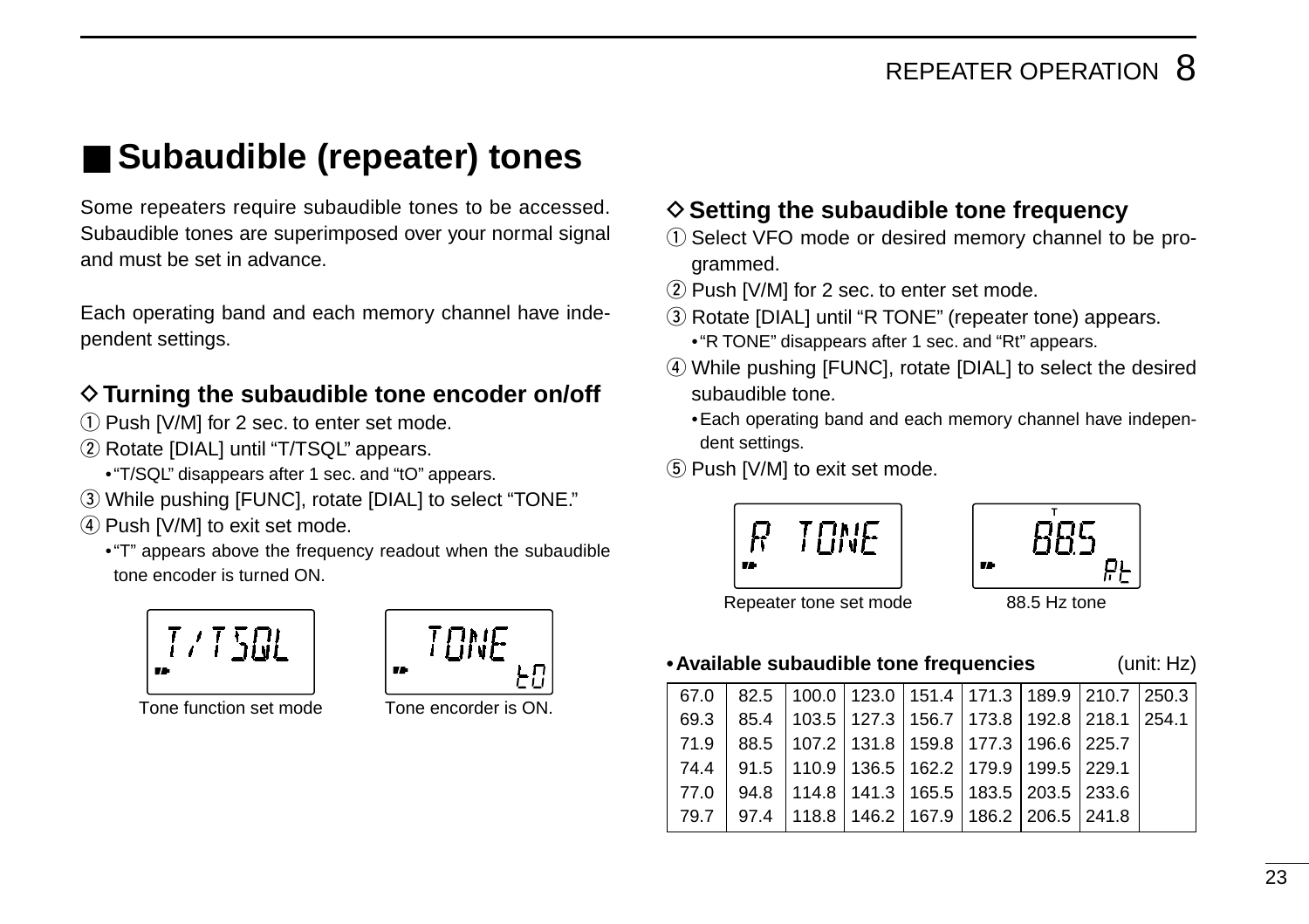### 8 REPEATER OPERATION

### ■ **1750 Hz tone**

#### **(Europe and Italy versions only)**

Some European repeaters require a 1750 Hz tone to be accessed. For such European repeaters, perform the following.

- (1) Set the receive frequency (repeater output frequency).
- 2) Set the shift direction of the transmit frequency. (-DUP or DUP; see p. 22 for details.)
- e While pushing [PTT], push and hold [CALL] for 1 to 2 sec. to transmit a 1750 Hz tone burst signal.
	- •Pushing [PTT] 2 times quickly also transmits a 1750 Hz tone. Release [PTT] briefly, then push [PTT] again to talk in this case.
	- •If "OFF" appears, check the offset frequency (right section) or shift direction (p. 22).
	- •The displayed frequency automatically changes to the transmit frequency (repeater input frequency).
- 4) Push and hold [PTT] to transmit.
- 5 Release [PTT] to receive.
- y Push and hold [SQL] to check whether the other station's transmit signal can be directly received or not.

### ■ **Offset frequency**

When communicating through a repeater, the transmit frequency is shifted from the receive frequency by an amount determined by the offset frequency.

- (1) Select VFO mode or desired memory channel to be programmed.
- $(2)$  Push [V/M] for 2 sec. to enter expanded set mode.
- 3 Rotate [DIAL] until "OFFSET" appears.
	- •Turn the expanded set mode ON for selection. (p. 28)
	- •"OFFSET" disappears after 1 sec. and "OW" appears.
- (4) While pushing [FUNC], rotate [DIAL] to set the desired offset.
- **5** Push [V/M] to exit set mode.





Offset frequency set mode 0.6 MHz (600 kHz) offset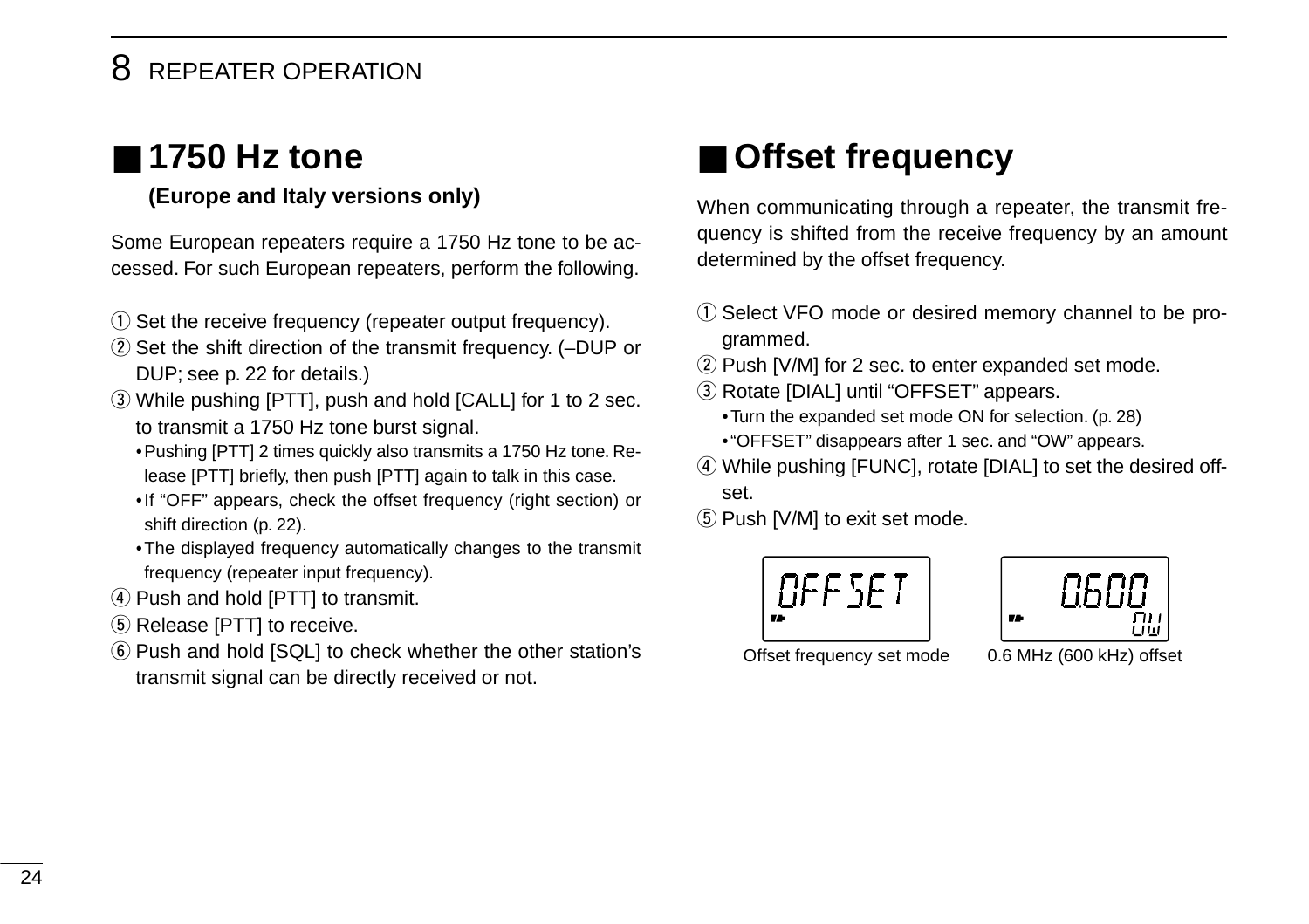### ■ **Auto repeater function**

#### **(U.S.A. version only)**

The U.S.A. version automatically activates the repeater settings (duplex ON/OFF, duplex direction, tone encoder ON/OFF) when the operating frequency falls within or outside of the general repeater output frequency range. The offset and repeater tone frequencies are not changed by the auto repeater function, reset these frequencies, if necessary.

- $\circled{1}$  Select VFO mode with [V/M].
- 2 Push [V/M] for 2 sec. to enter expanded set mode.
- **(3) Rotate [DIAL] until "AUTORP" appears.** 
	- •Turn the expanded set mode ON for selection. (p. 28)
	- •"AUTORP" disappears after 1 sec. and "AR" appears.
- 4) While pushing [FUNC], rotate [DIAL] to turn the auto repeater function ON (DUP ONLY or DUP TONE) or OFF.
- (5) Push [V/M] to exit set mode.







Auto repeater function is turned OFF.

Activates for duplex only.

Activates for duplex and tone.

#### D**Frequency range and offset direction**

| <b>FREQUENCY RANGE</b>                     | <b>DUPLEX DIRECTION</b> |
|--------------------------------------------|-------------------------|
| 145.200-145.495 MHz<br>146.610-146.995 MHz | "-DUP" appears          |
| 147.000-147.395 MHz                        | "DUP" appears           |
| 442.000-444.995 MHz                        | "DUP" appears           |
| 447.000-449.995 MHz                        | "-DUP" appears          |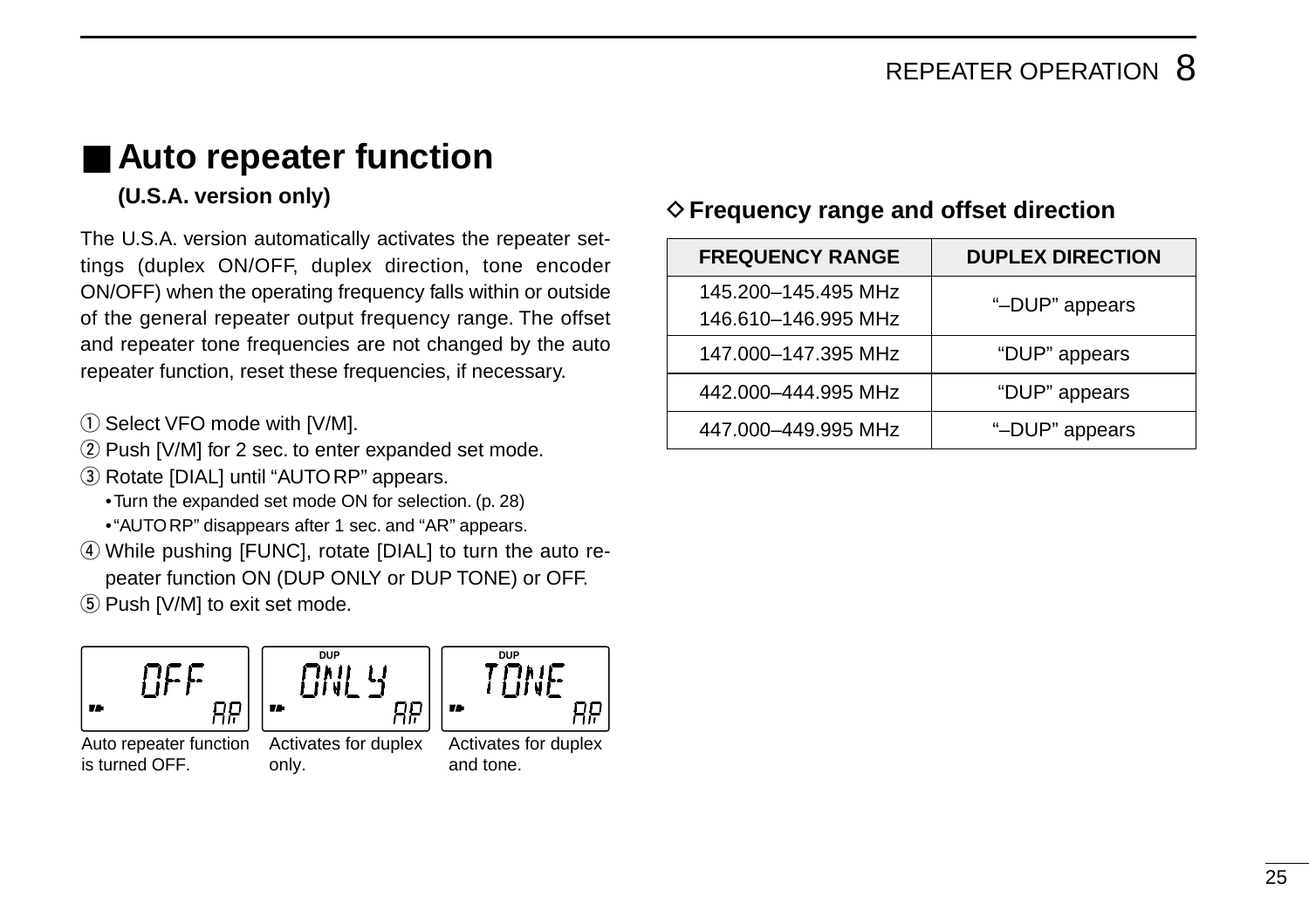# **SUBAUDIBLE TONE OPERATION**

### ■ **Tone squelch operation**

#### **♦ Operation**

The tone squelch opens only when receiving a signal containing a matching subaudible tone. You can silently wait for calls from group members using the same tone.

- $(1)$  Set the operating frequency.
- (2) Set the desired CTCSS tone in set mode.
	- •See right for programming.
- 3) Push [V/M] for 2 sec. to enter set mode.
- 4) Rotate [DIAL] until "T/TSQL" appears.
	- •"T/SQL" disappears after 1 sec. and "tO" appears.
- **5** While pushing [FUNC], rotate [DIAL] to select "TSQL."
- y Push [V/M] to exit set mode and start the tone squelch.
- $\Omega$  When the received signal includes a matching tone, squelch opens and the signal can be heard.
	- •When the received signal's tone does not match, tone squelch does not open, however, the S-indicator shows signal strength.
	- •To open the squelch manually, push and hold [SQL].
- <sup>8</sup> Operate the transceiver in the normal way.
- **9** To cancel the tone squelch, repeat steps  $(3-6)$  as described above and select "OFF" in step  $\circled{5}$ .

# 7 / 7 561

Tone function set mode



#### ➲**CONVENIENT**

Store subaudible tone frequencies and tone squelch ON/OFF settings in memories (call) for easy recall.

#### **♦ Setting subaudible tones for tone squelch operation (CTCSS tones)**

Separate tone frequencies can be set for tone squelch operation than for repeater operation (the same range of tones is available—see p. 23). Like repeater tones, these are set in set mode.

- q Select VFO mode or desired memory channel to be programmed.
- 2 Push [V/M] for 2 sec. to enter set mode.
- $(3)$  Rotate [DIAL] until "C TONE" (CTCSS tone) appears.
	- •"C TONE" disappears after 1 sec. and "Ct" appears.
- r While pushing [FUNC], rotate [DIAL] to select the desired CTCSS tone.
	- •Each operating band and each memory channel have independent settings.
- **5** Push [V/M] to exit set mode.

The transceiver has 50 tone frequencies and consequently their spacing is narrow compared with units having 38 tones. Therefore, some tone frequencies may receive in- $\overline{\mathcal{Z}}$  terference from adjacent tone frequencies.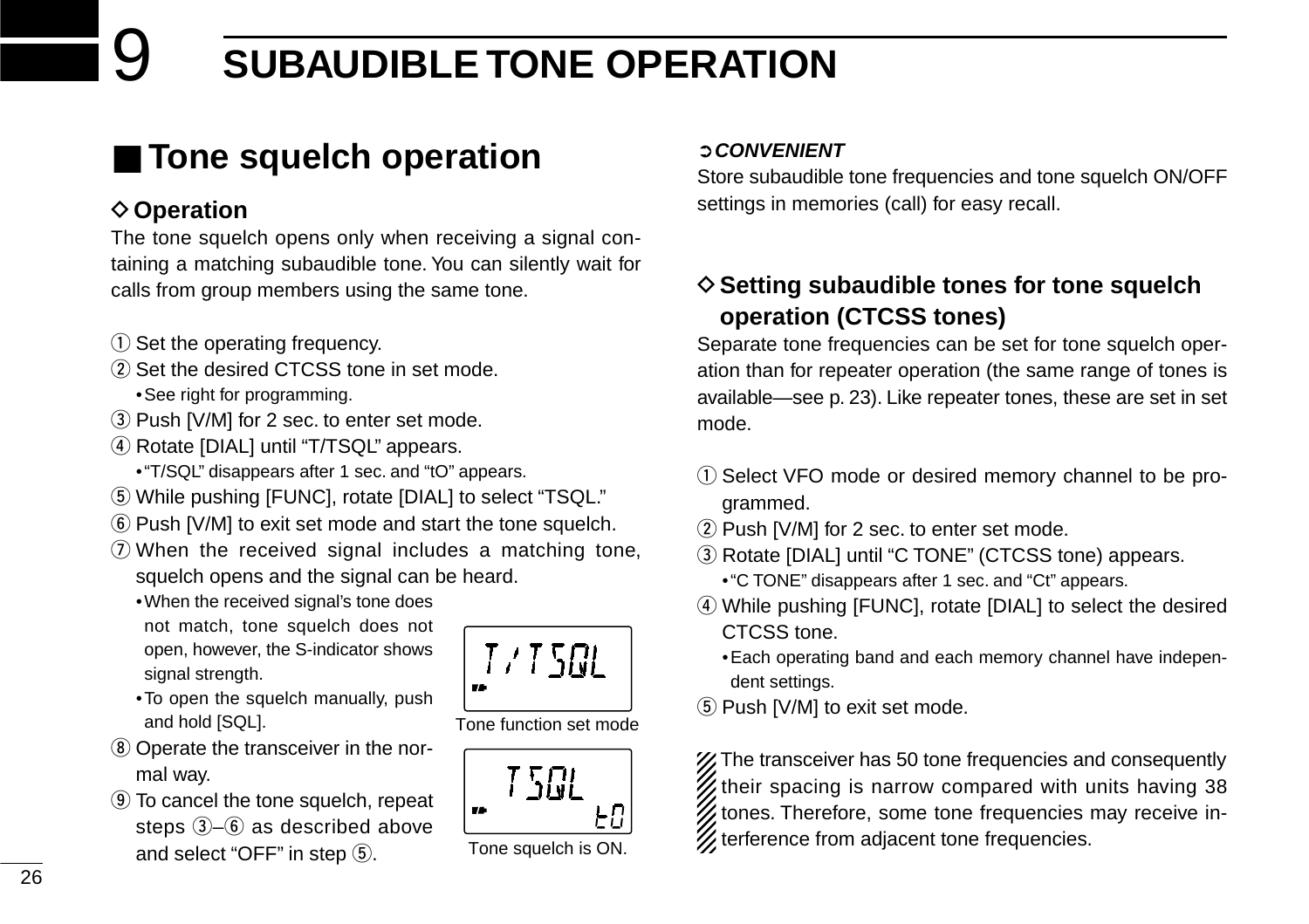### ■ **Pocket beep operation**

This function uses subaudible tones for calling and can be used as a "common pager" to inform you that someone has called while you were away from the transceiver.

#### D**Waiting for a call from a specific station**

- $(i)$  Set the operating frequency.
- (2) Set the desired CTCSS tone in set mode.
	- •See the previous page for programming information.
- 3) Push [V/M] for 2 sec. to enter set mode.
- 4) Rotate [DIAL] until "T/TSQL" appears.
	- •"T/SQL" disappears after 1 sec. and "tO" appears.
- **5** While pushing [FUNC], rotate [DIAL] to select "P BEEP."
- y Push [V/M] to exit set mode and start the pocket beep.
	- "TSQL  $\clubsuit$ " appears in the function display.
- $\overline{v}$  When a signal with the correct tone is received, the transceiver emits beep tones for 30 sec. and flashes " $\clubsuit$ ."
- $\circledR$  Push [PTT] to answer or push [V/M] to stop the beeps and flashing.
	- •Tone squelch is automatically selected.

#### **♦ Calling a waiting station using pocket beep**

A subaudible tone matched with the station's tone frequency is necessary. Use the tone squelch on the previous page or a subaudible tone encoder.

### ■ **Tone scan**

The transceiver can detect the subaudible tone frequency in a received signal. By monitoring a signal that is being transmitted on a repeater input frequency, you can determine the tone frequency required to access the repeater.

- $(1)$  Set the desired frequency or memory channel to be checked for a tone frequency.
- $\Omega$  Push [FUNC] + [ $\triangle$ ] or [ $\nabla$ ] for 2 sec. to start the tone scan. •To change the scanning direction, rotate [DIAL].
- 3) When the tone frequency is decoded, the set mode contents are programmed with the tone frequency.
	- •The tone scan pauses when a tone frequency is detected.
	- •The decoded tone frequency is used for the repeater tone frequency or tone squelch frequency, depending on the the tone squelch ON/OFF setting.
	- •"Ct" or "Rt" appears during tone scan when the tone squelch is in use or not.
- $\overline{4}$  Push [FUNC] + [ $\triangle$ ] or [ $\overline{V}$ ] to stop the scan.

Subaudible tone frequencies flash as they are scanned.

**T** "Rt" or "Ct" appears during tone scan.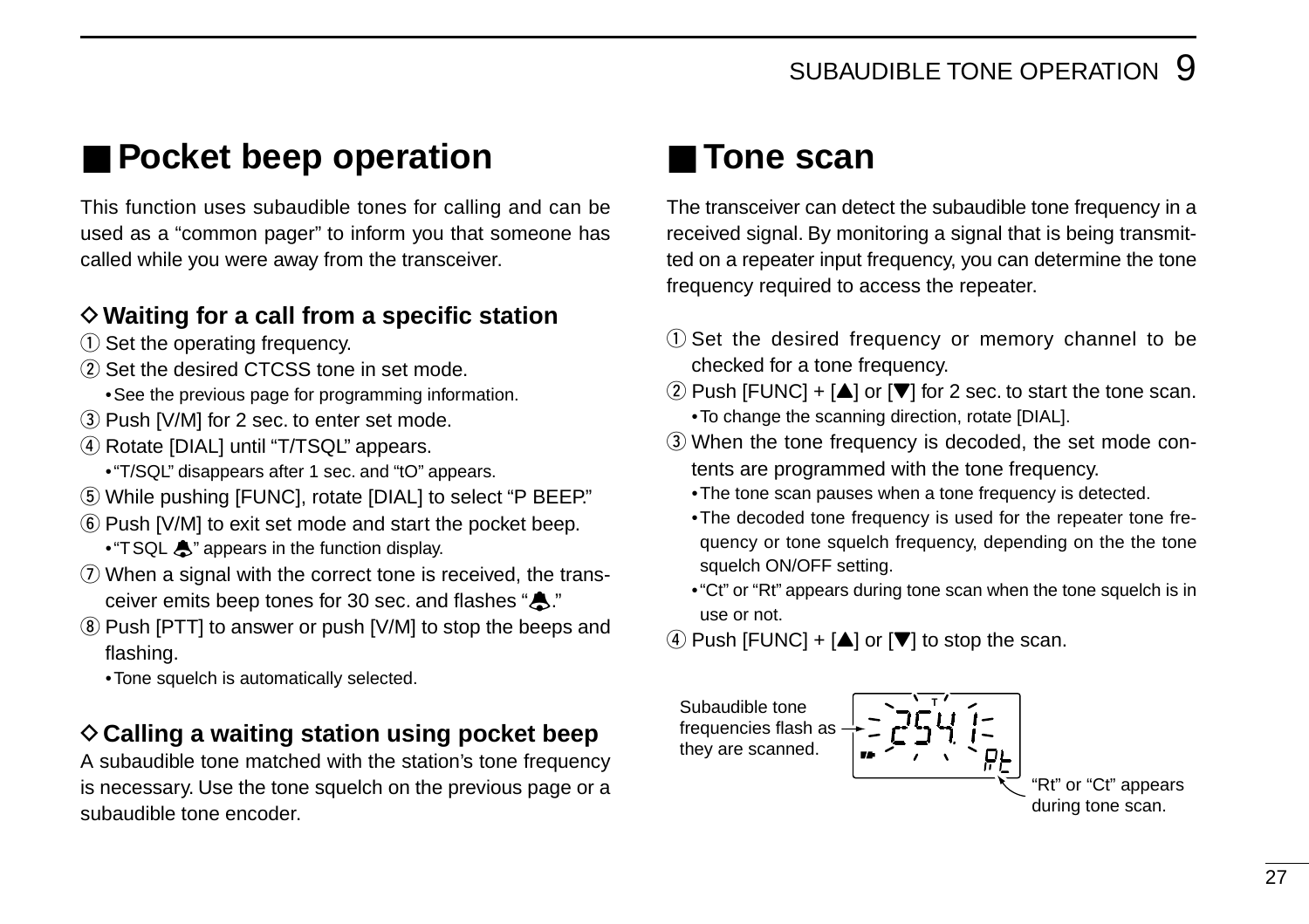# **OTHER FUNCTIONS**

### ■ **Set mode**

Set mode is used for programming infrequently changed values or conditions of functions.

In addition, this transceiver has an expanded set mode which is used for programming more infrequently changed values or conditions of functions. When turning OFF the expanded set mode, only half of the set mode items are displayed for simpler operation.

### **♦ Expanded set mode ON/OFF**

- $(i)$  Push [V/M] for 2 sec. to enter set mode.
- (2) Rotate [DIAL] until "EXPAND" appears.
	- •"EXPAND" disappears after 1 sec. and "EX" appears.
- e While pushing [FUNC], rotate [DIAL] to turn the expanded set mode ON or OFF.
- 4) Push [V/M] to exit set mode or rotate [DIAL] to select a set mode item.





Expanded set mode setting Expanded set mode ON

### **◇ Set mode items**



E: Appears when expanded set mode is ON.

 $\n **①**: VFO mode only. \n **①**: Memory mode only.$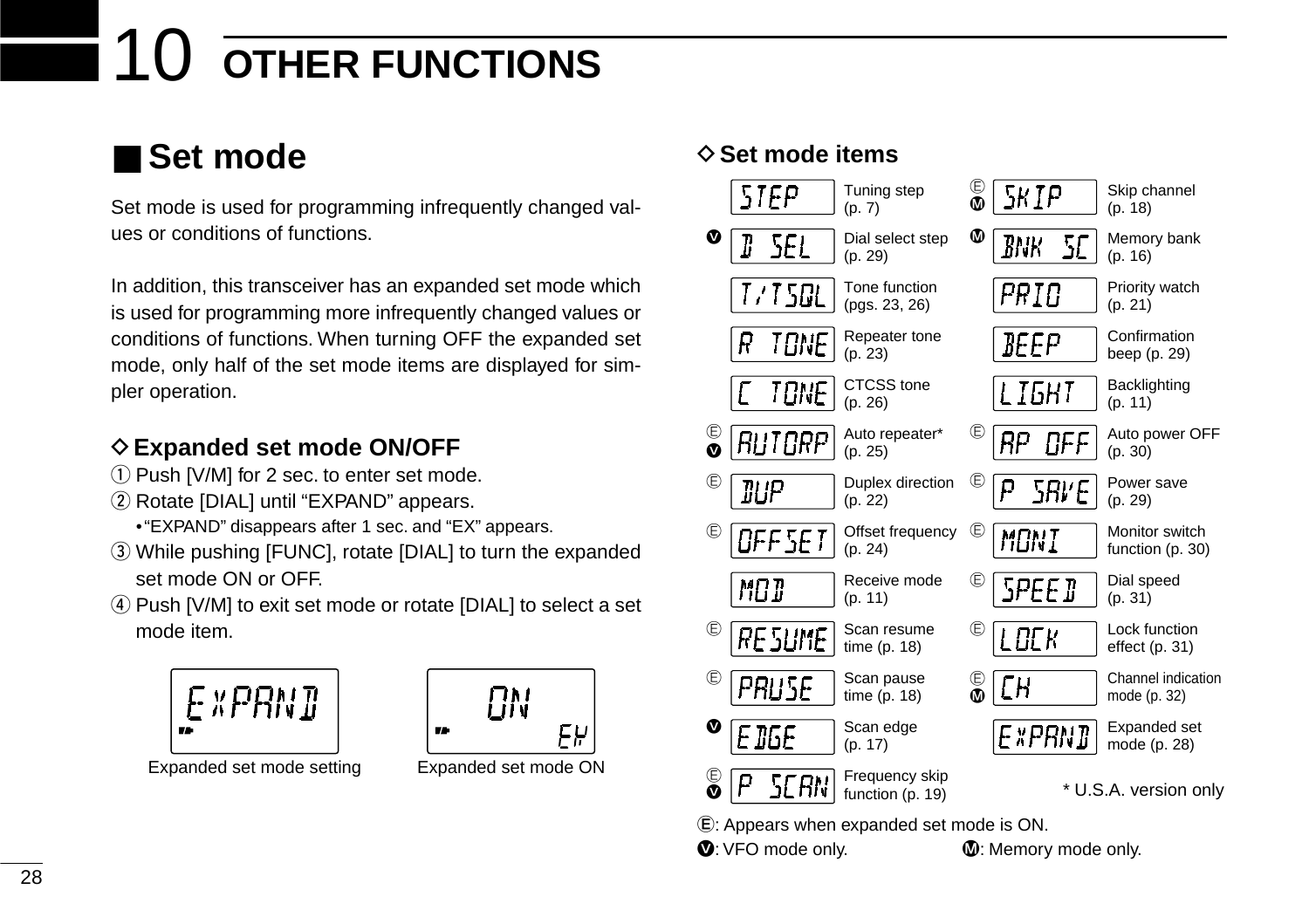### ■ **Dial select step**

This transceiver has a 1 MHz tuning step for quick frequency setting. This dial select step can be set to 100 kHz, 1 MHz or 10 MHz steps, as desired.

#### **♦ Setting dial select step**

- $(i)$  Select VFO mode with [V/M].
- $(2)$  Push [V/M] for 2 sec. to enter set mode.
- **(3) Rotate [DIAL] until "D SEL" appears.** 
	- •"D SEL" disappears after 1 sec. and "dS" appears.
- 4) While pushing [FUNC], rotate [DIAL] to select the desired dial select step.
	- •100 kHz, 1 MHz and 10 MHz steps can be selected.
- $(5)$  Push [V/M] to exit set mode.



### ■ **Beep tones**

The confirmation beep tones, which sound each time a switch is pushed, can be turned ON or OFF, as desired.

- 1) Push [V/M] for 2 sec. to enter set mode.
- 2 Rotate [DIAL] until "BEEP" appears.
	- •"BEEP" disappears after 1 sec. and "bE" appears.
- e While pushing [FUNC], rotate [DIAL] to turn the confirmation beep ON or OFF.
- $\overline{4}$  Push [V/M] to exit set mode.

### ■ **Power saver**

The power saver function reduces the current drain to conserve battery power.

- $(1)$  Push [V/M] for 2 sec. to enter expanded set mode.
- (2) Rotate [DIAL] until "P SAVE" appears.
	- •Turn the expanded set mode ON for selection. (p. 28)
	- •"P SAVE" disappears after 1 sec. and "PS" appears.
- e While pushing [FUNC], rotate [DIAL] to turn the power saver ON (AUTO) or OFF.
- $\overline{4}$  Push [V/M] to exit set mode.

For packet operation, the power saver should be turned **ZOFF** to receive reliable packet data.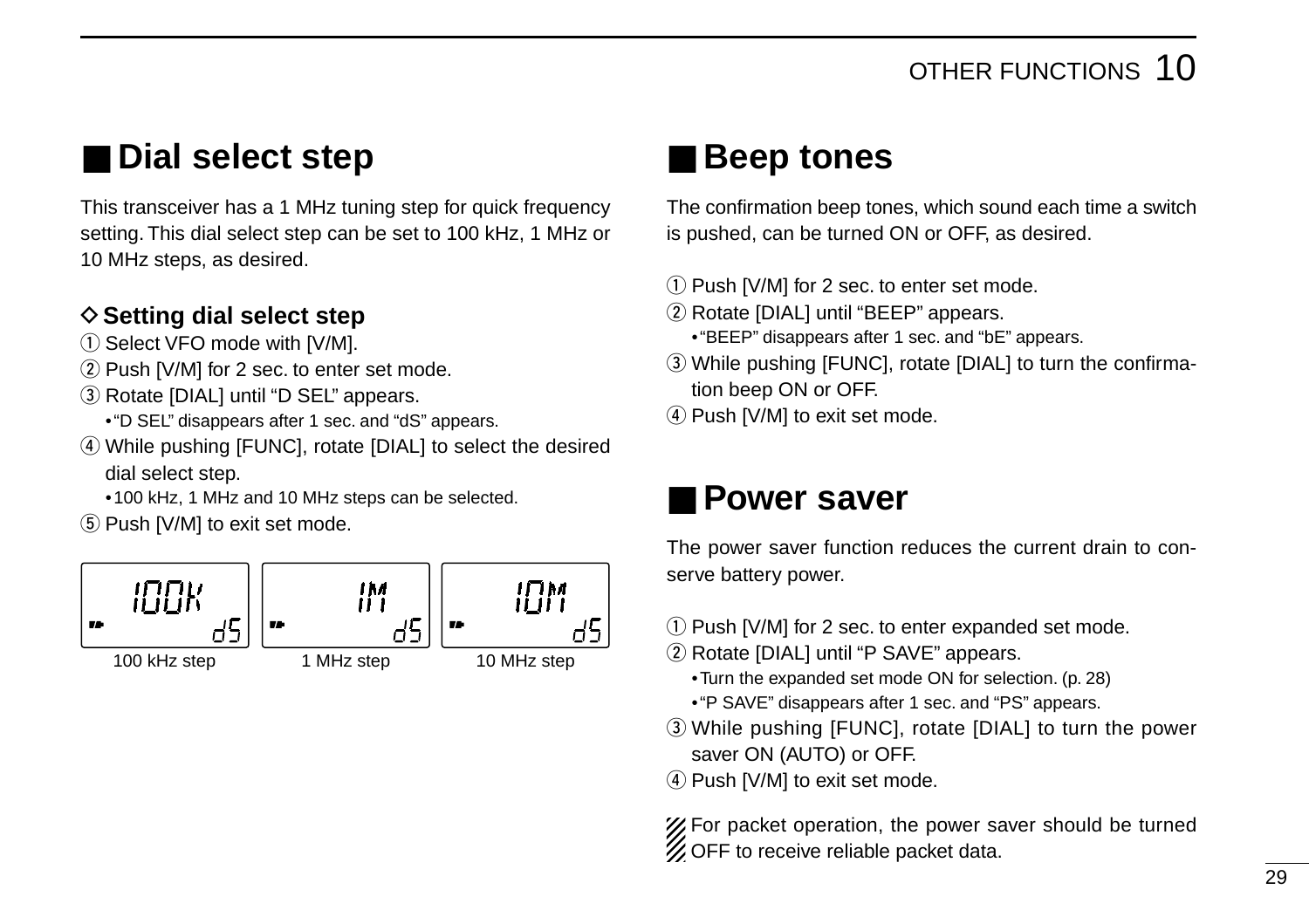### 10 OTHER FUNCTIONS

### ■ Auto power-off function

The transceiver can be set to automatically turn OFF after a specified period in which no switch is pushed.

120 min., 90 min., 60 min., 30 min. and OFF can be specified. The specified period is retained even when the transceiver is turned OFF by the auto power-off function. To cancel the function, select "OFF" in step  $(3)$  below.

- 1) Push [V/M] for 2 sec. to enter expanded set mode.
- (2) Rotate [DIAL] until "AP OFF" appears.
	- •Turn the expanded set mode ON for selection. (p. 28)
	- •"AP OFF" disappears after 1 sec. and "AO" appears.
- e While pushing [FUNC], rotate [DIAL] to select the desired time or to turn the function OFF.
- 4) Push [V/M] to exit set mode.





Auto power off set 60 min. auto power-off mode



Auto power-off is turned OFF.

### ■ Monitor switch function

The monitor switch can be set as a sticky switch. When set to the sticky condition, each push of [SQL] toggles the monitor function on and off.

- q Push [V/M] for 2 sec. to enter expanded set mode.
- (2) Rotate [DIAL] until "MONI" appears.
	- •Turn the expanded set mode ON for selection. (p. 28)
	- •"MONI" disappears after 1 sec. and "mO" appears.
- e While pushing [FUNC], rotate [DIAL] to set the monitor switch to sticky (HOLD) or normal (PUSH).
- 4) Push [V/M] to exit set mode.



function set mode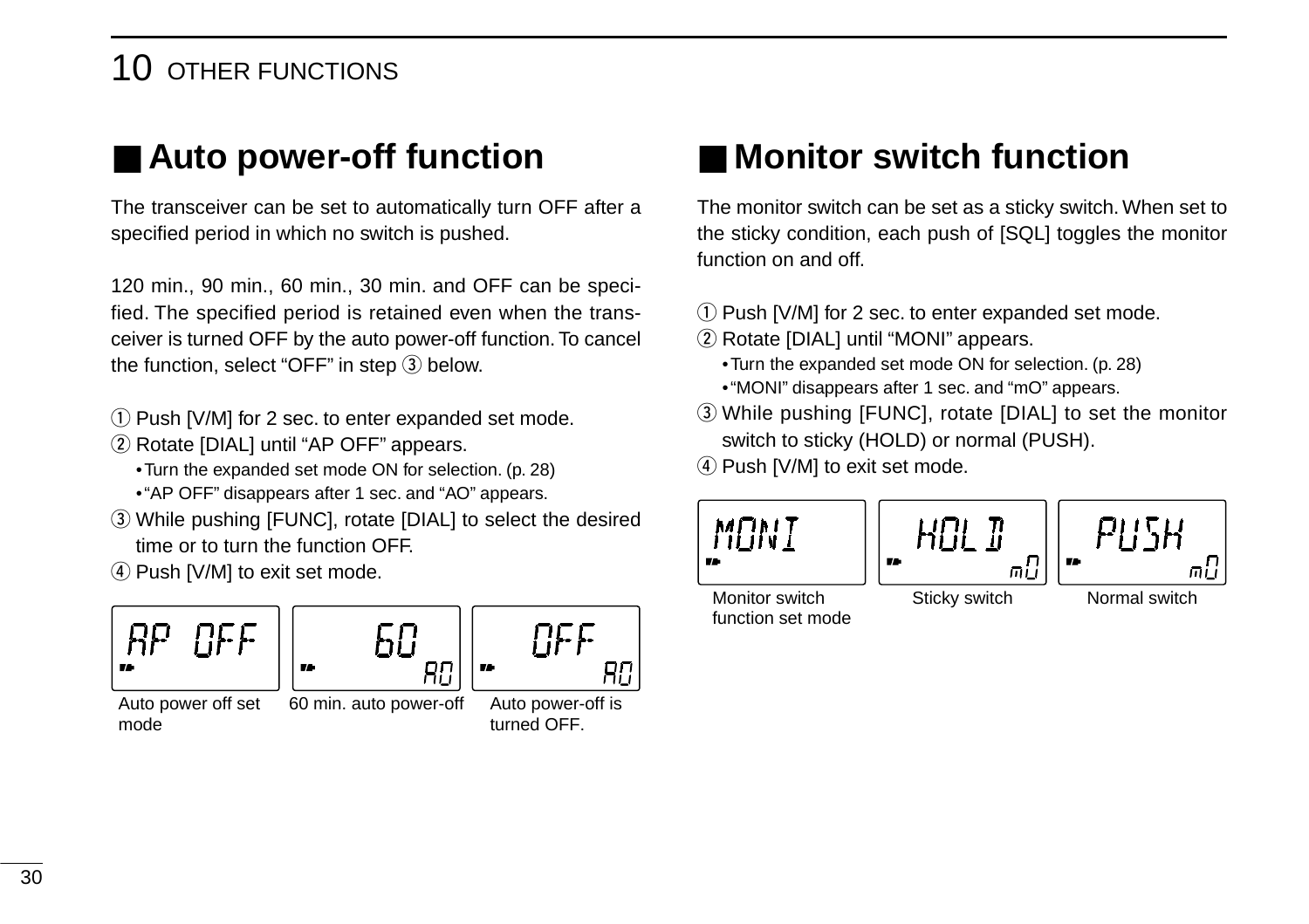### ■ **Dial speed acceleration**

The dial speed acceleration automatically speeds up the tuning dial speed when rotating the [DIAL] rapidly.

- 1) Push [V/M] for 2 sec. to enter expanded set mode.
- (2) Rotate [DIAL] until "SPEED" appears.
	- •Turn the expanded set mode ON for selection. (p. 28)
	- •"SPEED" disappears after 1 sec. and "SP" appears.
- e While pushing [FUNC], rotate [DIAL] to set the dial speed acceleration ON or OFF.

4) Push [V/M] to exit set mode.



### ■ Lock function effect

The lock function prevents accidental frequency changes and accidental function access.

While the lock function is ON, [POWER], [VOL], [SQL] and [PTT] can still be accessed. Accessible switches can be set to 1 of 4 groups in expanded set mode.

- $\Omega$  Push [V/M] for 2 sec. to enter expanded set mode.
- (2) Rotate [DIAL] until "LOCK" appears.
	- •Turn the expanded set mode ON for selection. (p. 28)
	- •"LOCK" disappears after 1 sec. and "Lk" appears.
- e While pushing [FUNC], rotate [DIAL] to select the accessible switches.
	- •"NORMAL" :[POWER], [VOL], [SQL] and [PTT] are accessible.
	- •"NO SQL" :[POWER], [SQL] and [PTT] are accessible.
	- •"NO VOL" :[POWER], [VOL] and [PTT] are accessible.
	- •"ALL" :[POWER] and [PTT] are accessible.

 $(4)$  Push [V/M] to exit set mode.

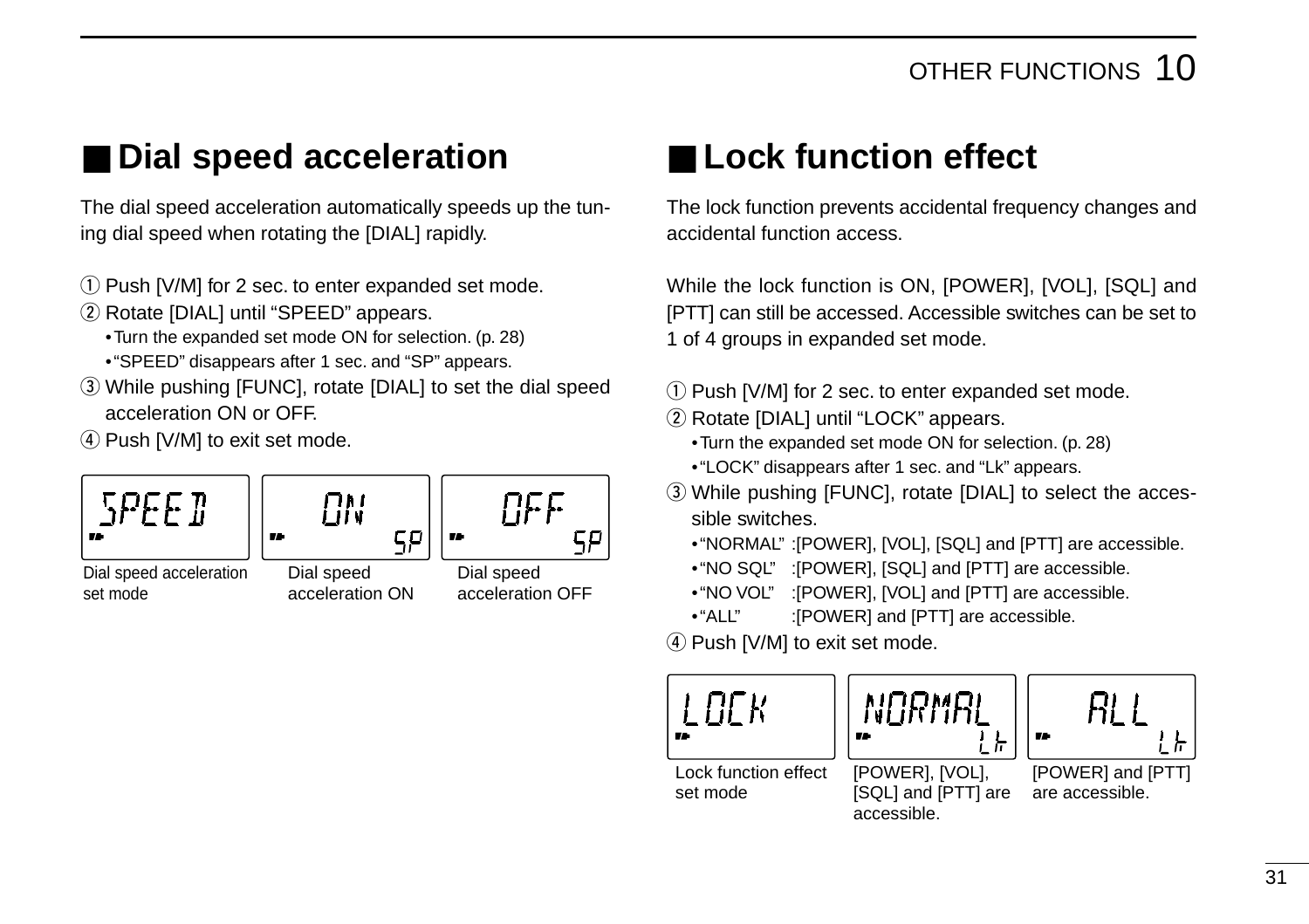### 10 OTHER FUNCTIONS

### ■ **Channel indication mode**

Channel indication mode is used to simplify operation. In this mode only pre-programmed memory channel numbers are displayed and functions are limited ([POWER], [PTT], [SQL], [VOL], [LOCK], scanning and the tuning dial are functional).

- 1) Select memory mode with [V/M].
- 2 Push [V/M] for 2 sec. to enter expanded set mode.
- 3) Rotate [DIAL] until "CH" appears.
	- •Turn the expanded set mode ON for selection. (p. 28)
- (4) While pushing [FUNC], rotate [DIAL] to turn the channel indication ON or OFF.
- (5) Push [V/M] to exit set mode.

•To return to normal indication, turn this function OFF in step  $\overline{4}$  above.

•Frequencies must be programmed into memory channels in advance.







Channel indication mode set mode

Channel indication mode ON



### ■ **Partial reset**

If you want to initialize the operating conditions (VFO frequency, VFO settings, set mode contents) without clearing the memory contents, a partial resetting function is available for the transceiver.

➥While pushing [FUNC] and [V/M], turn power ON to partially reset the transceiver.

### ■ **All reset**

Reset the CPU before operating the transceiver for the first time, or when the internal CPU malfunctions.

- ➥While pushing [FUNC], [BAND] and [V/M], turn power ON to reset the CPU.
	- •"CLEAR" appears when resetting the CPU.

**ZZ CAUTION:** Resetting the CPU returns all programmed  $\mathcal Z$  contents to their default settings.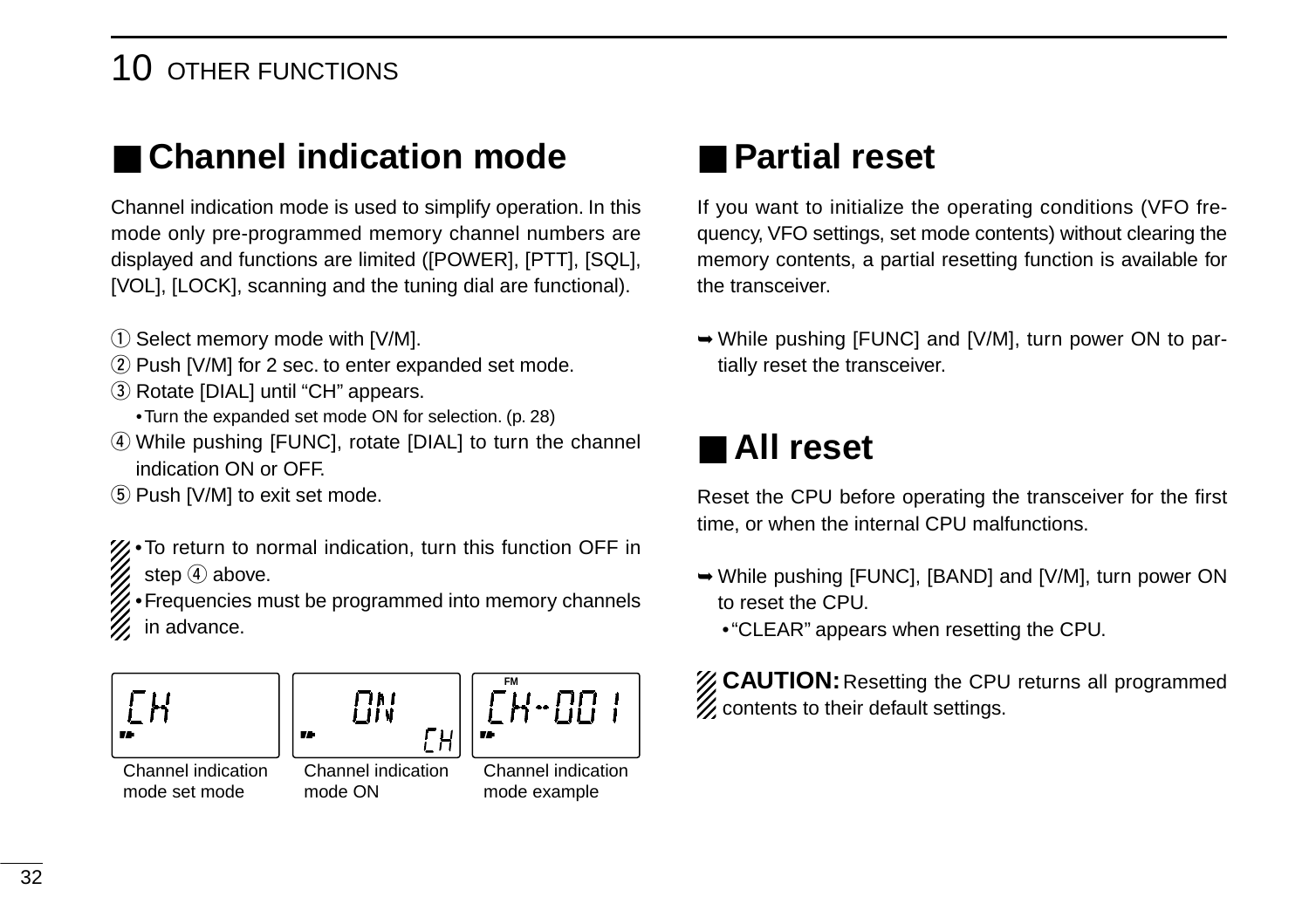**TROUBLESHOOTING** 11

If your transceiver seems to be malfunctioning, please check the following points before sending it to a service center.

| <b>PROBLEM</b>                               | <b>POSSIBLE CAUSE</b>                                                                                                             | <b>SOLUTION</b>                                                                                             | REF.                  |
|----------------------------------------------|-----------------------------------------------------------------------------------------------------------------------------------|-------------------------------------------------------------------------------------------------------------|-----------------------|
| No power comes ON.                           | • The batteries are exhausted.<br>• The battery polarity is reversed.                                                             | • Replace the batteries.<br>• Check the battery polarity.                                                   | p. 1<br>p. 1          |
| No sound comes from the<br>speaker.          | • Volume level is too low.<br>.Different tone is selected with tone squelch.                                                      | • Push [VOL 4] to a suitable level.<br>• Check the tone using tone scan.                                    | p. 10<br>p. 27        |
| Transmitting is<br>impossible.               | • The batteries are exhausted.<br>• A frequency outside of the 144/400 MHz<br>amateur band is set.                                | • Replace the batteries.<br>. Reset the frequency inside the 144/400 MHz amateur<br>band.                   | p. 1<br>pgs. 6,<br>36 |
| No contact possible with<br>another station. | . Different tone is selected with tone squelch.                                                                                   | • Check the tone using tone scan.                                                                           | p. 27                 |
| Frequency cannot be set.                     | • The lock function is activated.<br>• Channel indication mode is selected.                                                       | . Push [FUNC] + [(CALL)LOCK] to cancel the function.<br>• Turn the channel indication mode OFF in set mode. | p. 8<br>p. 32         |
| No beeps sound.                              | •Beep tones are turned OFF.                                                                                                       | • Turn beep tones ON in set mode.                                                                           | p. 29                 |
| Dial select step cannot be<br>used.          | . RIT function is activated.                                                                                                      | . Push [FUNC] + [BAND] to cancel the function.                                                              | p. 8                  |
| Receive audio is<br>distorted.               | • The operating mode is not selected correctly.                                                                                   | • Select a suitable operating mode in set mode.                                                             | p. 11                 |
| Desired set mode item<br>cannot be selected. | • The desired set mode item is in expanded set<br>mode.<br>• Some set mode items can be selected from<br>VFO or memory mode only. | . Turn the expanded set mode ON.<br>• Enter set mode from appropriate operating mode.                       | p. 28<br>p. 28        |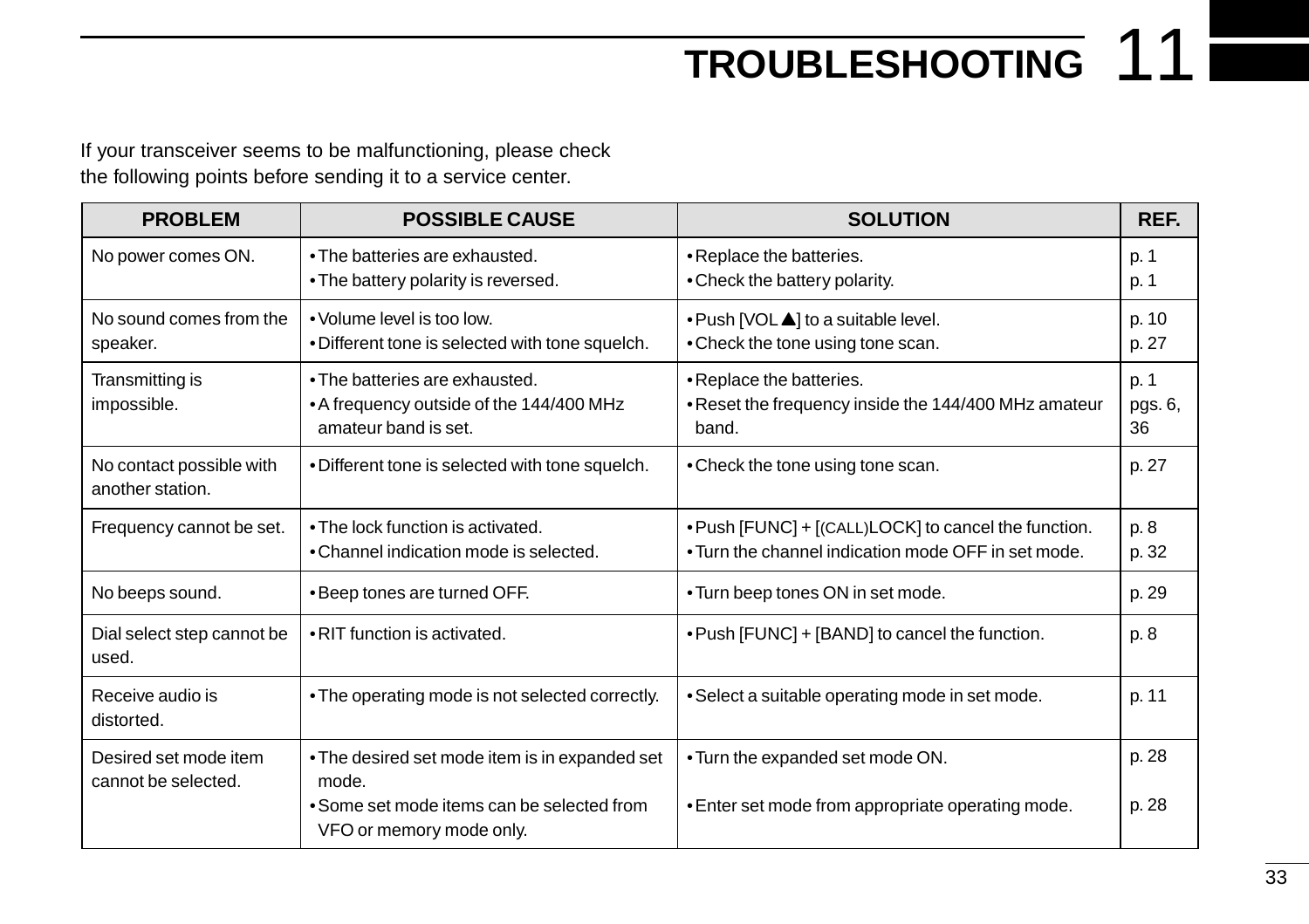# 12 **OPERATION FLOW CHART**

X Displays for set and expanded  $\mathscr{U}$  set modes show the default settings (except the expanded set mode setting).

Rotate [DIAL] while pushing [FUNC] to change the set  $\mathbb Z$  mode condition.

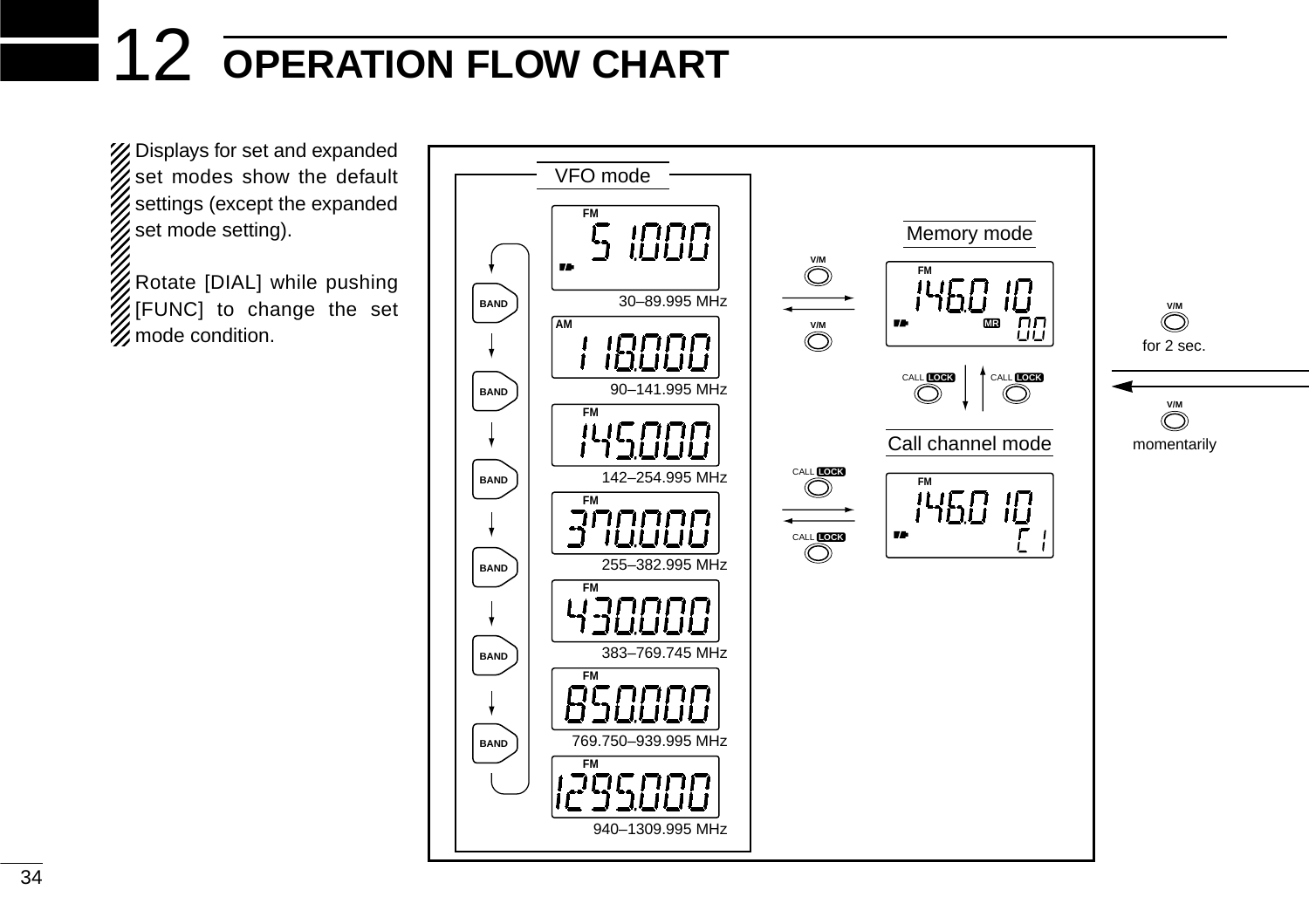### OPERATION FLOW CHART 12

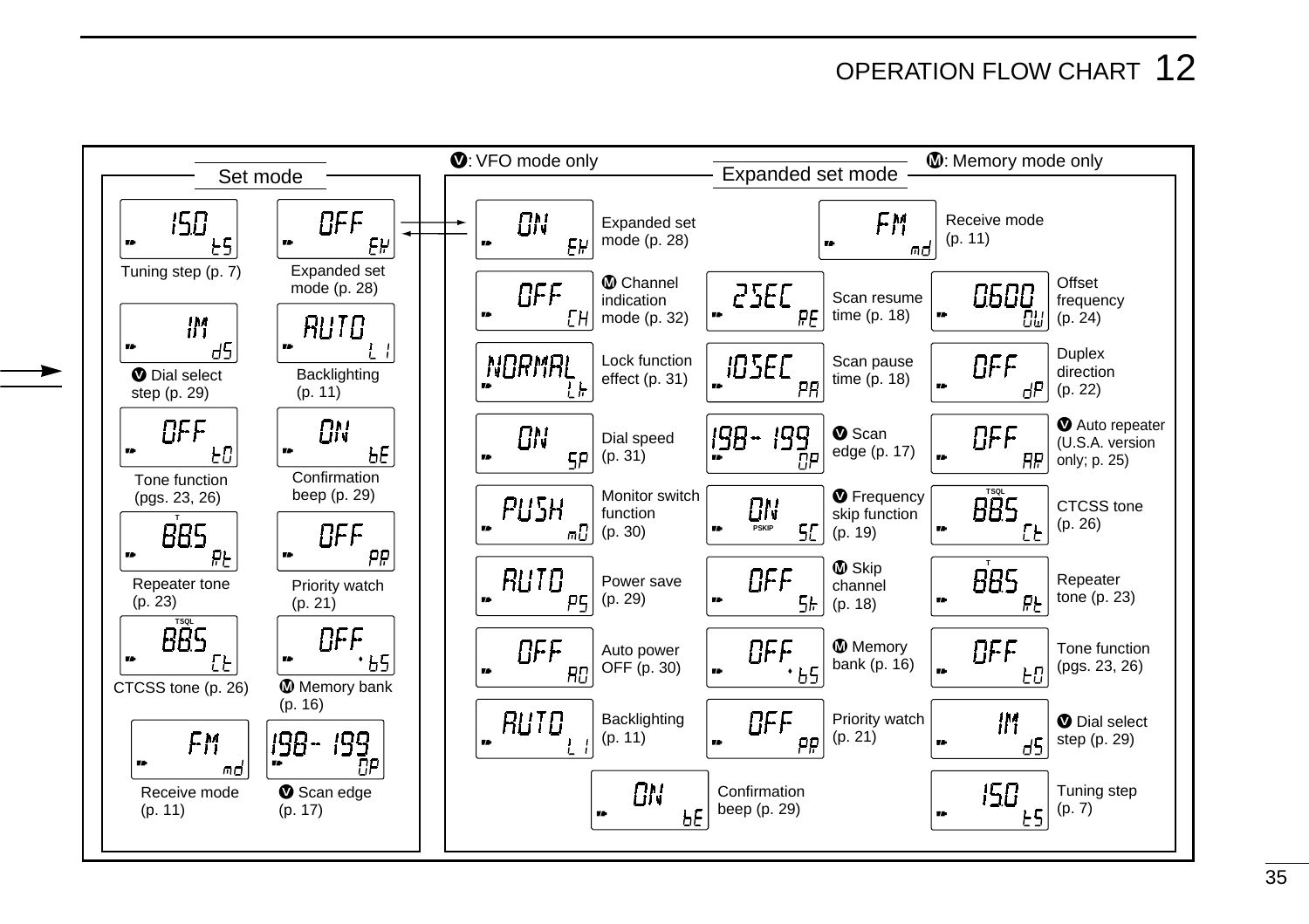# 13 **SPECIFICATIONS**

#### **♦ General**

|                       | • Frequency coverage |                          | (unit: MHz)                                             |  |  |
|-----------------------|----------------------|--------------------------|---------------------------------------------------------|--|--|
| U.S.A.<br>Transmit    |                      |                          | 144-148, 440-450                                        |  |  |
| Receive               |                      |                          | 30-823.995, 849-868.995,                                |  |  |
|                       |                      |                          | 894-1309.995*                                           |  |  |
|                       | Europe               | Transmit                 | 144-146, 430-440                                        |  |  |
|                       |                      | Receive                  | 30-1309.995*                                            |  |  |
|                       | Italy                | Transmit                 | 144-148, 430-440                                        |  |  |
|                       |                      | Receive                  | 30-1309.995*                                            |  |  |
|                       | Asia                 | Transmit                 | 144-148, 430-440                                        |  |  |
|                       |                      | Receive                  | 30-1309.995*                                            |  |  |
|                       | Australia            | Transmit                 | 144-148, 430-440                                        |  |  |
|                       |                      | Receive                  | 30-1309.995*                                            |  |  |
|                       | $U.S.A.-1$           | Transmit                 | 144-148.440-450                                         |  |  |
|                       |                      | Receive                  | 30-1309.995*                                            |  |  |
|                       |                      |                          | *Specifications guaranteed 30-1300 MHz.                 |  |  |
| •Mode                 |                      |                          | : FM, AM*, WFM*                                         |  |  |
|                       |                      |                          | *Receive only.                                          |  |  |
|                       |                      | • No. of memory channels | : 200                                                   |  |  |
| •Usable temp. range   |                      |                          | : $-10^{\circ}$ C to +60 $^{\circ}$ C;                  |  |  |
|                       |                      |                          | +14°F to +140°F                                         |  |  |
| •Tuning steps         |                      |                          | : 5, 6.25, 10, 12.5, 15, 20, 25,                        |  |  |
|                       |                      |                          | 30, 50 and 100 kHz                                      |  |  |
| • Frequency stability |                      |                          | : $\pm 6$ ppm (-10°C to +60°C)                          |  |  |
|                       |                      |                          | • Power supply requirement : 2 AA(R6) Ni-Cd or alkaline |  |  |
|                       |                      |                          | cells (negative ground)                                 |  |  |

- •Current drain (VHF/UHF; at 3.0 V DC):
	- Rx rated audio 170 mA (typical) standby 95 mA (typical) power saved 38 mA (typical)
- •Antenna connector : SMA (50  $\Omega$ )
- •Dimensions : 58(W)×86(H)×27(D) mm;
- 
- 
- Tx max. power 440 mA/380 mA (typical) (projections not included)  $2\frac{9}{32}$ (W) $\times$ 3 $\frac{3}{6}$ (H) $\times$ 1 $\frac{1}{16}$ (D) in •Weight : 170 g; 6 oz (w/antenna and battery)
- •MIC/SP connector : 4-conductor 3.5 (d) mm  $(\frac{1}{8})$ ; 2 kΩ/8 Ω

#### D**Transmitter**

- •Modulation system : Variable reactance
- 
- •Output power : 350 mW typical (VHF)  $(at 3.0 V DC)$  300 mW typical (UHF)
- •Spurious emissions :
- Europe and Italy versions
	- Less than –60 dB (less than 1 GHz)
	- Less than –50 dB (greater than 1 GHz\*)
- Other versions
	- Less than –40 dB
		- \*According to ETS 300 684 8.1.3 Limits: antenna port in transmitter-active mode.
- Max. frequency deviation  $\pm$  5 kHz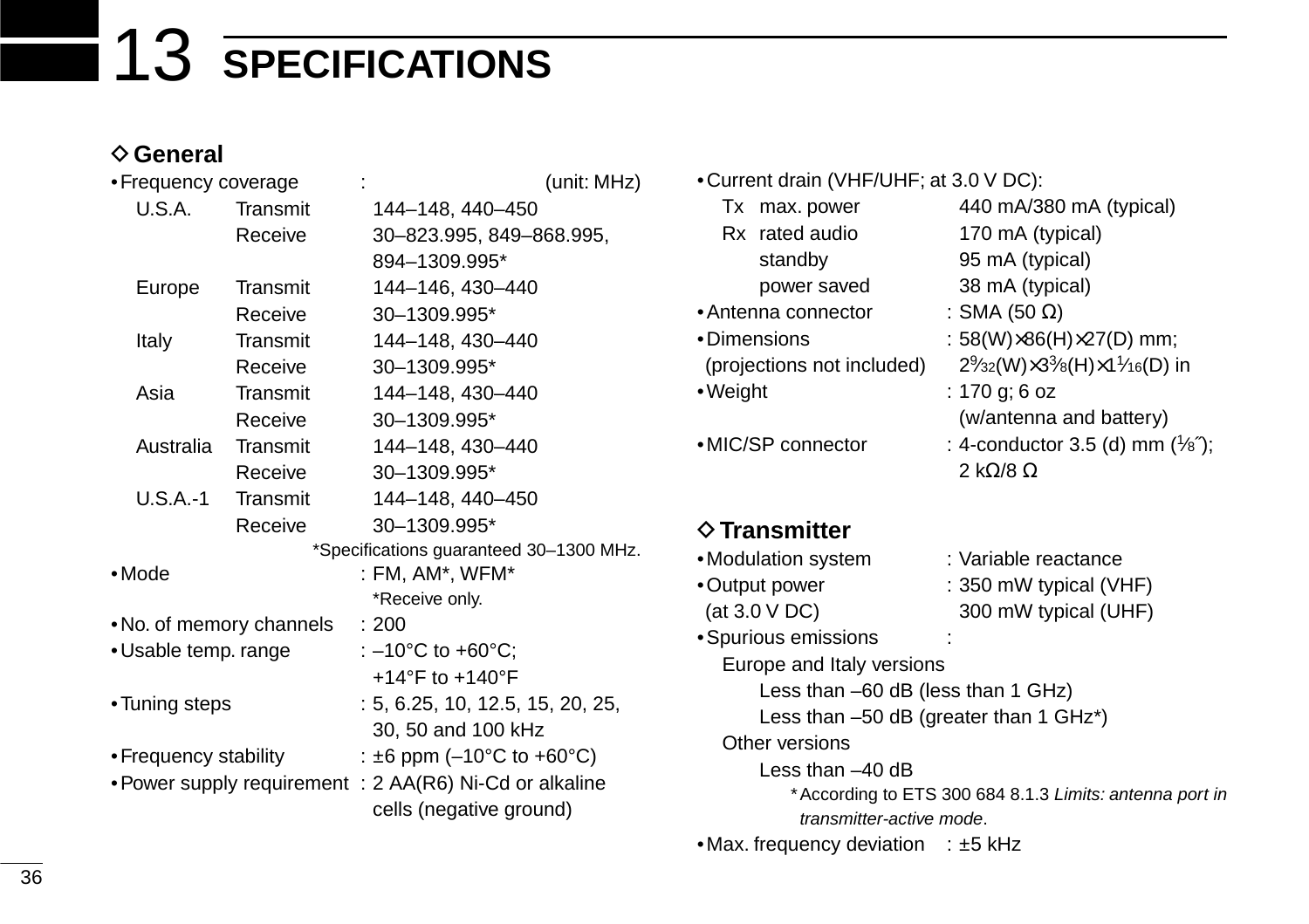### SPECIFICATIONS 13

#### $♦$  **Receiver**

| • Receive system                                        |  | : Triple conversion |           |                     |  |
|---------------------------------------------------------|--|---------------------|-----------|---------------------|--|
|                                                         |  | superheterodyne     |           |                     |  |
| •Intermediate frequencies                               |  | : 1st ________      | 266.7 MHz |                     |  |
|                                                         |  | 2nd                 | 19.65 MHz |                     |  |
|                                                         |  | 3rd                 | 450 kHz   |                     |  |
| • Sensitivity (except spurious points; typical values): |  |                     |           |                     |  |
| FM                                                      |  | 30–117.995 MHz      |           | $0.32 \mu V$        |  |
| (at 12 dB SINAD)                                        |  | 118–174.995 MHz     |           | $0.16 \mu V$        |  |
|                                                         |  | 175–246.995 MHz     |           | $0.22 \mu V$        |  |
|                                                         |  | 247–329.995 MHz     |           | $0.4 \mu V$         |  |
|                                                         |  | 330–379.995 MHz     |           | $0.32 \mu V$        |  |
|                                                         |  | 380–469.995 MHz     |           | 0.18 <sub>µ</sub> V |  |
|                                                         |  | 470–749.995 MHz     |           | $1.0 \mu V$         |  |
|                                                         |  | 750-999.995 MHz     |           | $0.32 \mu V$        |  |
|                                                         |  | 1000-1199.995 MHz   |           | $0.79 \mu V$        |  |
|                                                         |  | 1200-1300 MHz       |           | $0.5 \mu V$         |  |
| <b>WFM</b>                                              |  | 76-108.0 MHz        |           | $1.0 \mu V$         |  |
| (at 12 dB SINAD)                                        |  | 175–221.995 MHz     |           | $1.0 \mu V$         |  |
|                                                         |  | 470–770 MHz         |           | $5.6 \mu V$         |  |
| AM                                                      |  | 118–136.0 MHz       |           | $0.56 \mu V$        |  |
| (at 10 dB S/N)                                          |  | 222–246.995 MHz     |           | $0.79 \mu V$        |  |
|                                                         |  | 247-329.995 MHz     |           | $1.4 \mu V$         |  |

- 
- •Selectivity :

- •Image rejection ratio: More than 60 dB
- 
- •Squelch sensitivity : 0.18 µV (144–148 MHz) 0.22 µV (430–450 MHz)
	- FM, AM More than 15 kHz/-6 dB Less than 30 kHz/–60 dB WFM More than 150 kHz/-6 dB (amateur bands only)
- •Audio output power : 100 mW typical at 10% (at 3.0 V DC) distortion with an 8  $\Omega$  load

**All stated specifications are subject to change without notice or obligation.**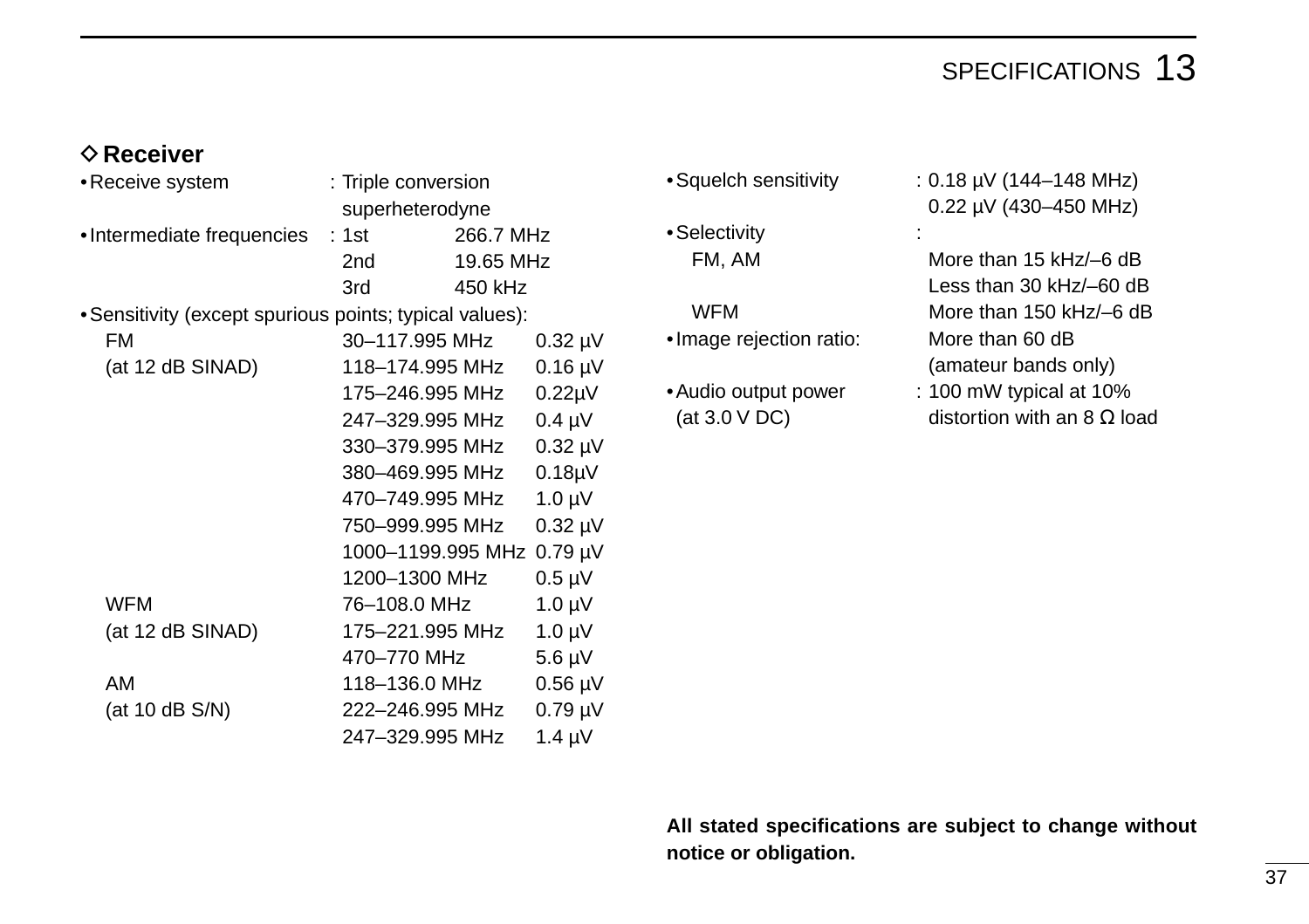# 14 **OPTIONS**

**BC-127** Ni-Cd CHARGER

Regularly charges 2 or 4 AA (R6) Ni-Cd batteries. 2 Ni-Cd batteries are supplied with the BC-127.

**HM-46** SPEAKER-MICROPHONE Slim dimensions. Equipped with an earphone jack and a transmit indicator. An optional OPC-782 is required for connection.



#### **HS-85** HEADSET

For hands-free operation. Includes VOX, PTT and "onetouch" PTT with a time-out timer. An optional OPC-782 is required for connection.

#### **SP-13** EARPHONE

Provides clear receive audio in noisy environments. An optional OPC-782 is required for connection.

#### **OPC-782** PLUG ADAPTER CABLE

Used for connection with an Icom speaker-microphone or earphone.

**LC-146** CARRYING CASE Helps protect the transceiver from scratches, etc.